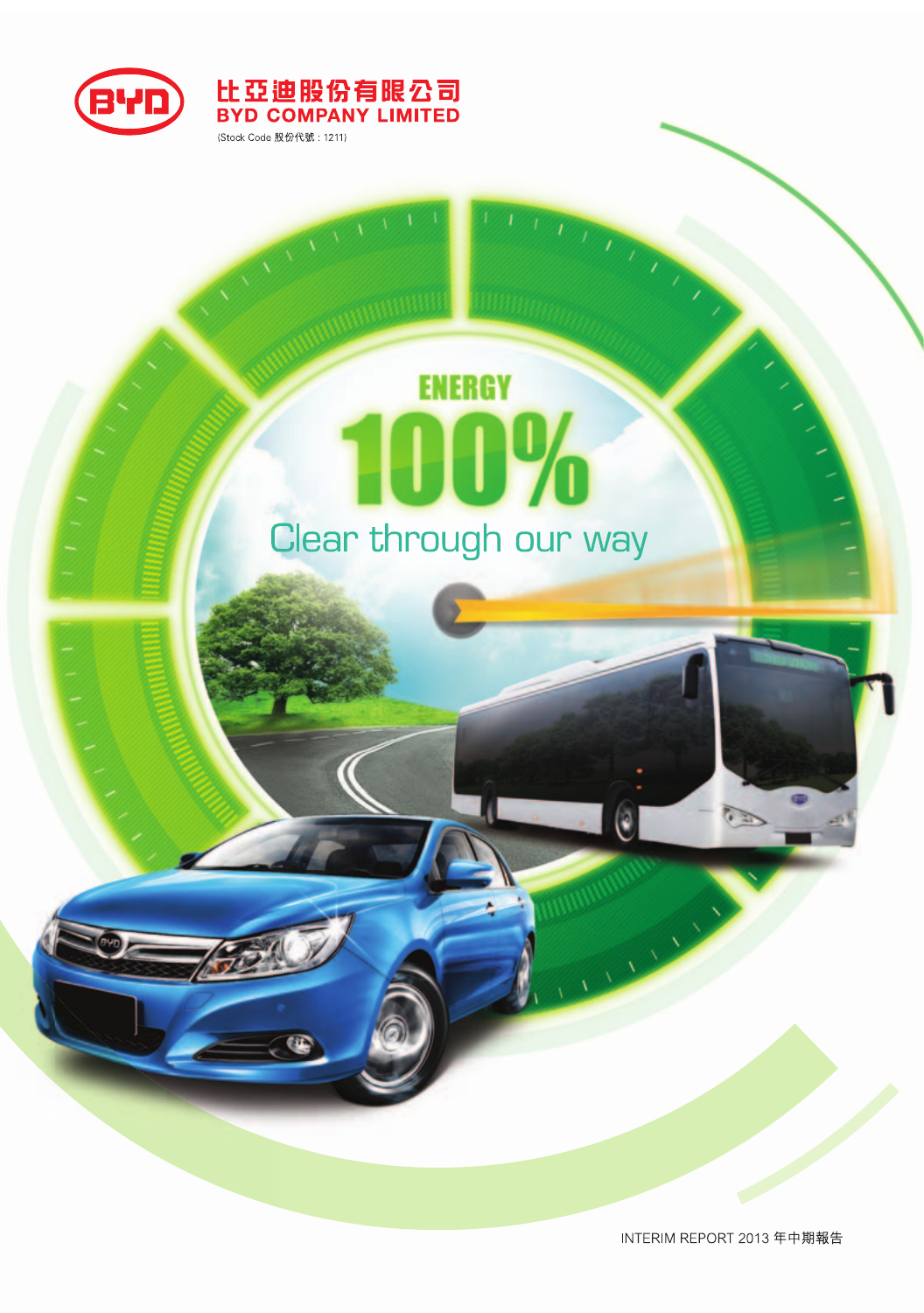#### **INTERIM RESULTS FOR THE SIX MONTHS ENDED 30 JUNE 2013**

| Turnover                                            | 13.29%   | to RMB24,243 million |
|-----------------------------------------------------|----------|----------------------|
| Gross profit                                        | 26.85%   | to RMB3,296 million  |
| Profit attributable to equity holders of the parent | 2524.24% | to RMB427 million    |
| Earnings per share                                  | 2524.24% | to RMB0.18           |

#### **HIGHLIGHTS**

- New models continued to report impressive sales, the automobile sales rose by 24.72% to approximately 250 thousand units
- Handset components and assembly business recorded a sales revenue of approximately RMB9,017 million, and the Group successfully acquired mobile intelligent terminal manufacturers as new customers
- Rechargeable battery and new energy business maintained a steady growth, with sales revenue of approximately RMB2,461 million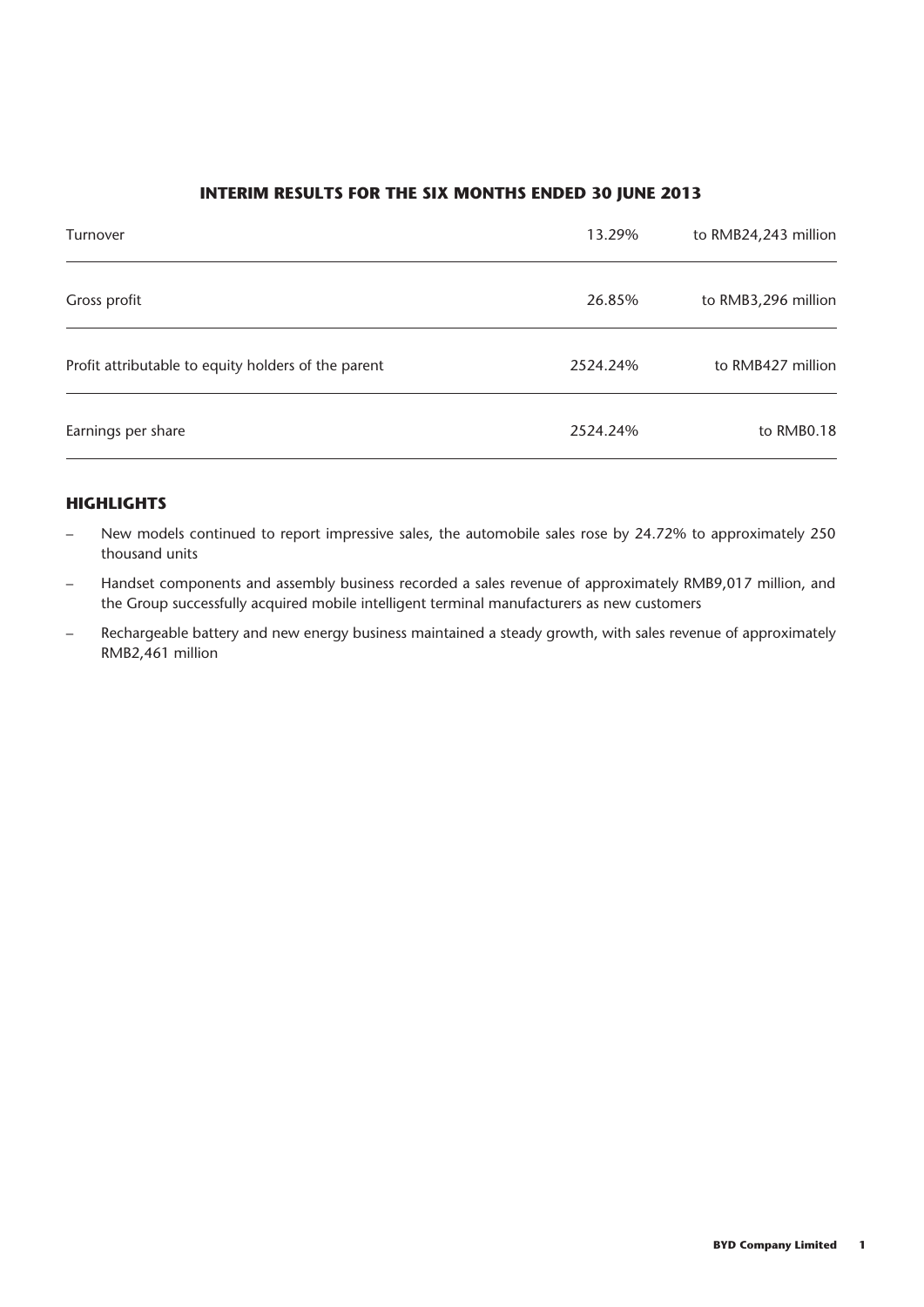30 JUNE 2013

#### **INDUSTRY ANALYSIS AND REVIEW**

#### **Automobile Business**

During the first half of 2013, the global economy showed slight improvement but the recovery remained unstable. China's economy maintained steady growth momentum during the reporting period, with a year-on-year 7.6% growth in gross domestic product in the first half of 2013. The economic growth continued to slow down. Against the backdrop of China's stable economic development, the country's automobile industry continued the momentum of recovery of the fourth quarter of 2012 well into in the first half of 2013 with a steady growth. In the first half of 2013, production and sales volume of automobiles reached 10.75 million units and 10.78 million units respectively, representing an increase of 12.8% and 12.3% respectively as compared with those for the same period last year. In particular, sales of passenger vehicles under local brands rose by 13.2% year on year to 3.57 million units, and accounted for 41.2% of the total sales of passenger vehicles in the country. The proportion was similar to that for the corresponding period last year.

The development of new energy automobiles is timely at a critical stage of China's economic restructuring, and manifests the country's automobile industry's capacity for innovation and first-mover advantage. It also plays an important role in facilitating China's transformation to a green economy. In May 2013, the National Development and Reform Commission issued the "Circular of the State Council on Printing and Issuing the National Plan for Fostering Capacities for Innovation During the Twelfth Five-Year Period (《國務院關於印發「十二五」國家自主創新 能力建設規劃的通知》)", which ranked development of new energy automobiles among the seven key fields of the strategic emerging industries to innovation. The Chinese government's strong support in recent years has resulted in new energy automobiles' rapid development, as evidenced by a consistently fast growth in the production and sales volume of the new energy vehicles in the first half of 2013.

#### **Handset Components and Assembly Business**

According to statistics of Gartner, a market research institution, the global output of handsets in the first half of 2013 was 860 million units, representing an increase of 2.7% over the same period last year. Specifically, the global output of smartphones exceeded that of traditional handsets, and accounted for 50.5% of the total handset output. The impetus of smartphone sales growth came mainly from the emerging markets where demands for smartphones grew rapidly on the back of the gradual rollout of 3G and 4G network services. As smartphones are the determining factor in the development of global handset markets, the smartphone market has become the most competitive. "One-stop" suppliers who have well established brands, technologies, quality, cost advantage, leading market position and highly vertically integrated capacity are expected to further increase their market shares during the industry's consolidation and amid the fierce market competition.

#### **Rechargeable batteries and New Energy Business**

In the first half of 2013, as the output of smartphones drove the growth of the overall handset market, the lithium-ion battery industry achieved a steady growth. On the other hand, the economic slump in European countries and the United States continued to affect the global demand for electric powered tools and toys, and thus further impact the nickel battery manufacturers in upstream.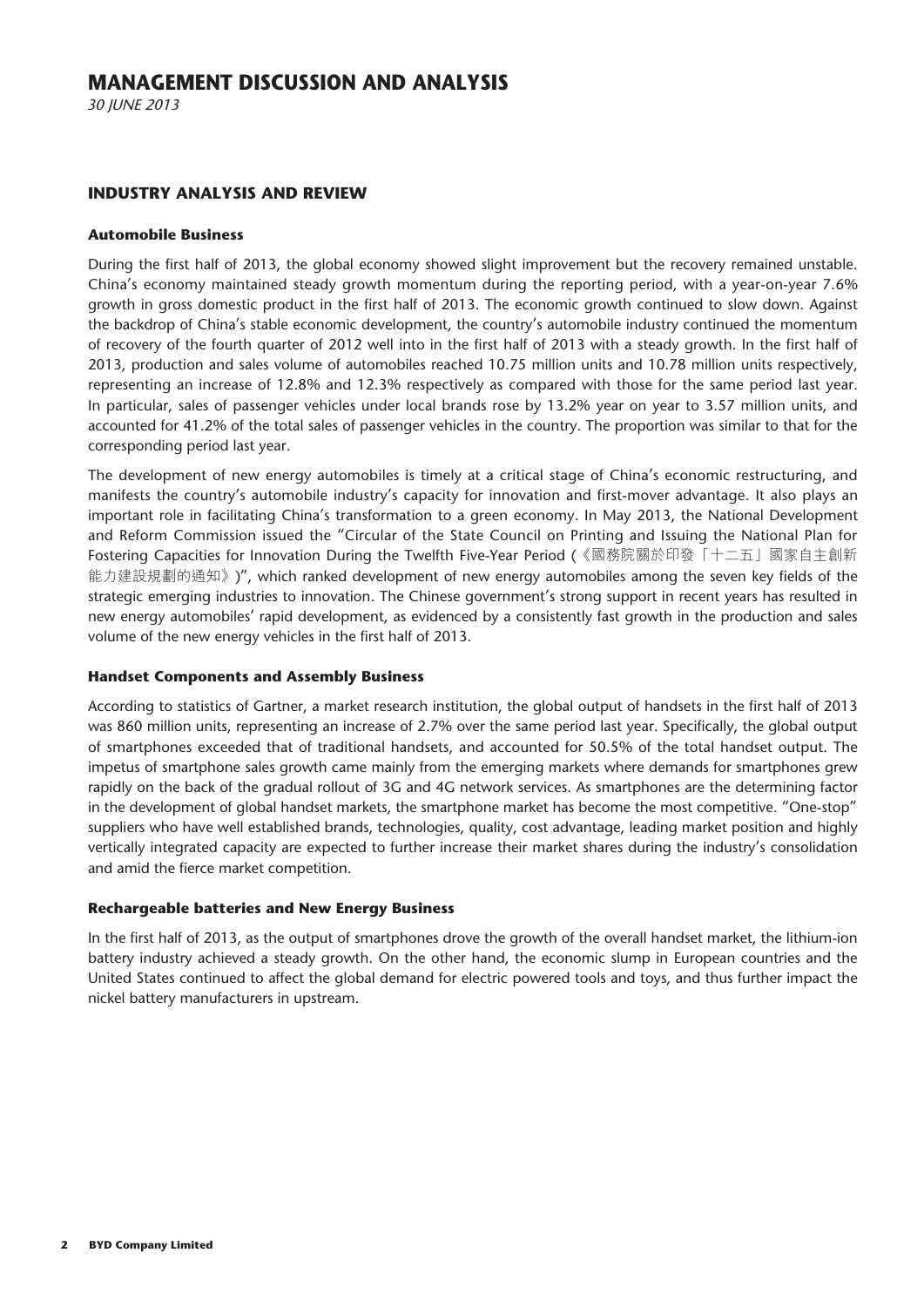30 JUNE 2013

In 2013, China's photovoltaic industry began to bottom out after it underwent difficulties such as the anti-dumping and anti-subsidy investigations by the European Union (EU) and the United States, shrinking market demand, overcapacity and falling prices. The severe downturn already prompted the photovoltaic industry to restructure and consolidate itself. Manufacturers who lack competitiveness have exited the market, and the supply decreased to a reasonable level. During the period under review, the supply and demand relationship in the photovoltaic industry gradually became more balanced, driving up the product prices. Meanwhile, China and the EU have temporarily settled their trade disputes over photovoltaic products, and the EU will reopen its market to the Chinese manufacturers, who will be subject to such restrictions as minimum pricing and quota on their exports to the European markets. This may herald a recovery of the global photovoltaic market after the industry has undergone the most difficult time.

#### **BUSINESS REVIEW**

BYD Company Limited ("BYD" or the "Company") and its subsidiaries (collectively, the "Group") are principally engaged in automobile business (including traditional fuel-powered vehicles and new energy vehicles), handset components and assembly services and rechargeable battery and new energy business. During the reporting period, the Group recovered with a growth in turnover of each business. Total revenue increased by 13.29% year on year to approximately RMB24,243 million. In particular, revenue from the Group's automobile business grew by 19.02% year on year to approximately RMB12,765 million. Revenue from the handset components and assembly business increased by 6.56% year on year to approximately RMB9,017 million. Revenue from the rechargeable battery and new energy business increased by 11.25% year on year to approximately RMB2,461 million.

#### **Automobile Business**

During the period under review, sales of the Group's automobiles increased by 24.72% year on year to approximately 250 thousand units. The growth compared with 12.3% growth in overall sales volume of China's automobile industry, and fully reflected the result of the Group's efforts in technological innovation, quality improvement, consolidation of sales channels and promotion of brand images in the past three years. During the period under review, the Group further optimized its product mix and enhance product competitiveness. Sales performance of "Speed (速鋭)" and L3 models was satisfactory, greatly boosting the sales volume of the Group's automobiles. Even the Group continued to strengthen quality control and improve product quality during the period, which resulted in increased production costs, the overall gross profit margin of our automobile business remained stable during the period due to growth in sales volume and improved product mix.

In the first year of the "Second Take-off" plan defined by the Group, the Group adhered to its development philosophy of "technology, quality and responsibility", and continued to invest in and make progress with technological innovation, quality improvement, consolidation of sales channel and promotion of brand images. During the period under review, the Group successively developed several forward-looking technologies, including the leading second-generation dual mode technology in the world, the bi-directional inverter technology and the world's first "green hybrid (綠混)" technology and "green clean (綠淨)" technology. Meanwhile, the TID technology (turbo charged direct injection engine plus DCT gearbox) and the remote-control driving technology also began full-scale commercial application. Leveraging the extensive technologies it has accumulated over the years and the synergies of its business that spans the fields of automobile, information technology and new energy, the Group remains at the forefront of automobile technologies by consistently developing forward-looking technologies which have been successfully used in various models. As for automobile quality, BYD achieved a same quality level in Initial Quality Study (IQS) for all of its car series, comparing to the brands of the domestic-foreign joint ventures. The product series also offered extra long-term warranty of "4 years or mileage of 100,000 km" which covered not only all existing series of car models of BYD but also most components of the vehicles. This further reflects the Group's confidence in its product quality and its commitment to consumers. In respect of sales channel, the Group maintained long-term, stable, smooth and mutually beneficial partnerships with its dealers after the consolidation of its sales network.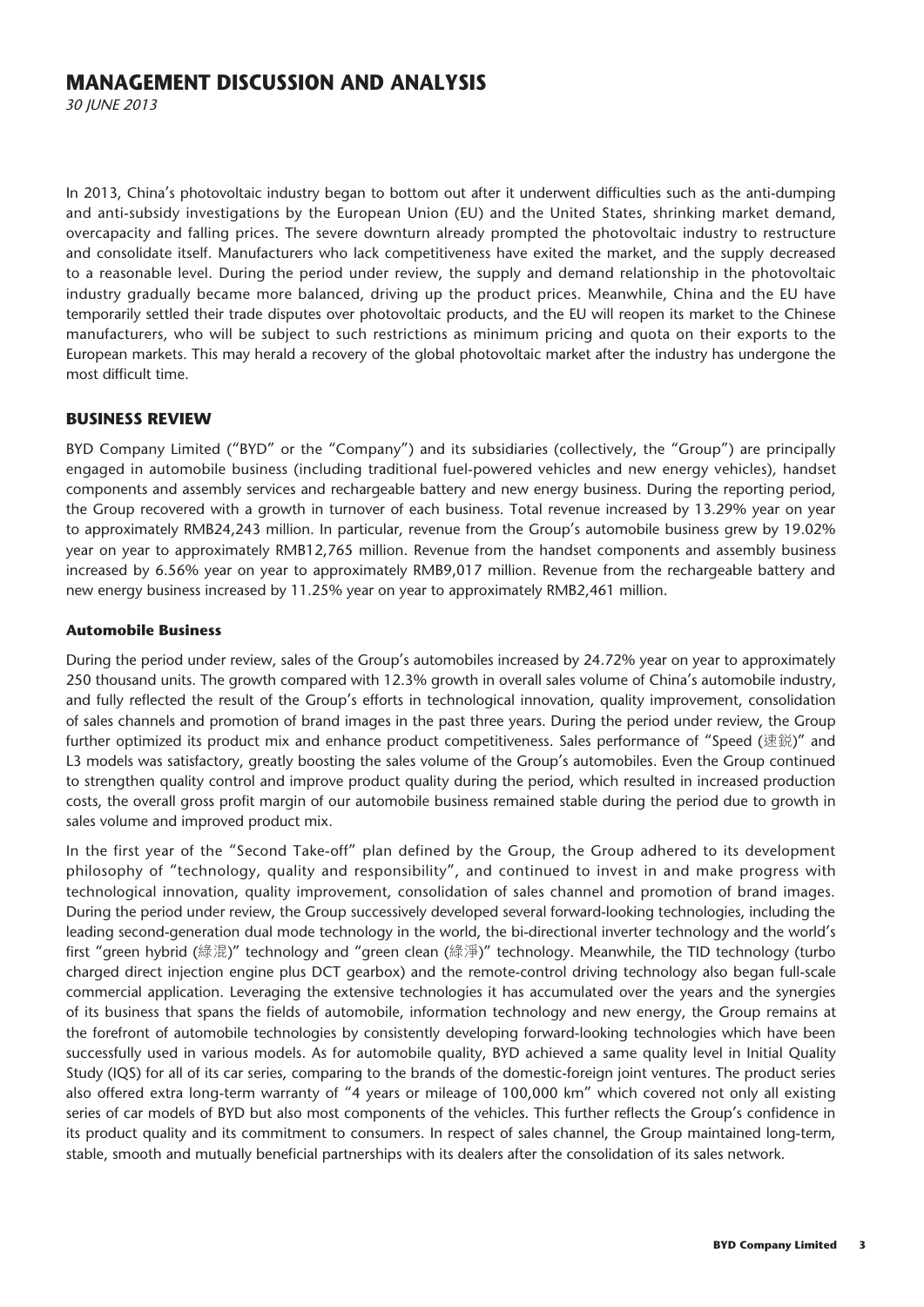30 JUNE 2013

In respect of products, several car models of the Group recorded satisfactory sales during the period under review, with the focus of the overall product mix shifting towards high-end goods. "Speed (速銳)", the world's first car model equipped with remote control driving technology, gained in popularity and realized sales of 100,000 units in one year since its launch. The model contributed to the rapid growth in sales volume of the Group's automobiles. During the reporting period, "3 car series" of the Group, L3, F3 and G3, still maintained a good sales momentum with their outstanding price-performance. S6 of SUV model also achieved stable sales performance, while G6, launched in 2011, even ranked top in terms of sales volume of local brand B-class sedans for six successive months. Besides, Sirui (思鋭), a mid- to high-end sedan model equipped with the latest automobile electronic technologies, including HUD night sight system and 360-degree panoramic video, was successfully launched in market in April 2013 and enjoyed great popularity among consumers.

As the pioneer of China's electric automobiles, BYD has actively expanded domestic and overseas markets during the reporting period to consolidate and enhance its leading position in the global market. In domestic market, Shenzhen has been one of the cities in the world where electric automobiles are most widely used. Until now, approximately 800 e6 pure electric taxies which were put into operation in the public transportation system of Shenzhen accumulated a total mileage of more than 90 million kilometers, among which, more than 30 e6 have a mileage of more than 300,000 kilometers for each. Meanwhile, 200 K9 pure electric buses accumulated a total mileage of more than 18 million kilometers. In technological and practical applications, the quality and battery durability of the Group's electric automobiles have been proven. The successful operation of the electric automobiles in Shenzhen has enabled the Group to replicate the electrification of public transportation program in other domestic cities, and some of them such as Changsha, Xi'an, Shaoguan and Baoji have also commenced commercial operation.

In overseas market, the Group also started receiving orders from all parts of the world. In May 2013, the Group's first batch of BYD e6 pure electric taxies were put into operation in Hong Kong, while e6 for personal use also commenced sales there. In the European market, BYD's first fleet of taxies in Europe has arrived at London and will be put into operation immediately. Following the successful delivery of 6 K9 pure electric buses to Schiermonnikoog National Park in Netherlands for operation, the Group won a contract in July 2013 as an exclusive supplier to provide a fleet of 35 purely electric airport shuttle buses for Amsterdam Airport Schiphol, an international airport in the Netherlands. In the American market, the Group obtained an order for 10 K9 from Long Beach Transportation, California and an order for 25 K9 from MTA, Los Angeles. In May 2013, the Group announced the formation of two manufacturing factories in Lancaster, US, to focus on the production of LFP battery and electric buses, thereby promoting its sales and business development in overseas markets. Furthermore, the Group actively implemented trial operation plans jointly with local governments and bus operators in overseas markets. For example, trial operation have successfully been carried out in many countries and regions, including Germany, Spain, Hungary, Poland, Belgium, Uruguay and Canada, and all of them received positive comments.

#### **Handset Components and Assembly Business**

For the handset components and assembly business, the Group provides customers with vertically integrated onestop services, which include design and production of handset components such as cases, keyboards, LCD modules, lens, flexible circuit boards and chargers, etc., as well as handset design and assembly. Currently, the Group is one of the most competitive suppliers of handset components and assembly services in the world with major customers including Nokia, Huawei, Apple, Samsung, HTC, Motorola, HP, Asus, Toshiba and other global leading manufacturers of electronic products.

In the first half of 2013, sales revenue of the Group increased by 6.56% year-on-year to approximately RMB9,017 million. Partly thanks to the positive market response to new smartphone models launched by the Group's major customer, and also thanks to the Group's successful expansion into new smartphone projects of other global leading handset manufacturers, which drove rapid recovery in revenue and significant growth in profit of the handset components and assembly business.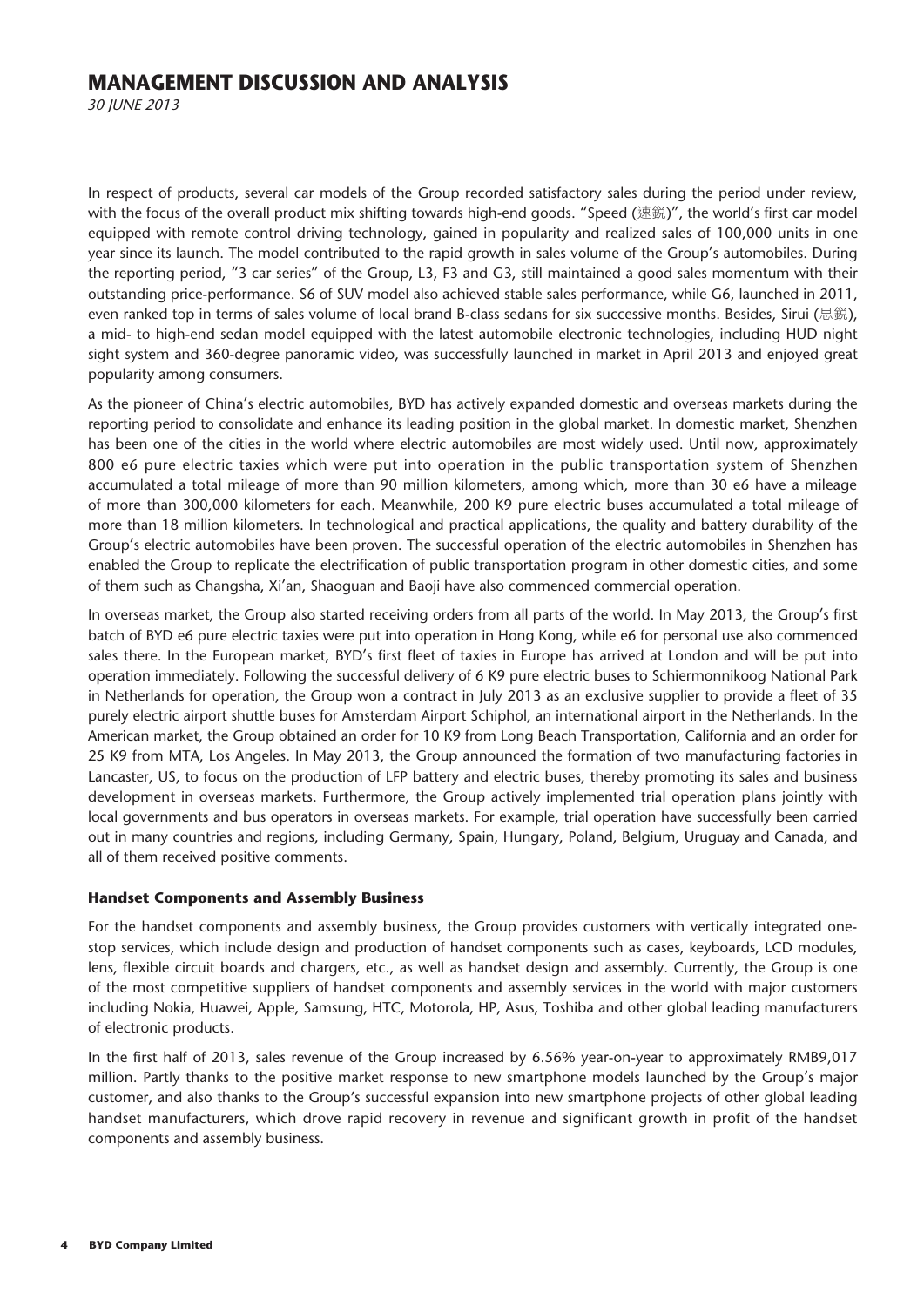30 JUNE 2013

During the period under review, the biggest customer of the Group's handset components and assembly business successively launched series of low-end, middle-end and high-end models with a good market response. As a result, the market share of the customer tended to be stabilized. Meanwhile, thanks to the rapid growth of the smartphone market and the strong demand of smartphones for metal cases, the Group has managed to grasp new opportunities brought by the demand of upgraded smartphone components. During the reporting period, the Group developed a plastics-and-metal hybrid technology named PMH which realized nanoscale integration of metals and plastics. The technology significantly enhanced the product quality of metal cases and was highly recognized by customers, thus helping the Group to secure a number of orders from numerous smartphone manufacturers. The increased orders further optimized the Group's customer mix and expanded its market share, hence driving sales and profitability. During the reporting period, with its long-established expertise in the handset components and assembly business, the Group has obtained tablet orders from global leading brands with shipments in large volumes. The Group successfully expanded its scope of business and increased its market share, bringing new growth momentum to the Group.

#### **Rechargeable Battery and New Energy Business**

The Group's rechargeable batteries mainly include lithium-ion batteries and nickel batteries which are widely used in portable electronic devices including mobile phones, digital cameras, electric tools and electric toys. The Group is also actively researching and developing lithium ferrous phosphate batteries (LFP batteries) and solar battery products, and is committed to applying such products in areas like new energy vehicles, energy storage stations, photovoltaic power plants and etc.

During the period under review, sales revenue from the Group's rechargeable battery and new energy business was approximately RMB2,461 million. As a leading player of global lithium-ion battery research & development and application, the Group won battery orders for high end models from the largest smartphone manufacturer in the world, and developed new growth points for the lithium-ion battery business, which contributed to a rapid growth in sales revenue. During the reporting period, the Group reach a revenue of RMB1,303 million, increased by 25.05% year on year. On the other hand, the Group's nickel battery business experienced a downturn due to sluggish global economy, amidst which global market demand for electric tools and electric toys continued to shrink, and resulted in a revenue of RMB424 million.

As for the solar business, besides of the restruction and consolidation of the solar industry, manufacturers without competitiveness have exited the market, which led to a new balance between the supply and demand and drive up the product prices. However, the solar market is still depressed as a whole in the reporting period, and still severely pressurized the Group's solar business. During the reporting period, the Group continued to pay extra efforts in market expansion, accelerate existing projects and adopt appropriate cost control initiatives, therefore the loss was gradually narrowed.

#### **FUTURE PROSPECTS AND STRATEGIES**

Looking ahead to the second half of 2013, we will see a steady upturn in the economy of the United States, the expected reeling of Eurozone from recession and a more solid recovery of the global economy. As for the domestic side, with the gradual introduction and implementation of relevant policies in the future, the Chinese macro economy hopefully tends to develop with more certainties.

Going forward, the Group will continue to take effort in quality improvement, branding and channel development by honoring the development philosophy of "technology, quality and responsibility", in an effort to improve its technology standards, accelerate the development and promotion of the new energy-related businesses and consolidate the Group's pioneering position in the new energy vehicle industry.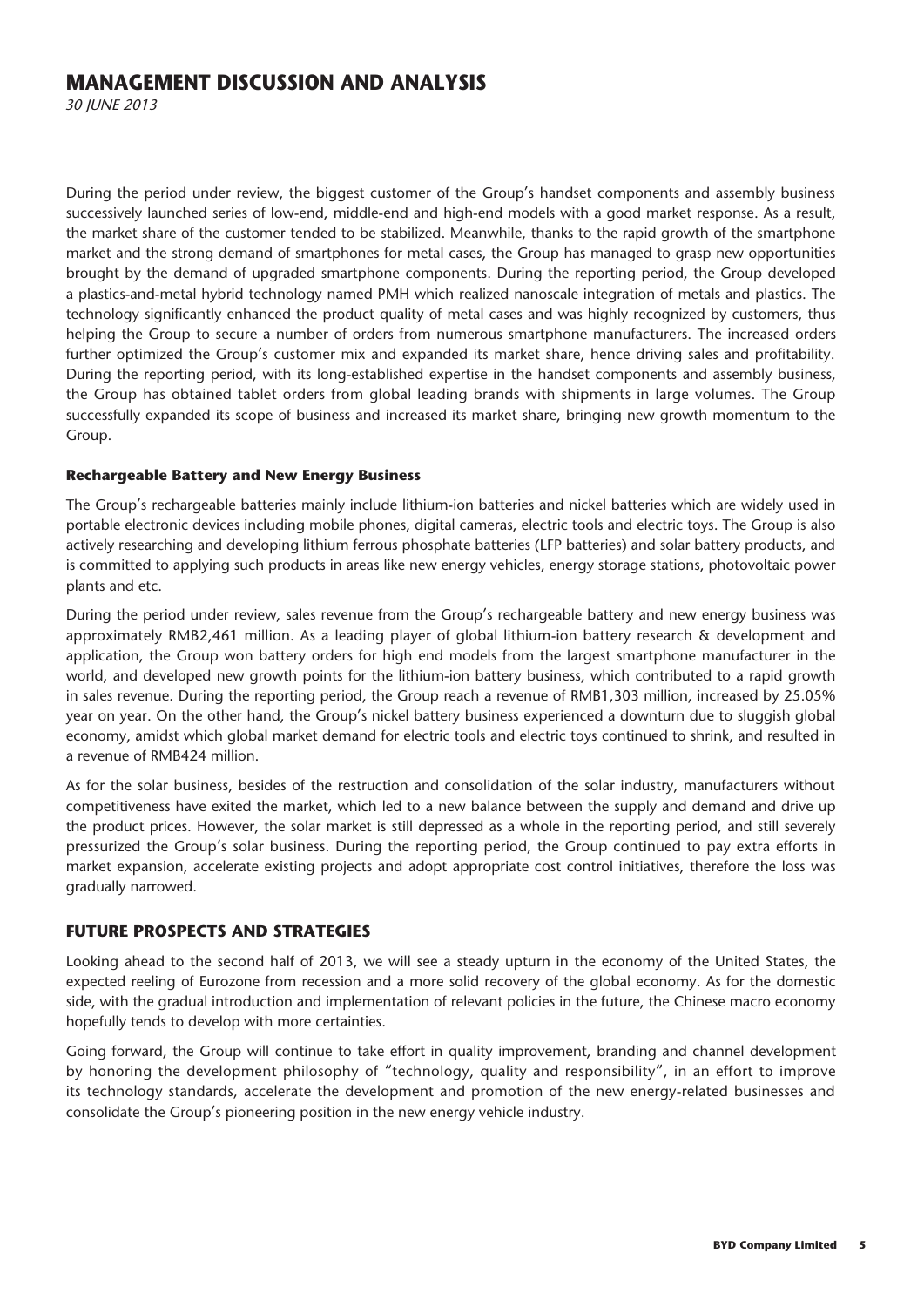30 JUNE 2013

#### **Automobile Business**

Looking into the second half of 2013, against the backdrop of the decline in macro-economic growth and the adverse influence brought by the purchase and drive restriction order from the government, the automobile industry will still be faced with uncertainties. Nevertheless, with the steady progress of urbanization and the improvement in residents' living standard, however, the consumption power in the third- and fourth-tier cities will continue to rise and there is a huge room of growth potential of automovbile demand in such cities. The Group has built up its channel network perfectly in line with such change in the market demand structure, and will greatly benefit from the growth of demand in the third- and fourth-tier cities in the future.

For conventional automobiles, the Group expects that the highly popular models of S6 and Speed will continue to enjoy impressive sales and consolidate the Group's market position. Looking ahead, the Group will launch a number of models as scheduled, including S7, a new high-end SUV that is equipped, for the first time, with the latest developed PM2.5 "green clean (綠淨)" technology, 2.0TID perfect powertrain (黃金動力總成) and timely four-wheeldrive system, as well as various high-end functions with very strong practicability. The Group expects that the launch of the S7 model will accelerate the recovery of the Group's conventional automobile business and add stronger momentum to the Group's "Second Take-off".

For new energy automobiles, increasingly strong policy support from different Government departments showed a clearer direction for developing new energy automobiles. In July 2013, the State Council executing meeting pointed out that, the government official vehicle system and the public transportation system shall, in future, firstly promote the use of new energy automobiles with synchronous improvement in supporting facilities. The meeting suggested the market share of high-efficiency and energy-saving automobiles shall exceed 50% by 2015.

With the strong support of government policies, the Group will speed up the promotion of new energy automobiles at home and abroad. As a pioneer in the electrification of public transportation, the Group has approximately 800 e6 pure electric taxis and 200 K9 pure electric buses in service in Shenzhen. Leveraging its pioneering advantage, the Group will endeavor to capture opportunities arising from the full-scale electrification of public transportation in Shenzhen, and accelerate the replication and promotion of the Shenzhen model in other cities in the PRC. In overseas markets, the Group will continue to actively expand overseas new energy automobiles markets and promote the commercial operation of new energy automobiles in more countries and regions, dedicated to the promotion of the electrification of worldwide public transportation.

In respect of the personal consumption market, the Group plans to launch the eye-catching second generation dual mode electric automobile model "Qin" (秦) in the second half of 2013. Equipped with the second generation dual mode technology and the bi-directional inverter technology, as well as being installed with high voltage and high speed motor, "Qin" was significantly upgraded in terms of power with acceleration performance far exceeding other models of the same class. Meanwhile, "Qin" was also installed with i system, an automobile intelligent platform selfdeveloped by BYD, which realized cloud connection and remote control of automobiles, so that their intelligence level and driving experience were significantly improved. In addition, the Group expects that the market competitiveness of "Qin" will be significantly improved by virtue of its fashion appearance and low driving cost.

The Group believes that, the next two years is a turning point for the development of new energy automobiles, and it will seize opportunities to achieve breakthroughs in the new energy automobile business. The Group will strive to become the leader in the global new energy automobile industry by capitalizing on its leading technological edges, strong vertical integration capability, synergy from various industries and first-mover advantage in commercialization to further consolidate and strengthen the core competitive advantages of new energy automobiles.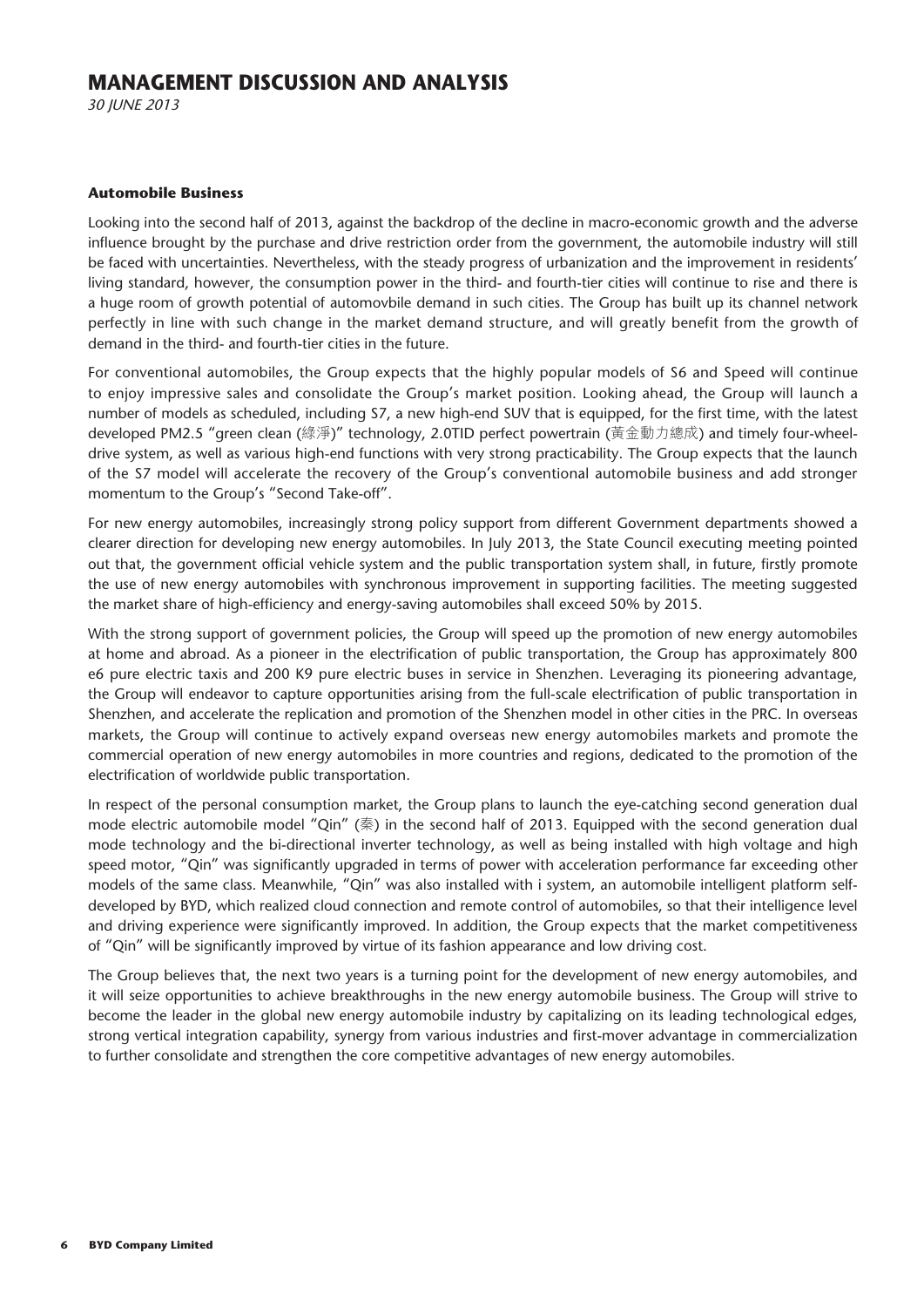30 JUNE 2013

#### **Handset Components and Assembly Business**

According to the estimate of IDC, a market research institution, the output of global smartphones in 2013 will exceed that of feature phones for the first time, and is expected to account for 52.2% of the global output of handsets. With the rapid spread of the demand for mobile data processing and mobile internet access, smartphones and other mobile intelligent terminals will continue to maintain rapid growth in the future. Smartphones will gradually dominate the handset market where the gap between smartphones and feature phones will further widen. In the following years, the Group will continue to strengthen its cooperation with global intelligent terminal manufacturers, deepen its cooperation relationship with new customers, and actively secure orders for high-end consumer electronic products, so as to increase its market shares in the smartphone market and other mobile terminal markets for further expanding its income sources.

#### **Rechargeable Battery and New Energy Business**

In respect of rechargeable battery, the Group will, in light of the strong market demand for mobile intelligent terminals, actively develop new application areas for lithium-ion batteries to enrich the portfolio of products and increase market shares. On the other hand, the Group expects that the weak demand for batteries for electrical tools and electronic toys will continue from the first half to the second half of 2013, posing challenges for the sales of nickel batteries. Going ahead, the Group will endeavor to consolidate its leadership position in the rechargeable battery market and achieve stable business development.

In respect of the solar business, with the continuous expansion of demand from China and Japan and other markets, as well as the temporarily settlement of the trade disputes on photovoltaic products between China and EU, the overall demand in the photovoltaic market gradually picked up, the supply and demand balance of the photovoltaic industry constantly improved and product prices stabilized and rose, indicating the commencement of the recovery of the global PV market. The Group expects that the PV industry's rebound momentum will continue in the second half year. Going forward, the Group will continue to increase its efforts in market expansion and adopt cost control measures, so as to minimize the losses incurred by the solar business and capture further opportunities resulting from the market integration and rebound in the PV industry in the future. Meanwhile, the Group will also continue to advance its energy storage station and related business to provide a greater driving force for the ultimate realization of its Silicon- Iron Strategy.

| Change (in percentage) of net profit<br>attributable to shareholders of the listed<br>company for January to September 2013        | 1,959%                                                                                                                                                                                                                                                                                                                                                                                                                                                                                                                                                                                                                                                                                                                                                                                                                                                                       | to | 2,184% |  |
|------------------------------------------------------------------------------------------------------------------------------------|------------------------------------------------------------------------------------------------------------------------------------------------------------------------------------------------------------------------------------------------------------------------------------------------------------------------------------------------------------------------------------------------------------------------------------------------------------------------------------------------------------------------------------------------------------------------------------------------------------------------------------------------------------------------------------------------------------------------------------------------------------------------------------------------------------------------------------------------------------------------------|----|--------|--|
| Change (in range) of net profit attributable<br>to shareholders of the listed company<br>(RMB10,000) for January to September 2013 | 43,000                                                                                                                                                                                                                                                                                                                                                                                                                                                                                                                                                                                                                                                                                                                                                                                                                                                                       | to | 47,700 |  |
| Net profit attributable to shareholders of the<br>listed company (RMB10,000) for January to<br>September 2012                      | 2,088                                                                                                                                                                                                                                                                                                                                                                                                                                                                                                                                                                                                                                                                                                                                                                                                                                                                        |    |        |  |
| Reasons for changes in results                                                                                                     | The automotive industry is in its weak season in the third quarter.<br>Under the effects of seasonality, the profitability of the Group's<br>automobile business is expected to reach a low level in the third<br>quarter. In respect of the handset components and assembly<br>business, as the competition in the smartphones market intensified,<br>there was a change on the Group's product mix and prices during<br>the quarter, and whilst there was a decrease in major customers'<br>orders due to the effects of product life cycle, which imposed<br>pressure on the Group's profitability. As for the solar business,<br>although the Group's increased efforts in market expansion and cost<br>control contributed to the continual reduction in loss from the solar<br>business, the Group's overall results was dragged down to a relatively<br>large extent. |    |        |  |

#### **Estimated operating results for January to September 2013**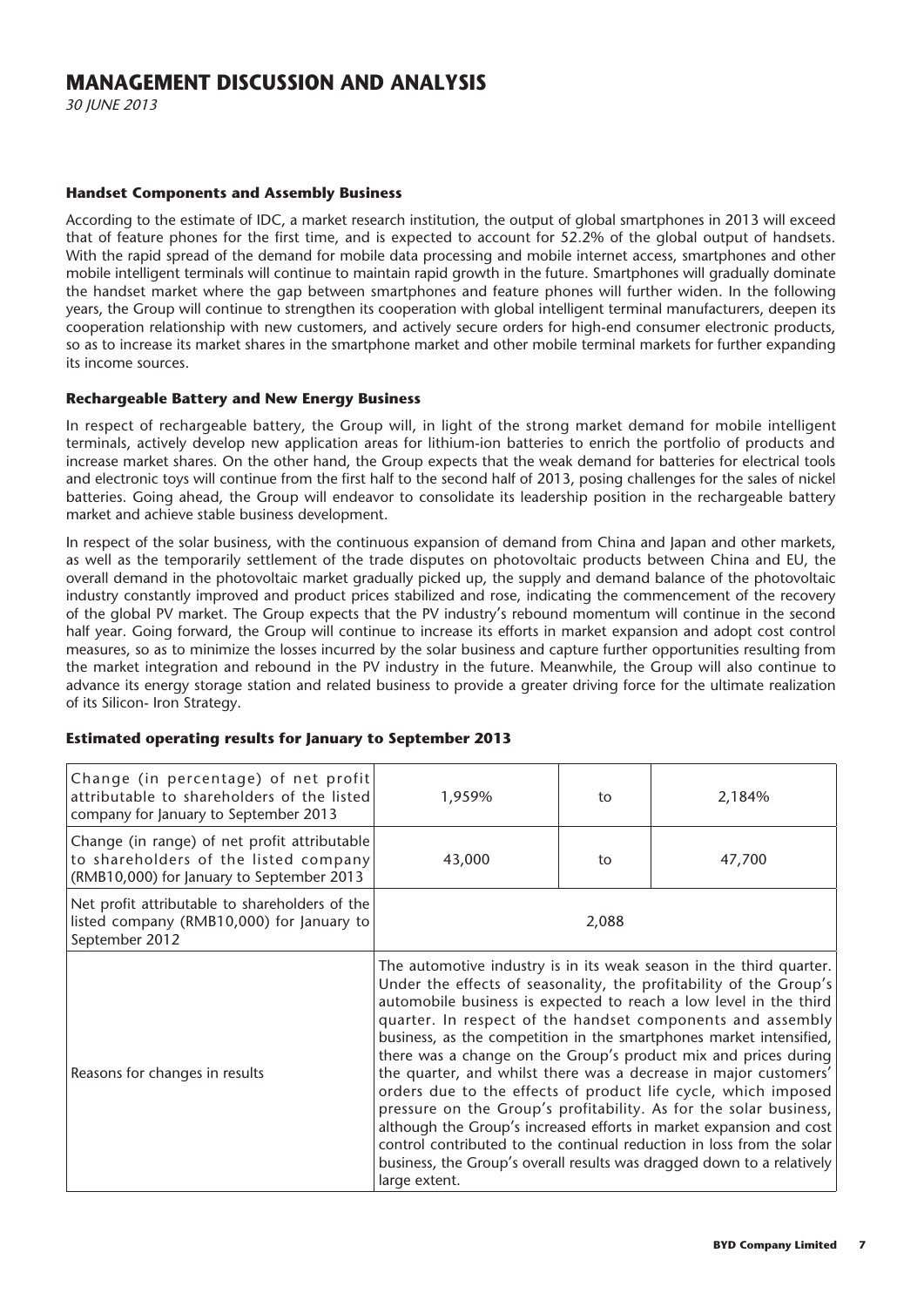30 JUNE 2013

#### **FINANCIAL REVIEW**

#### **Turnover and Profit Attributable to Equity Holders of the Parent Company**

During the period, turnover increased by 13.29% as compared to that of the first half of 2012, mainly driven by the substantial increase in automobile sales. Profit attributable to equity holders of the parent company increased by 2,524.24% as compared to the same period last year, mainly attributable to the increase in turnover and gross profit margin.

#### **Segmental Information**

The chart below sets out comparisons of the Group's turnover by product category for the six-month periods ended 30 June 2013 and 2012:



During the period, the automobile business of the Group achieved notable growth. The proportion of automobile business increased rapidly while that of handset components and assembly business decreased, and that of rechargeable battery and new energy business remained stable.

#### **Gross Profit and Margin**

During the period, the Group's gross profit increased by approximately 26.85% to approximately RMB3,296 million. Gross profit margin increased from approximately 12.14% in the first half of 2012 to approximately 13.60% during the period. The increase in gross profit margin was due to the increase in gross profit margin of handset components and assembly business and the significant decrease in impairment provision on solar business.

#### **Liquidity and Financial Resources**

During the period, BYD recorded operating cash inflow of approximately RMB2,301 million, compared with approximately RMB4,431 million in the first half of last year. Total borrowings as at 30 June 2013, including all bank loans and bond payables, were approximately RMB20,414 million, compared with approximately RMB18,629 million as at 31 December 2012. The maturity profile of bank loans and bond payables spread over a period of ten years, with approximately RMB15,557 million repayable within one year and approximately RMB1,140 million in the second year, approximately RMB3,627 million within three to five years and approximately RMB90 million over five years. The Group maintained adequate liquidity to meet its daily management and capital expenditure requirements and control internal operating cash flows.

Turnover days of accounts and bills receivables increased to approximately 79 days for the six months ended 30 June 2013, compared to approximately 78 days for the same period in 2012. Increase in turnover days of trade and bills receivables was mainly due to increased in average balance of accounts and bills receivables. Inventory turnover days was approximately 72 days for the six months ended 30 June 2013, compared to approximately 69 days for the same period in 2012. The change in inventory turnover days was primarily due to the higher year-on-year increase in average inventory than the year-on-year increase in cost of sales.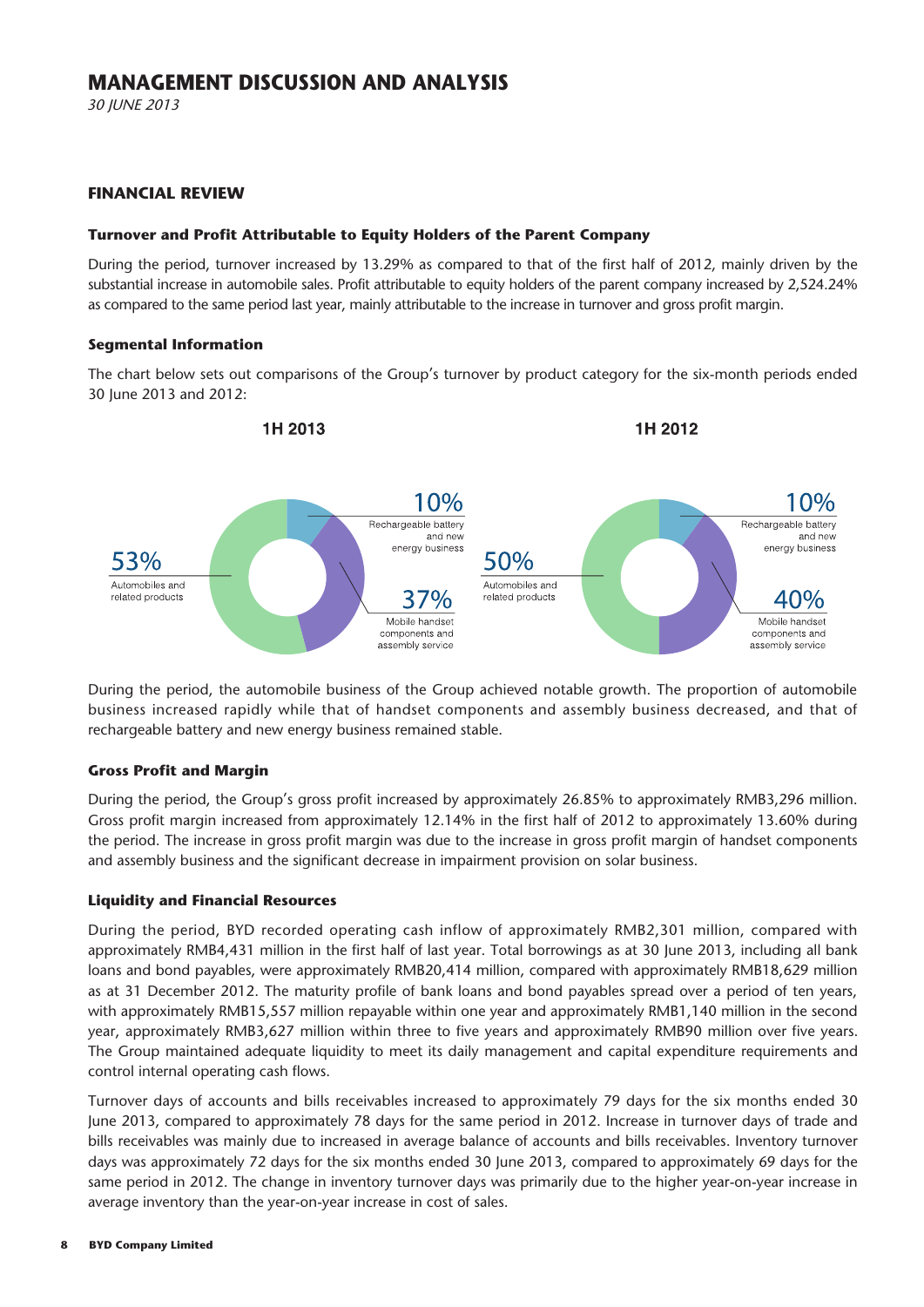30 JUNE 2013

#### **Capital Structure**

The Group's Financial Division is responsible for the Group's financial risk management which operates according to policies implemented and approved by senior management. As at 30 June 2013, borrowings were primarily settled in Renminbi, while cash and cash equivalents were primarily held in Renminbi and US dollar. The Group plans to maintain an appropriate mix of financial equity and debt to ensure an efficient capital structure during the period. The loans remaining outstanding as at 30 June 2013 were at fixed interest rates or floating interest rates for Renminbi loans and foreign currency loans.

#### **Foreign Exchange Risk**

Most of the Group's income and expenditure are settled in Renminbi and US dollar. During the period, the Group did not experience any significant difficulties in its operations or liquidity due to fluctuations in currency exchange rates. The Directors believe that the Group has sufficient foreign exchange to meet its own foreign exchange requirements and will adopt applicable measures to prevent exposure to exchange rate risk.

#### **Employment, Training and Development**

As at 30 June 2013, the Group had over 183 thousand employees. During the period, total staff cost accounted for approximately 18.73% of the Group's turnover. Employees' remuneration was determined based on performance, experience and prevailing industry practices, with compensation policies being reviewed on a regular basis. Bonuses and commission were also awarded to employees, based on their annual performance evaluation. Incentives were offered to encourage personal development.

#### **Share Capital**

As at 30 June 2013, the share capital of the Company was as follows:

|          | <b>Number of</b><br>shares issued | Percentage (%) |
|----------|-----------------------------------|----------------|
| A shares | 1,561,000,000                     | 66.31          |
| H shares | 793,100,000                       | 33.69          |
| Total    | 2,354,100,000                     | 100.00         |

#### **PURCHASE, SALE OR REDEMPTION OF SHARES**

The Company did not redeem any of its shares during the period from 1 January 2013 to 30 June 2013. During the period, neither the Company nor any of its subsidiaries purchased or sold any of the Company's shares.

#### **CAPITAL COMMITMENT**

Please refer to note 15 to the financial statements for details of capital commitments.

#### **CONTINGENT LIABILITIES**

Please refer to note 14 to the financial statements for details of contingent liabilities.

#### **POST BALANCE SHEET EVENTS**

Please refer to note 17 to the financial statements for details of post balance sheet events.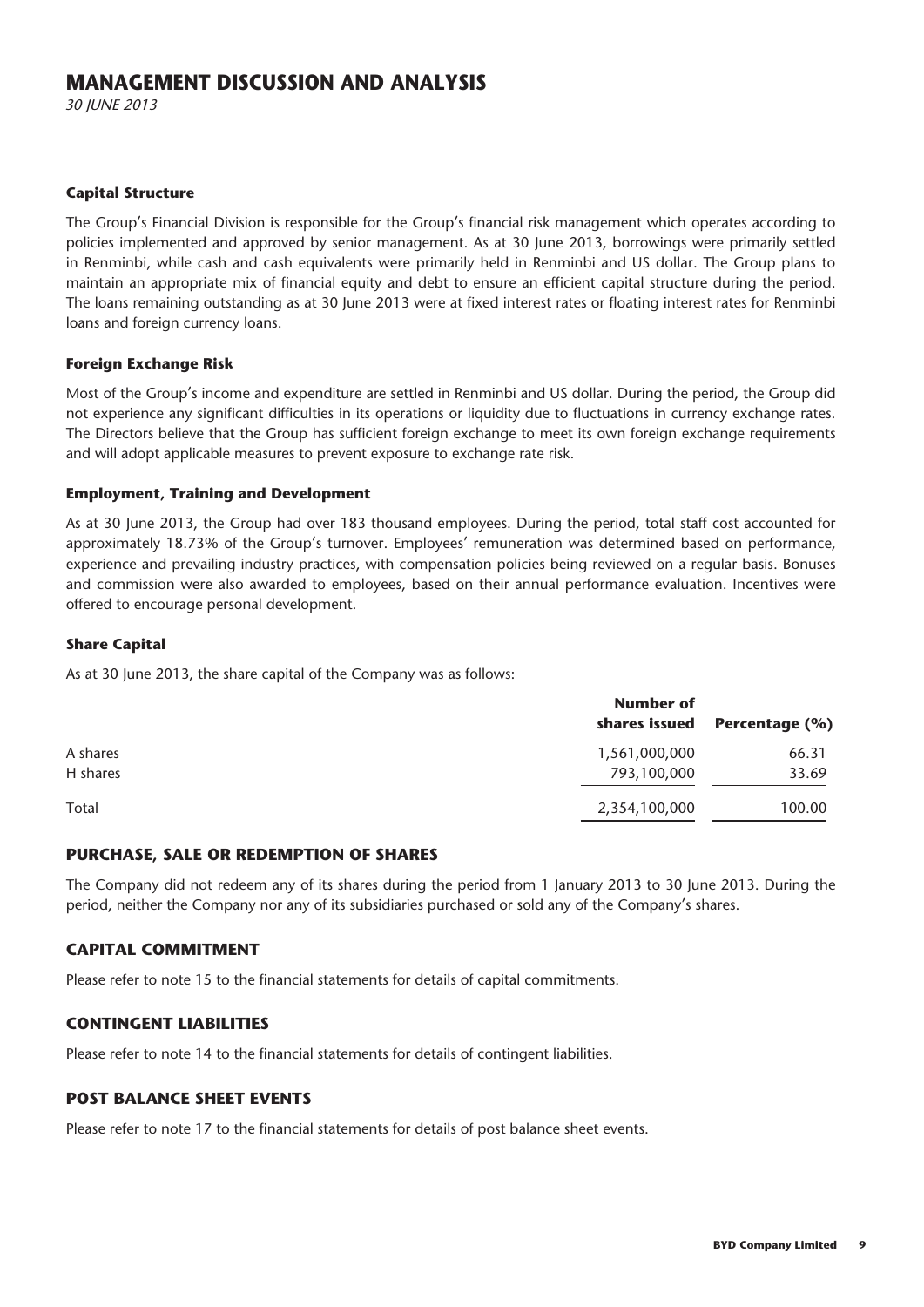#### **CORPORATE GOVERNANCE**

#### **Compliance with the Code on Corporate Governance Practices**

The Board of Directors of the Company (the "Board") is committed to maintaining and ensuring high standards of corporate governance practices.

The Board has emphasized on maintaining a quality Board with various expertise among directors, high transparency and an effective system for accountability, in order to enhance shareholders' value. The Board is of the view that the Company has complied with the applicable code provisions of the Code as set out in Appendix 14 to the Listing Rules during the reporting period except for the following deviation:

#### **Code A.2.1**

Code A.2.1 stipulates that the roles of chairman and chief executive officer should be separate and should not be performed by the same individual.

Mr. Wang Chuan-fu is the Chairman and Chief Executive Officer of the Company. The Board considers that this structure will not impair the balance of rights and authorities between the Board and the management. The Board of the Company comprises experienced and high calibre individuals and meets regularly every three months to discuss issues affecting operations of the Group. Through the operation of the Board, a sufficient balance between rights and authorities is assured. The Board believes that this structure is conducive to a strong and consistent leadership, enabling the Group to make and implement decisions promptly and efficiently. The Board has full confidence in Mr. Wang and believes his appointment to the posts of Chairman and Chief Executive Officer is beneficial to the business development of the Company.

#### **Compliance with the Model Code for Securities Transactions by Directors of Listed Companies**

The Company has adopted the Model Code for Securities Transactions by Directors of Listed Companies as set out in Appendix 10 to the Listing Rules (the "Model Code") as the code of conduct regarding directors' securities transactions. After making specific enquiries to all directors, all directors have confirmed that they have complied with the required standard set out in the Model Code during the reporting period.

#### **Disclosure Pursuant to Rule 13.51B (1) of the Listing Rules**

Since the publication of the latest annual report of the Company, on 19 April 2013 Mr. Wu Chang-qi has been appointed as a non-executive director of Qingdao Haier Co., Ltd. (Stock Code: 600690), the shares of which are listed on the Shanghai Stock Exchange; on 26 March 2013, Mr. Li Lian-he was appointed as an independent non-executive director of SZZT Electronic Shenzhen Co., Ltd. (深圳市證通電子股份有限公司) (Stock Code: 002197), the shares of which are listed on Shenzhen Stock Exchange.

Saved as disclosed above, there is no other information required to be disclosed pursuant to Rule 13.51B (1) of the Listing Rules.

#### **Purchase, Sale or Redemption of the Company's Listed Securities**

During the six months ended 30 June 2013, the Company or any of its subsidiaries has not purchased, sold or redeemed any listed securities of the Company.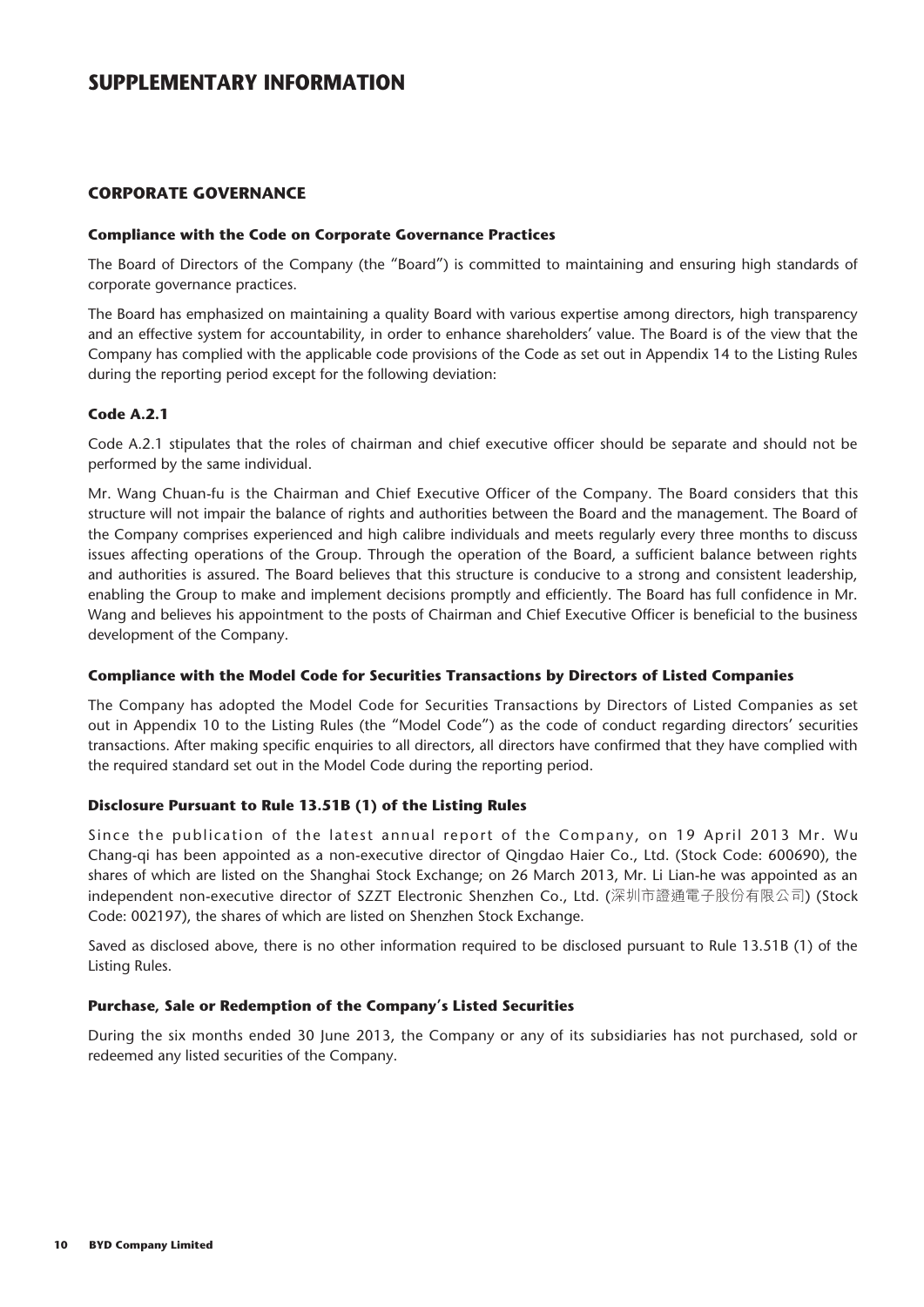#### **Audit Committee**

The Audit Committee consists of three independent non-executive directors and one non-executive director. A meeting was convened by the Company's Audit Committee on 23 August 2013 to review the accounting policies and practices adopted by the Group and to discuss matters of auditing, internal control, risk management and financial reporting (including the financial statements for the six months ended 30 June 2013) before making recommendations to the Board for approval of the relevant matters.

#### **Interim Dividend**

The Board does not recommend the payment of interim dividend for the reporting period (For the six months ended 30 June 2012: Nil).

#### **DIRECTORS', SUPERVISORS' AND CHIEF EXECUTIVES' INTERESTS**

As at 30 June 2013, the interests of each of the directors, supervisors and chief executives of the Company in the shares, underlying shares and debentures of the Company or any associated corporation (within the meaning of Part XV of the Securities and Future Ordinance (Cap. 571 of the Laws of Hong Kong) (the "SFO")) which were required to be notified to the Company and the Hong Kong Stock Exchange Company Limited ("Hong Kong Stock Exchange") pursuant to Divisions 7 and 8 of Part XV of the SFO (including interests which are taken or deemed to be owned under the relevant provisions of the SFO), or which were required to be recorded in the register specified in section 352 of the SFO, or which were required to be notified to the Company and the Hong Kong Stock Exchange pursuant to the Model Code of Securities Transactions by Directors of Listed Companies under the Rules Governing the Listing of Securities on the Hong Kong Stock Exchange (for this purpose, the relevant provisions of the SFO will be interpreted as applicable to the supervisors) were as follows:-

#### **A Shares of RMB1.00 each**

|                            |                 | <b>Approximate</b><br>percentage<br>of shareholding<br>in the total<br>number of | Approximate<br>percentage<br>of shareholding<br>in the tota<br>issued |
|----------------------------|-----------------|----------------------------------------------------------------------------------|-----------------------------------------------------------------------|
|                            | Number of       | <b>issued A Shares</b>                                                           | share capital                                                         |
| <b>Name</b>                | <b>A Shares</b> | (%)                                                                              | (%)                                                                   |
| Wang Chuan-fu (Director)   | 570,642,580 (L) | 36.56%                                                                           | 24.24%                                                                |
| Lu Xiang-yang (Director)   | 401,810,480 (L) | 25.74%                                                                           | 17.07%                                                                |
|                            | (Note 1)        |                                                                                  |                                                                       |
| Xia Zuo-quan (Director)    | 124,977,060(L)  | 8.01%                                                                            | 5.31%                                                                 |
| Zhang Hui-bin (Supervisor) | 1,282,400 (L)   | 0.08%                                                                            | 0.05%                                                                 |
|                            | (Note 2)        |                                                                                  |                                                                       |

#### (L) – Long Position

Notes:

- 1. Of the 401,810,480 A Shares, 239,228,620 A shares were held by Mr. Lu in his personal capacity and 162,581,860 A Shares were held by Youngy Investment Holding Group Co., Ltd. (融捷投資控股集團有限公司) ("Youngy Investment", formerly known as Guangzhou Youngy Management & Investment Group Company Limited). Youngy Investment was in turn held by Mr. Lu and his spouse as to 89.5% and 10.5% equity interests, respectively. Mr. Lu was therefore deemed to be interested in 162,581,860 A Shares under the SFO.
- 2. The 1,282,400 A shares were held directly by Guangzhou Jianjin Information Technology Co., Ltd. Guangzhou Jianjin Information Technology Co., Ltd. was in turn held by Mr. Zhang Hui-bin and his spouse as to 90% and 10% equity interests, respectively. Mr. Zhang was therefore deemed to be interested in 1,282,400 A Shares under the SFO.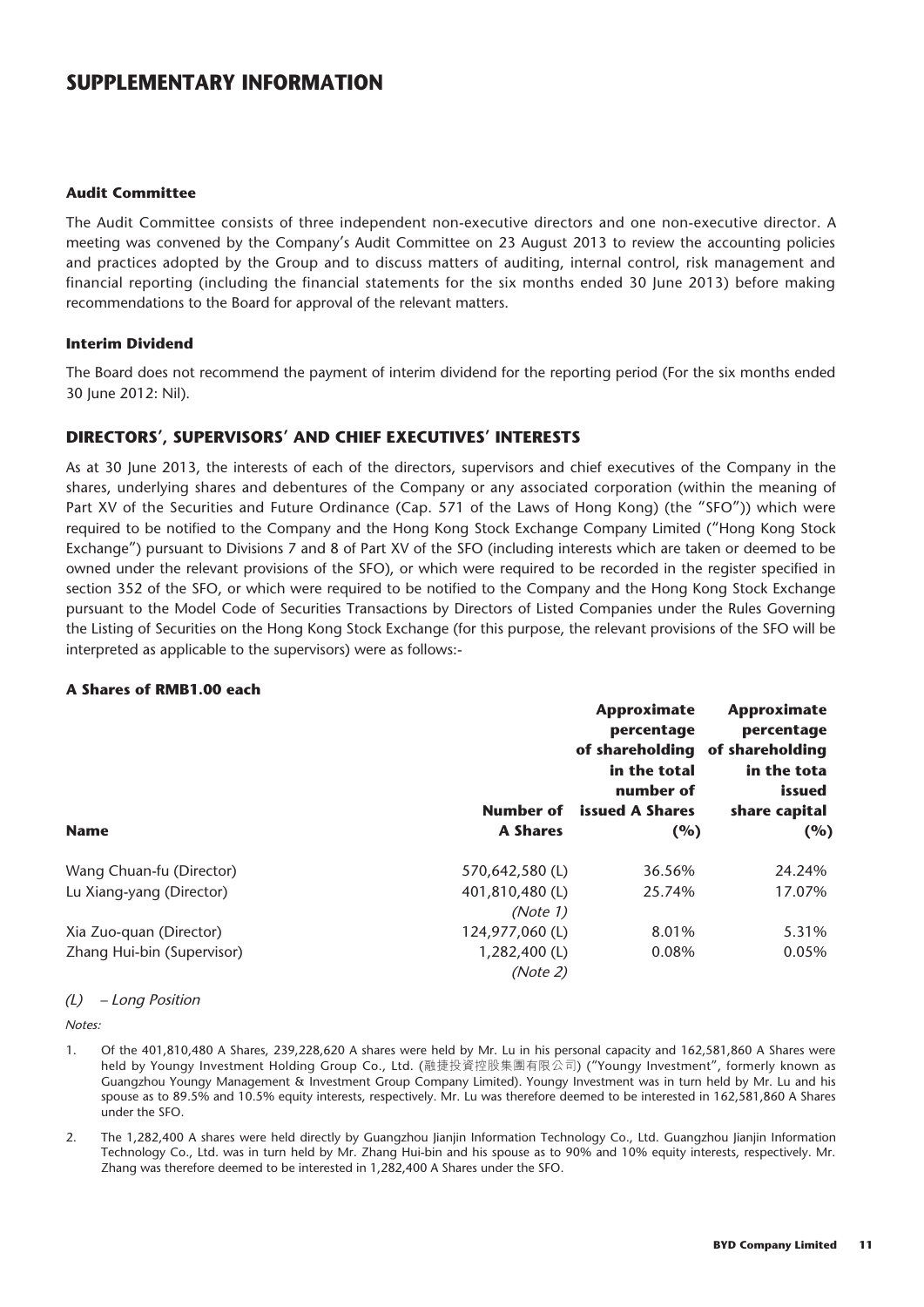Saved as disclosed above, as at 30 June 2013, none of the directors, supervisors or chief executive officers of the Company had an interest or short position in the shares, underlying shares or debentures of the Company or any of its associated corporations (within the meaning of Part XV of the SFO) which was required to be (a) recorded in the register to be kept by the Company pursuant to Section 352 of the SFO; or (b) notified to the Company and the Hong Kong Stock Exchange pursuant to the Model Code for Securities Transactions by Directors of Listed Companies.

#### **SHAREHOLDERS WITH NOTIFIABLE INTERESTS**

As at 30 June 2013, to the best knowledge of the Directors of the Company, the following persons (other than the directors, supervisors and chief executive officers of the Company) had interests or short positions in the shares and underlying shares of the Company which were required to be disclosed to the Company and the Hong Kong Stock Exchange under the provisions of Divisions 2 and 3 of Part XV of the SFO or entered in the register kept by the Company pursuant to Section 336 of the SFO:

#### **1. A Shares of RMB1.00 each**

|                            |                              | <b>Approximate</b><br>percentage of<br>shareholding<br>in the total<br>number | <b>Approximate</b><br>percentage of<br>shareholding<br>in the total |
|----------------------------|------------------------------|-------------------------------------------------------------------------------|---------------------------------------------------------------------|
| <b>Name</b>                | <b>Number</b><br>of A Shares | of issued<br>A Shares $(\% )$                                                 | issued share<br>capital $(%)$                                       |
| Youngy Investment (Note 1) | 162,581,860(L)               | 10.42%                                                                        | 6.91%                                                               |

#### (L) – Long Position

Notes:

1. Youngy Investment was owned by Mr. Lu Xiang-yang, a non-executive director of the Company as to 89.5% equity interest. Therefore, pursuant to the SFO, Mr. Lu was also deemed to be interested in 162,581,860 A Shares held by Youngy Investment.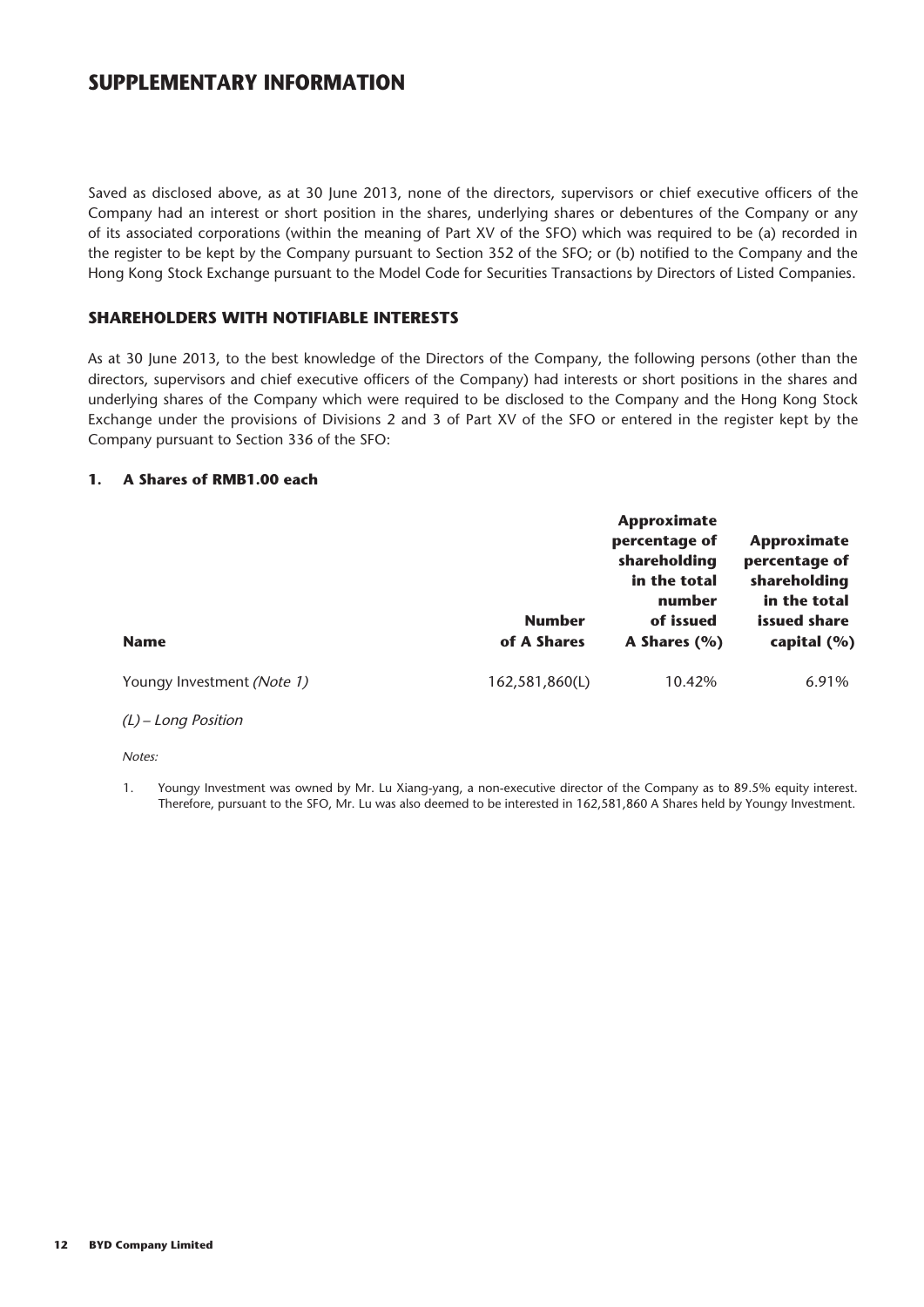#### **2. H Shares of RMB1.00 each**

| <b>Name</b>                                  | <b>Number of</b><br><b>H</b> Shares | <b>Approximate</b><br>percentage of<br>shareholding<br>in the total<br>number<br>of issued<br>H Shares $(\% )$ | Approximate<br>percentage of<br>shareholding in<br>the total<br>issued share<br>capital (%) |
|----------------------------------------------|-------------------------------------|----------------------------------------------------------------------------------------------------------------|---------------------------------------------------------------------------------------------|
| Berkshire Hathaway Inc. (Note 1)             | 225,000,000(L)                      | 28.37%                                                                                                         | 9.56%                                                                                       |
| MidAmerican Energy Holdings Company (Note 1) | 225,000,000(L)                      | 28.37%                                                                                                         | 9.56%                                                                                       |
| Li Lu (Note 2)                               | 55,511,200(L)                       | 7.00%                                                                                                          | 2.36%                                                                                       |
| LL Group, LLC (Note 2)                       | 55,511,200(L)                       | 7.00%                                                                                                          | 2.36%                                                                                       |
| FIL Limited (Note 3)                         | 39,711,986(L)                       | 5.01%                                                                                                          | 1.69%                                                                                       |

(L) – Long Position, (S) – Short Position

Notes:

- 1. Berkshire Hathaway Inc. was deemed to be interested in 225,000,000 H shares (L) through its controlled corporation, MidAmerican Energy Holdings Company, for the 225,000,000 H shares directly held by it.
- 2. LL Group, LLC was deemed to be interested in 55,511,200 H shares (L) through its controlled corporation, LL Investment Partners, L.P. Li Lu, being the controlling shareholder of LL Group, LLC, was also deemed to be interested in 55,511,200 H shares.
- 3. FIL Limited was interested in 39,711,986 H shares (L) in the capacity of investment manager.

As at 30 June 2013, the total issued share capital of the Company was RMB 2,354,100,000, divided into 1,561,000,000 A Shares of RMB1.00 each and 793,100,000 H shares of RMB1.00 each, all were fully paid up.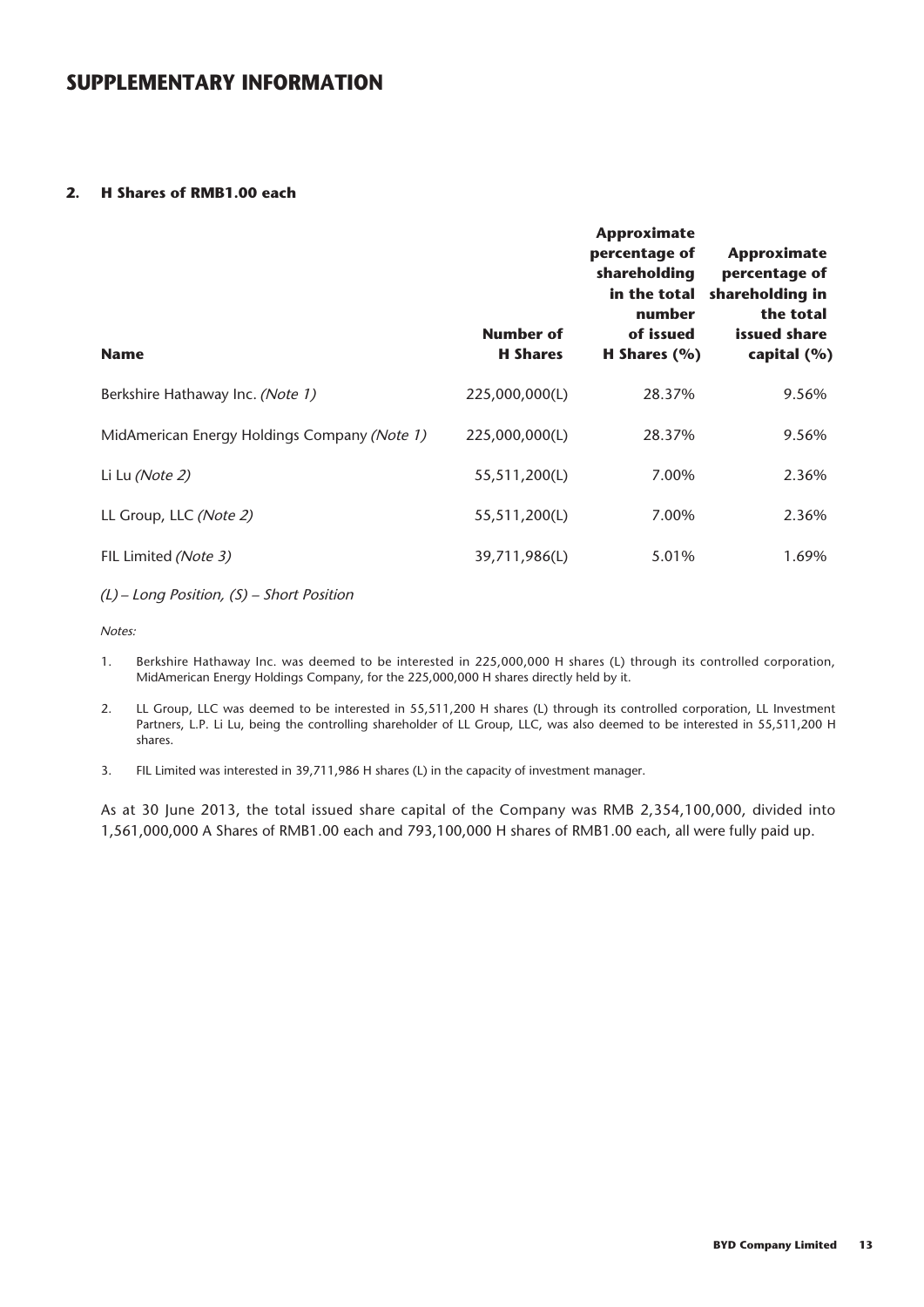# **INTERIM CONDENSED CONSOLIDATED INCOME STATEMENT**

FOR THE SIX MONTHS ENDED 30 JUNE 2013

|                                                                                                                                                                                                                                                                             | <b>Notes</b> | For the six months ended<br>30 June 2013 30 June 2012<br>(Unaudited)<br><b>RMB'000</b>                             | (Unaudited)<br><b>RMB'000</b>                                                                                |
|-----------------------------------------------------------------------------------------------------------------------------------------------------------------------------------------------------------------------------------------------------------------------------|--------------|--------------------------------------------------------------------------------------------------------------------|--------------------------------------------------------------------------------------------------------------|
| <b>REVENUE</b>                                                                                                                                                                                                                                                              | 5            | 24, 243, 277                                                                                                       | 21,399,440                                                                                                   |
| Cost of sales                                                                                                                                                                                                                                                               |              | (20, 946, 889)                                                                                                     | (18,800,748)                                                                                                 |
| Gross profit                                                                                                                                                                                                                                                                |              | 3,296,388                                                                                                          | 2,598,692                                                                                                    |
| Other income and gains<br>Government grants and subsidies<br>Selling and distribution costs<br>Research and development costs<br>Administrative expenses<br>Other expenses<br>Finance costs<br>Share of profits and losses of:<br>Jointly-controlled entities<br>Associates | 5<br>6       | 209,265<br>321,886<br>(991, 114)<br>(616, 231)<br>(982, 386)<br>(144, 959)<br>(439, 523)<br>(21, 390)<br>(13, 544) | 233,375<br>220,854<br>(791, 654)<br>(590, 971)<br>(1,006,231)<br>(79, 364)<br>(412, 753)<br>(12, 939)<br>335 |
| PROFIT BEFORE TAX                                                                                                                                                                                                                                                           | 7            | 618,392                                                                                                            | 159,344                                                                                                      |
| Income tax expense                                                                                                                                                                                                                                                          | 8            | (82, 134)                                                                                                          | (55, 190)                                                                                                    |
| PROFIT FOR THE PERIOD                                                                                                                                                                                                                                                       |              | 536,258                                                                                                            | 104,154                                                                                                      |
| Attributable to:<br>Owners of the parent<br>Non-controlling interests                                                                                                                                                                                                       |              | 426,938<br>109,320<br>536,258                                                                                      | 16,269<br>87,885<br>104,154                                                                                  |
| Earnings per share attributable to ordinary equity holders of the parent<br>- basic and diluted for the period                                                                                                                                                              | 9            | <b>RMB0.18</b>                                                                                                     | <b>RMB0.01</b>                                                                                               |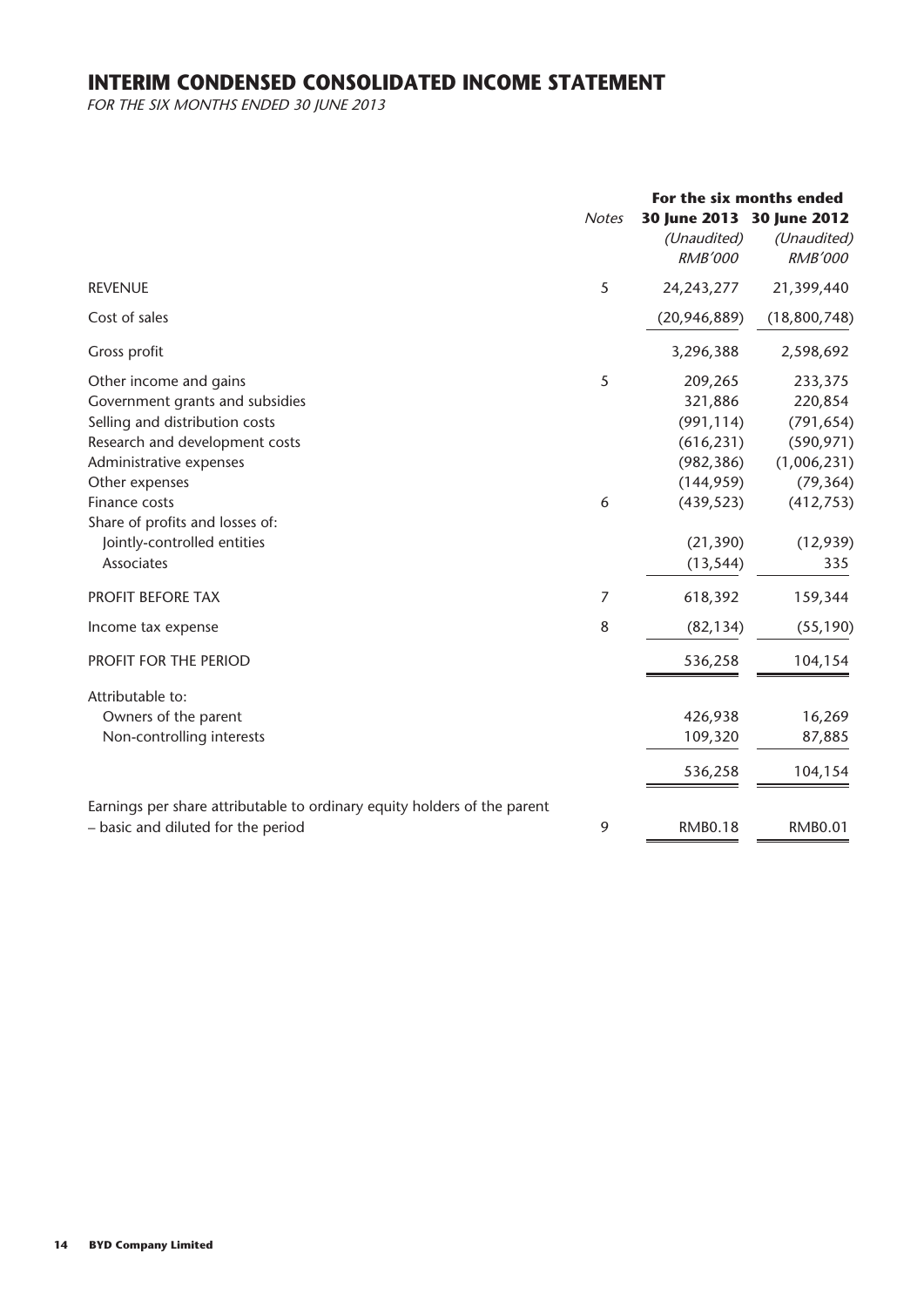# **INTERIM CONDENSED CONSOLIDATED STATEMENT OF COMPREHENSIVE INCOME**

FOR THE SIX MONTHS ENDED 30 JUNE 2013

| <b>Note</b>                                                                                                       | (Unaudited)<br><b>RMB'000</b> | For the six months ended<br>30 June 2013 30 June 2012<br>(Unaudited)<br><b>RMB'000</b> |
|-------------------------------------------------------------------------------------------------------------------|-------------------------------|----------------------------------------------------------------------------------------|
| PROFIT FOR THE PERIOD                                                                                             | 536,258                       | 104,154                                                                                |
| OTHER COMPREHENSIVE INCOME                                                                                        |                               |                                                                                        |
| Available-for-sale investments:<br>Changes in fair value<br>Reclassification adjustments for gain included in the | (580)                         | 1,417                                                                                  |
| consolidated income statement - gain on disposal                                                                  |                               | (13, 314)                                                                              |
|                                                                                                                   | (580)                         | (11, 897)                                                                              |
| Exchange differences on translation of foreign operations                                                         | (48, 561)                     | (29, 299)                                                                              |
| OTHER COMPREHENSIVE LOSS TO BE RECLASSIFIED<br>TO PROFIT OR LOSS IN SUBSEQUENT PERIODS                            | (49, 141)                     | (41, 196)                                                                              |
| TOTAL COMPREHENSIVE INCOME FOR THE PERIOD                                                                         | 487,117                       | 62,958                                                                                 |
| Attributable to:                                                                                                  |                               |                                                                                        |
| Owners of the parent                                                                                              | 395,715                       | (14, 513)                                                                              |
| Non-controlling interests                                                                                         | 91,402                        | 77,471                                                                                 |
|                                                                                                                   | 487,117                       | 62,958                                                                                 |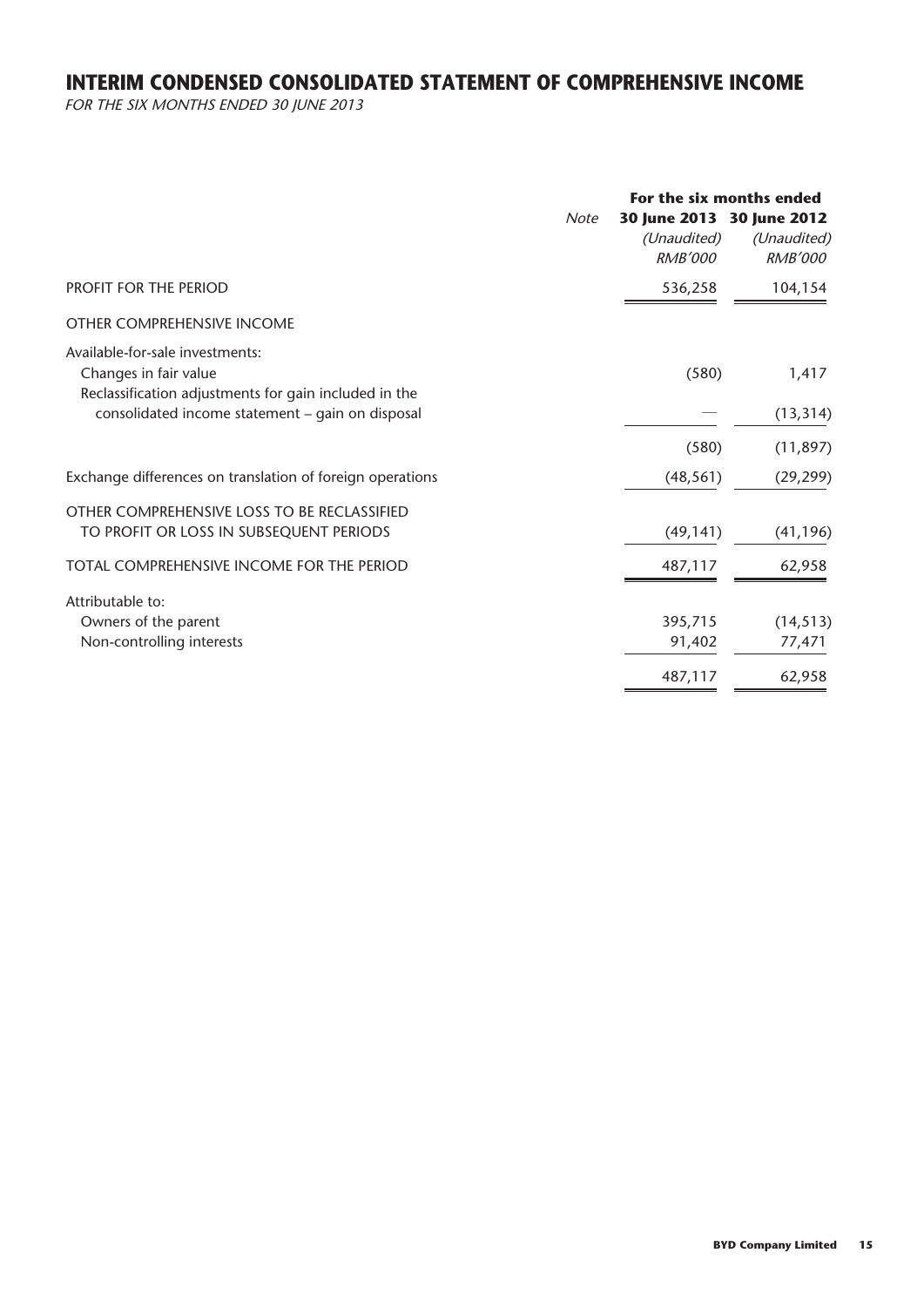# **INTERIM CONDENSED CONSOLIDATED STATEMENT OF FINANCIAL POSITION**

AS AT 30 JUNE 2013

|                                             |              |                | 30 June 31 December |
|---------------------------------------------|--------------|----------------|---------------------|
|                                             | <b>Notes</b> | 2013           | 2012                |
|                                             |              | (Unaudited)    | (Reclassified)      |
|                                             |              | <b>RMB'000</b> | <b>RMB'000</b>      |
| <b>NON-CURRENT ASSETS</b>                   |              |                |                     |
| Property, plant and equipment               | 10           | 33,796,166     | 33,659,418          |
| Prepaid land lease payments                 |              | 4,441,333      | 4,313,216           |
| Goodwill                                    |              | 65,914         | 65,914              |
| Other intangible assets                     |              | 4,106,093      | 3,603,454           |
| Non-current prepayment                      |              | 1,308,786      | 1,508,332           |
| Long-term receivable                        |              | 52,179         | 22,500              |
| Investments in jointly controlled entities  |              | 634,340        | 662,849             |
| Investments in associate                    |              | 272,672        | 286,216             |
| Available-for-sale investments              |              | 2,405          | 2,985               |
| Deferred tax assets                         |              | 825,315        | 786,123             |
| Property under development                  |              | 764,855        | 1,772,538           |
| Total non-current assets                    |              | 46,270,058     | 46,683,545          |
| <b>CURRENT ASSETS</b>                       |              |                |                     |
| Property under development                  |              | 624,274        |                     |
| Inventories                                 | 11           | 8,593,491      | 7,344,833           |
| Trade and bills receivables                 | 12           | 10,609,892     | 9,937,481           |
| Prepayments, deposits and other receivables |              | 2,452,979      | 2,226,222           |
| Due from the jointly-controlled entities    |              | 131,395        | 131,760             |
| Pledged deposits                            |              | 581,907        | 197,405             |
| Cash and cash equivalents                   |              | 4,311,080      | 3,486,561           |
| Total current assets                        |              | 27,305,018     | 23,324,262          |
| <b>CURRENT LIABILITIES</b>                  |              |                |                     |
| Trade and bills payables                    | 13           | 22,354,748     | 19,932,524          |
| Other payables                              |              | 2,777,691      | 2,685,147           |
| Advances from customers                     |              | 1,446,586      | 2,713,921           |
| Deferred income                             |              | 173,181        | 117,350             |
| Interest-bearing bank and other borrowings  |              | 15,556,576     | 11,287,779          |
| Due to the jointly-controlled entities      |              | 77,133         | 25,521              |
| Tax payable                                 |              | 195,667        | 238,097             |
| Provision                                   |              | 275,953        | 227,897             |
| <b>Total current liabilities</b>            |              | 42,857,535     | 37,228,236          |
| <b>NET CURRENT LIABILITIES</b>              |              | (15, 552, 517) | (13,903,974)        |
| TOTAL ASSETS LESS CURRENT LIABILITIES       |              | 30,717,541     | 32,779,571          |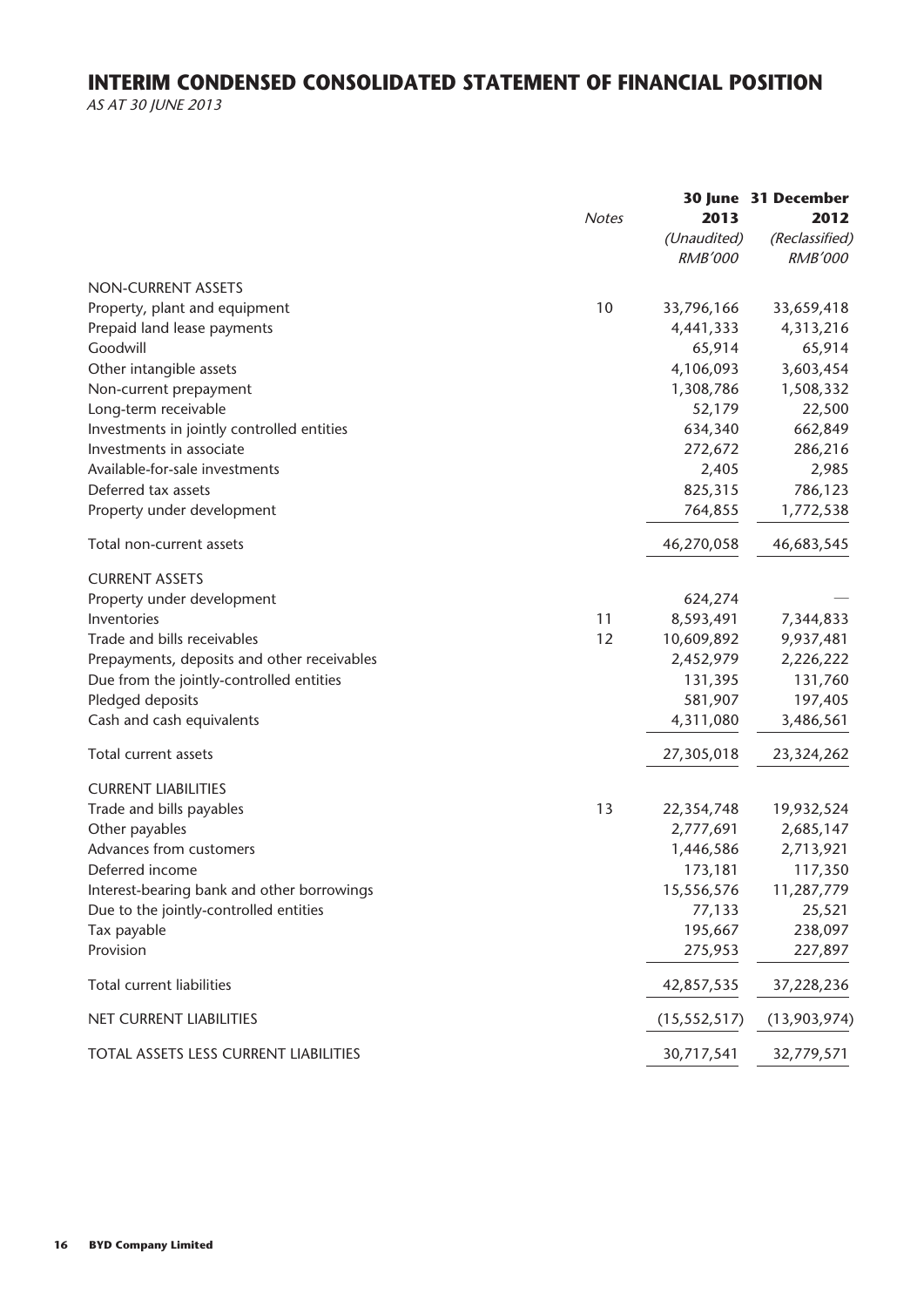# **INTERIM CONDENSED CONSOLIDATED STATEMENT OF FINANCIAL POSITION**

AS AT 30 JUNE 2013

|                                             | 2013           | 30 June 31 December<br>2012 |
|---------------------------------------------|----------------|-----------------------------|
|                                             | (Unaudited)    | (Audited)                   |
|                                             | <b>RMB'000</b> | <b>RMB'000</b>              |
| NON-CURRENT LIABILITIES                     |                |                             |
| Interest-bearing bank and other borrowings  | 4,857,315      | 7,341,344                   |
| Deferred income                             | 1,224,783      | 1,293,618                   |
| Other liabilities                           | 3,955          | 238                         |
| Total non-current liabilities               | 6,086,053      | 8,635,200                   |
| Net assets                                  | 24,631,488     | 24, 144, 371                |
| <b>EQUITY</b>                               |                |                             |
| Equity attributable to owners of the parent |                |                             |
| Issued capital                              | 2,354,100      | 2,354,100                   |
| Reserves                                    | 19,238,599     | 18,842,884                  |
|                                             | 21,592,699     | 21,196,984                  |
| Non-controlling interests                   | 3,038,789      | 2,947,387                   |
| Total equity                                | 24,631,488     | 24, 144, 371                |
|                                             |                |                             |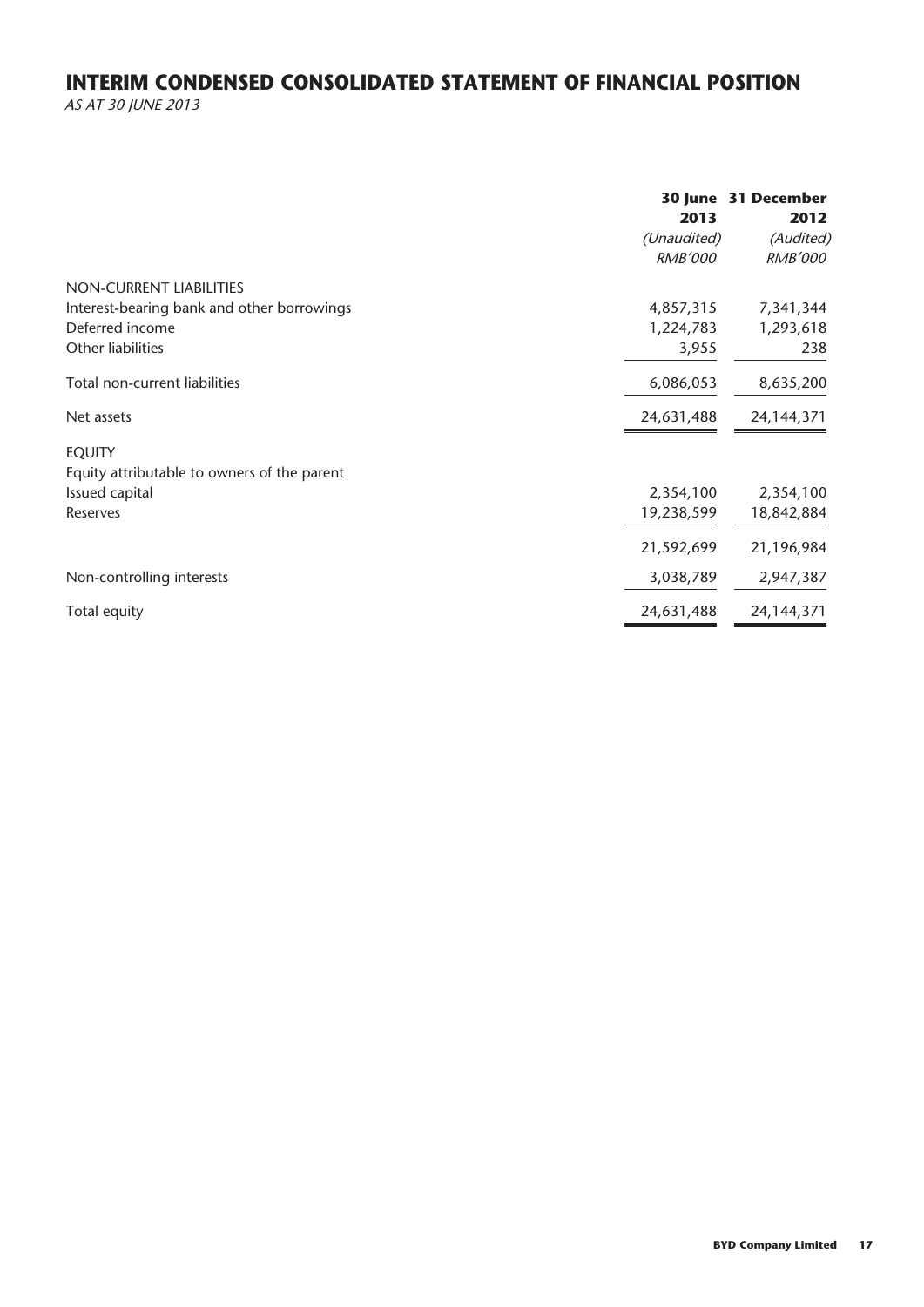# **INTERIM CONDENSED CONSOLIDATED STATEMENT OF CHANGES IN EQUITY**

FOR THE SIX MONTHS ENDED 30 JUNE 2013

|                                                                                                                                                 |                                                           |                                                          |                                                            |                                                                      | Attributable to owners of the parent                                               |                                                             |                                               |                                                      |                                                  |
|-------------------------------------------------------------------------------------------------------------------------------------------------|-----------------------------------------------------------|----------------------------------------------------------|------------------------------------------------------------|----------------------------------------------------------------------|------------------------------------------------------------------------------------|-------------------------------------------------------------|-----------------------------------------------|------------------------------------------------------|--------------------------------------------------|
|                                                                                                                                                 | <b>Issued</b><br>capital<br>(Unaudited)<br><b>RMB'000</b> | <b>Share</b><br>premium<br>(Unaudited)<br><b>RMB'000</b> | <b>Capital</b><br>reserve<br>(Unaudited)<br><b>RMB'000</b> | <b>Statutory</b><br>surplus<br>fund<br>(Unaudited)<br><b>RMB'000</b> | <b>Exchange</b><br>reserve fluctuation<br>reserve<br>(Unaudited)<br><b>RMB'000</b> | <b>Retained</b><br>profits<br>(Unaudited)<br><b>RMB'000</b> | <b>Total</b><br>(Unaudited)<br><b>RMB'000</b> | Non-<br>controlling<br>(Unaudited)<br><b>RMB'000</b> | interests Total equity<br>(Unaudited)<br>RMB'000 |
| At 1 January 2012<br>Profit for the period<br>Other comprehensive income<br>for the period:                                                     | 2,354,100                                                 | 2,643,425                                                | 4,364,831                                                  | 1,717,898                                                            | (123, 697)                                                                         | 10,167,960<br>16,269                                        | 21,124,517<br>16,269                          | 2,855,619<br>87,885                                  | 23,980,136<br>104,154                            |
| Change in fair value of available-<br>for-sale investments, net of tax<br>Reclassification adjustments for gain<br>included in the consolidated |                                                           |                                                          | 1,417                                                      |                                                                      |                                                                                    |                                                             | 1,417                                         |                                                      | 1,417                                            |
| income statement - gain on disposal                                                                                                             |                                                           |                                                          | (13, 314)                                                  |                                                                      |                                                                                    |                                                             | (13, 314)                                     |                                                      | (13, 314)                                        |
| Exchange differences on translation<br>of foreign operations                                                                                    |                                                           |                                                          |                                                            |                                                                      | (18, 885)                                                                          |                                                             | (18, 885)                                     | (10, 414)                                            | (29, 299)                                        |
| Total comprehensive income<br>for the period                                                                                                    |                                                           |                                                          | (11, 897)                                                  |                                                                      | (18, 885)                                                                          | 16,269                                                      | (14, 513)                                     | 77,471                                               | 62,958                                           |
| Dividend paid to non-<br>controlling shareholders<br>The government subsidies<br>designated to increase                                         |                                                           |                                                          |                                                            |                                                                      |                                                                                    |                                                             |                                               | (41, 280)                                            | (41, 280)                                        |
| the capital reserve                                                                                                                             |                                                           |                                                          | 2,324                                                      |                                                                      |                                                                                    | (2, 324)                                                    |                                               |                                                      |                                                  |
| At 30 June 2012                                                                                                                                 | 2,354,100                                                 | 2,643,425                                                | 4,355,258                                                  | 1,717,898                                                            | (142, 582)                                                                         | 10,181,905                                                  | 21,110,004                                    | 2,891,810                                            | 24,001,814                                       |
| At 1 January 2013<br>Profit for the period<br>Other comprehensive income<br>for the period:                                                     | 2,354,100                                                 | 2,643,425                                                | 4,372,397                                                  | 1,821,136                                                            | (120, 400)                                                                         | 10,126,326<br>426,938                                       | 21,196,984<br>426,938                         | 2,947,387<br>109,320                                 | 24, 144, 371<br>536,258                          |
| Changes in fair value of available-<br>for-sale investments, net of tax<br>Exchange differences on translation                                  |                                                           |                                                          | (580)                                                      |                                                                      |                                                                                    |                                                             | (580)                                         |                                                      | (580)                                            |
| of foreign operations                                                                                                                           |                                                           |                                                          |                                                            |                                                                      | (30, 643)                                                                          |                                                             | (30, 643)                                     | (17, 918)                                            | (48, 561)                                        |
| Total comprehensive income<br>for the period                                                                                                    |                                                           |                                                          | (580)                                                      |                                                                      | (30, 643)                                                                          | 426,938                                                     | 395,715                                       | 91,402                                               | 487,117                                          |
| The government subsidies designated<br>to increase the capital reserve                                                                          |                                                           |                                                          | 4,743                                                      |                                                                      |                                                                                    | (4, 743)                                                    |                                               |                                                      |                                                  |
| At 30 June 2013                                                                                                                                 | 2,354,100                                                 | 2,643,425*                                               | 4,376,560 *                                                | 1,821,136*                                                           | $(151, 043)^*$                                                                     | 10,548,521*                                                 | 21,592,699                                    | 3,038,789                                            | 24,631,488                                       |

\* These reserve amounts comprise the consolidated reserves of RMB19,238,599,000 in the interim condensed consolidated statement of financial position as at 30 June 2013.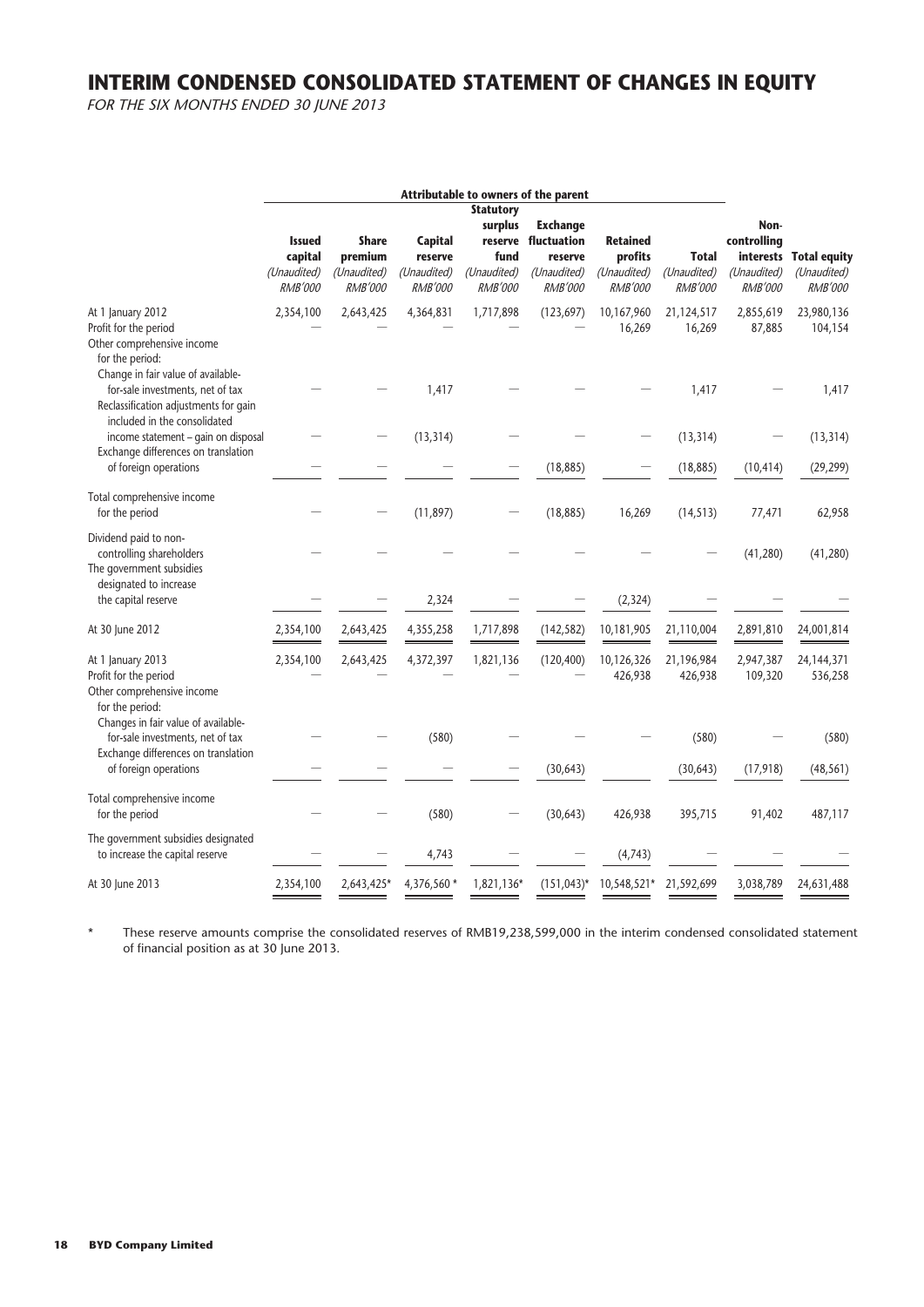# **INTERIM CONDENSED CONSOLIDATED STATEMENTS OF CASH FLOWS**

FOR THE SIX MONTHS ENDED 30 JUNE 2013

|                                                     | For the six months ended |                |  |
|-----------------------------------------------------|--------------------------|----------------|--|
|                                                     | 30 June                  |                |  |
|                                                     | 2013                     | 2012           |  |
|                                                     | (Unaudited)              | (Unaudited)    |  |
|                                                     | <b>RMB'000</b>           | <i>RMB'000</i> |  |
| NET CASH INFLOW FROM OPERATING ACTIVITIES           | 2,301,338                | 4,430,925      |  |
| NET CASH OUTFLOW FROM INVESTING ACTIVITIES          | (2, 187, 753)            | (2,039,806)    |  |
| NET CASH INFLOW/(OUTFLOW) FROM FINANCING ACTIVITIES | 756,147                  | (1, 297, 333)  |  |
| NET INCREASE IN CASH AND CASH EQUIVALENTS           | 869,732                  | 1,093,786      |  |
| Cash and cash equivalents at beginning of period    | 3,486,561                | 3,737,386      |  |
| Effect of foreign exchange rate changes, net        | (45, 213)                | 902            |  |
| CASH AND CASH EQUIVALENTS AT END OF PERIOD          | 4,311,080                | 4,832,074      |  |
| Analysis of balances of cash and cash equivalents   |                          |                |  |
| Cash and bank balances                              | 4,277,106                | 5,095,165      |  |
| Non-pledged time deposits                           | 615,881                  | 7,000          |  |
| Pledged time deposits for banking facilities        | (581, 907)               | (270, 091)     |  |
|                                                     | 4,311,080                | 4,832,074      |  |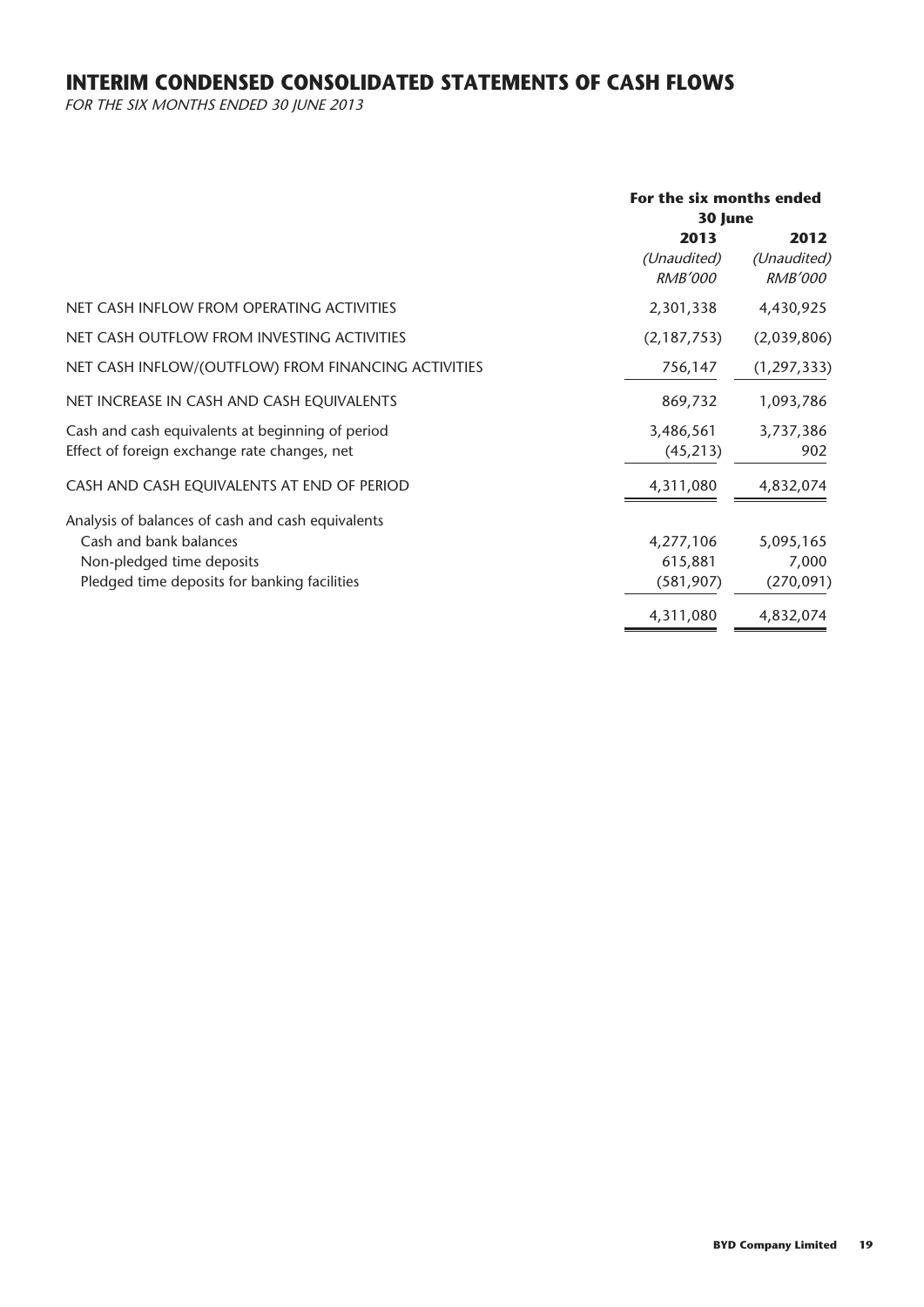FOR THE SIX MONTHS ENDED 30 JUNE 2013

#### **1. CORPORATE INFORMATION**

BYD Company Limited (the "Company") is a joint stock limited liability company registered in the People's Republic of China (the "PRC"). The Company's H shares and A shares have been listed on the Stock Exchange of Hong Kong Limited and Shenzhen Stock Exchange since 31 July 2002 and 30 June 2011, respectively.

The registered office of the Company is located at Yan'an Road, Kui Chong, Longgang District, Shenzhen, Guangdong Province, PRC.

The principal activities of the Company and its subsidiaries (collectively referred to as the "Group") are the research, development, manufacture and sale of rechargeable batteries, automobiles and related products, handset components, LCD and other electronic products.

#### **2. BASIS OF PREPARATION**

The interim condensed consolidated financial statements for the six months ended 30 June 2013 have been prepared in accordance with Hong Kong Accounting Standard ("HKAS") 34 "Interim Financial Reporting" issued by the Hong Kong Institute of Certified Public Accountants.

The interim condensed consolidated financial statements do not include all the information and disclosures required in the annual financial statements, and should be read in conjunction with the annual financial statements for the year ended 31 December 2012.

Despite the Group's net current liabilities of approximately RMB15,552,517 thousand as at 30 June 2013, the interim condensed consolidated financial statements have been prepared on a going concern basis on the basis of the directors' contention that the Group has sufficient cash flows in the foreseeable future to enable it to continue its operations and meet its liabilities as and when they fall due.

#### **3. CHANGES IN ACCOUNTING POLICY AND DISCLOSURES**

The accounting policies adopted in the preparation of the interim condensed financial statements are consistent with those followed in the preparation of the Group's annual consolidated financial statements for the year ended 31 December 2012, except for the adoption of the new standards and interpretations as noted below.

| <b>HKFRS 1 Amendments</b> | Amendments to HKFRS 1 First-time Adoption of Hong Kong Financial Reporting      |
|---------------------------|---------------------------------------------------------------------------------|
|                           | Standards – Government Loans                                                    |
| <b>HKFRS 7 Amendments</b> | Amendments to HKFRS 7 Financial Instruments: Disclosures – Offsetting Financial |
|                           | Assets and Financial Liabilities                                                |
| <b>HKFRS 10</b>           | <b>Consolidated Financial Statements</b>                                        |
| <b>HKFRS 11</b>           | Joint Arrangements                                                              |
| <b>HKFRS 12</b>           | Disclosure of Interests in Other Entities                                       |
| HKFRS 10, HKFRS 11 and    | Amendments to HKFRS 10, HKFRS 11 and HKFRS 12 -                                 |
| <b>HKFRS 12</b>           | <b>HKFRS 12 Amendments Transition Guidance</b>                                  |
| <b>HKFRS 13</b>           | Fair Value Measurement                                                          |
| <b>HKAS 1 Amendments</b>  | Amendments to HKAS 1 Presentation of Financial Statements – Presentation of     |
|                           | Items of Other Comprehensive Income                                             |
| HKAS 19 (2011)            | <b>Employee Benefits</b>                                                        |
| HKAS 27 (2011)            | Separate Financial Statements                                                   |
| HKAS 28 (2011)            | Investments in Associates and Joint Ventures                                    |
| HK(IFRIC)-Int 20          | Stripping Costs in the Production Phase of a Surface Mine                       |
| Annual Improvements       | Amendments to a number of HKFRSs issued in June 2012                            |
|                           | 2009-2011 Cycle                                                                 |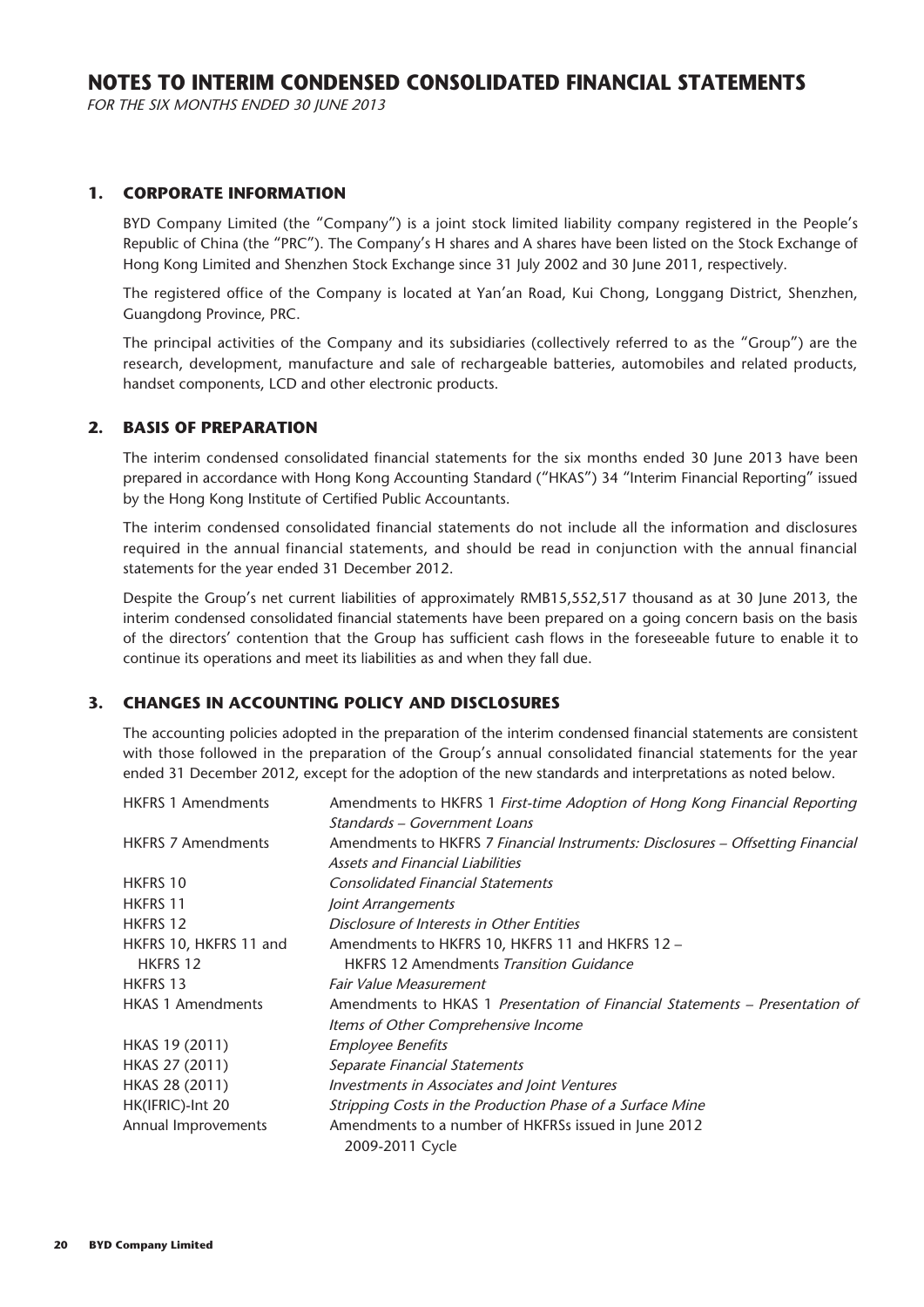FOR THE SIX MONTHS ENDED 30 JUNE 2013

#### **3. CHANGES IN ACCOUNTING POLICY AND DISCLOSURES** (Continued)

#### **HKAS 1 Presentation of Items of Other Comprehensive Income – Amendments to HKAS 1**

The amendments to HKAS 1 introduce a grouping of items presented in other comprehensive income (OCI). Items that could be reclassified (or recycled) to profit or loss at a future point in time (e.g., net gain on hedge of net investment, exchange differences on translation of foreign operations, net movement on cash flow hedges and net loss or gain on available-for-sale financial assets) now have to be presented separately from items that will never be reclassified (e.g., actuarial gains and losses on defined benefit plans and revaluation of land and buildings). The amendment affected presentation only and had no impact on the Group's financial position or performance.

#### **HKAS 1 Clarification of the requirement for comparative information (Amendment)**

The amendment to HKAS 1 clarifies the difference between voluntary additional comparative information and the minimum required comparative information. An entity must include comparative information in the related notes to the financial statements when it voluntarily provides comparative information beyond the minimum required comparative period. The additional voluntarily comparative information does not need to be presented in a complete set of financial statements.

An opening statement of financial position (known as the 'third balance sheet') must be presented when an entity applies an accounting policy retrospectively, makes retrospective restatements, or reclassifies items in its financial statements, provided any of those changes has a material effect on the statement of financial position at the beginning of the preceding period. The amendment clarifies that a third balance sheet does not have to be accompanied by comparative information in the related notes. Under HKAS 34, the minimum items required for interim condensed financial statements do not include a third balance sheet.

#### **HKFRS 10 Consolidated Financial Statements and HKAS 27 Separate Financial Statements**

HKFRS 10 changes the definition of control such that an investor controls an investee when it is exposed, or has rights, to variable returns from its involvement with the investee and has the ability to affect those returns through its power over the investee. To meet the definition of control in HKFRS 10, all three criteria must be met, including: (a) an investor has power over an investee; (b) the investor has exposure, or rights, to variable returns from its involvement with the investee; and (c) the investor has the ability to use its power over the investee to affect the amount of the investor's returns. HKFRS 10 had no impact on the consolidation of investments held by the Group.

#### **HKFRS 13 Fair Value Measurement**

HKFRS 13 establishes a single source of guidance under HKFRS for all fair value measurements. HKFRS 13 does not change when an entity is required to use fair value, but rather provides guidance on how to measure fair value under HKFRS when fair value is required or permitted. The application of HKFRS 13 has not materially impacted the fair value measurements carried out by the Group. HKFRS 13 also requires specific disclosures on fair values, some of which replace existing disclosure requirements in other standards, including HKFRS 7 Financial Instruments: Disclosures. Some of these disclosures are specifically required for financial instruments by HKAS 34.16A(j), thereby affecting the interim condensed consolidated financial statements period.

The adoption of the above new standards and interpretations has had no material effect on the interim condensed consolidated financial statements.

The Group has not early adopted any standard interpretation or amendment that was issued but not yet effective.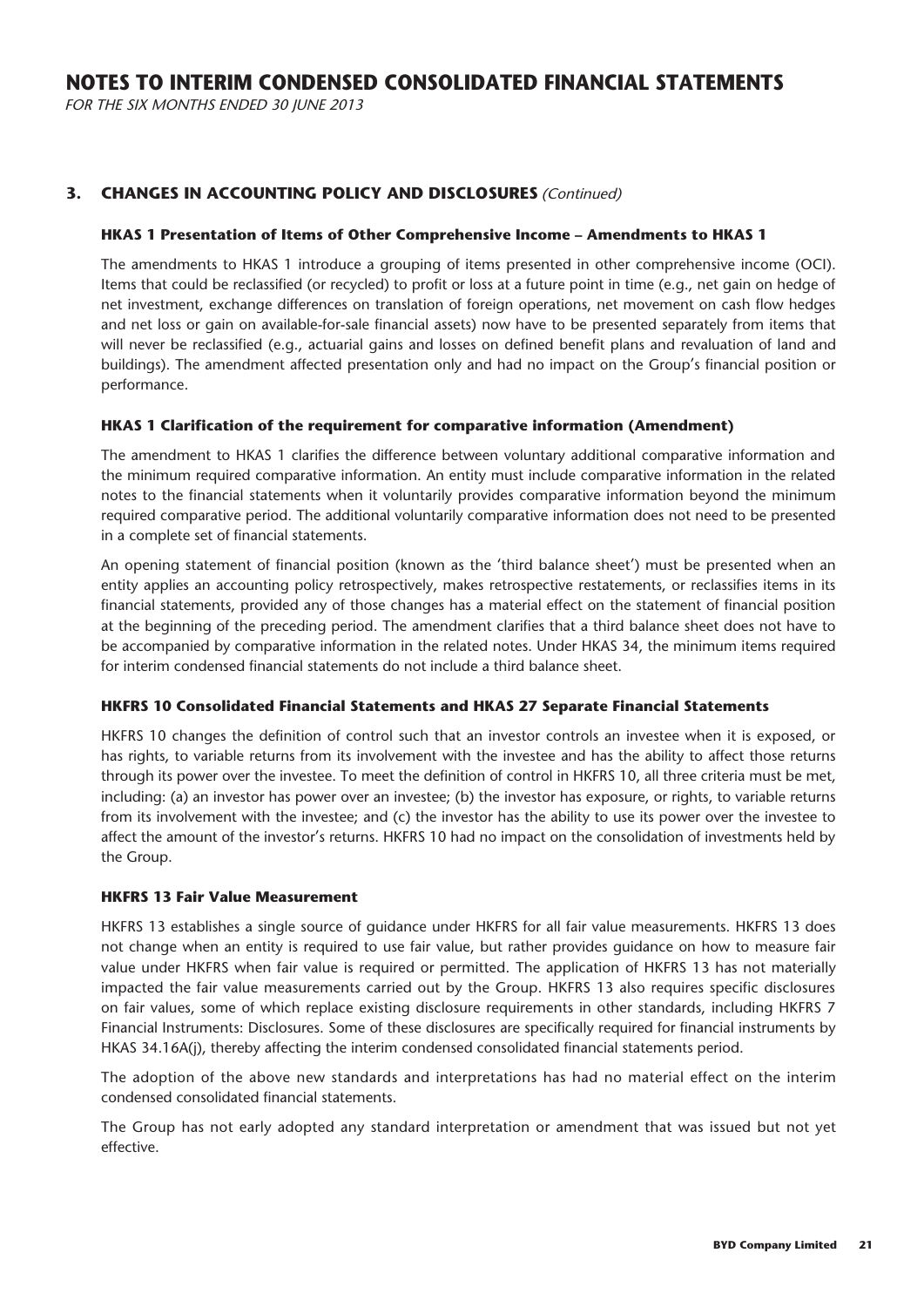FOR THE SIX MONTHS ENDED 30 JUNE 2013

#### **4. SEGMENT INFORMATION**

For management purposes, the Group is organised into business units based on their products and services and has four reportable operating segments as follows:

- (a) the rechargeable batteries and new energy products segment comprises the manufacture and sale of lithium-ion batteries and nickel batteries principally for mobile phones, electric tools and other portable electronic instruments and new energy products;
- (b) the mobile handset components and assembly service segment comprises the manufacture and sale of mobile handset components such as housings, keypads and the provision of assembly services;
- (c) the automobiles and related products segment comprises the manufacture and sale of automobiles and auto-related moulds and components; and
- (d) the "others" segment comprises, principally, the non-manufacturing business of the Group.

Management monitors the results of the Group's operating segments separately for the purpose of making decisions about resources allocation and performance assessment. Segment performance is evaluated based on reportable segment profit, which is a measure of adjusted profit before tax. The adjusted profit before tax is measured consistently with the Group's profit before tax except that interest income, government grants and subsidies, finance costs, dividend income, as well as head office and corporate expenses are excluded from such measurement.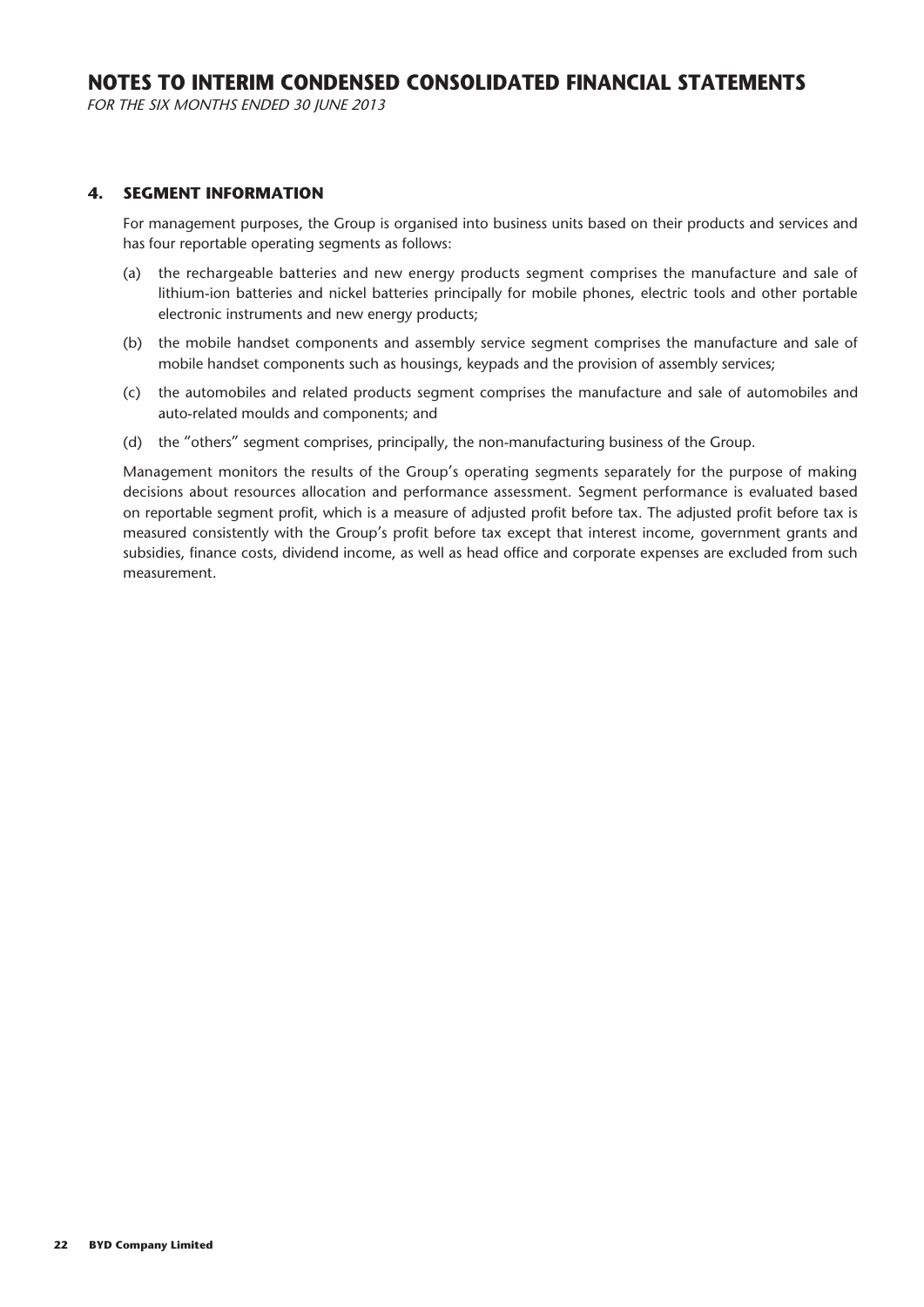FOR THE SIX MONTHS ENDED 30 JUNE 2013

#### **4. SEGMENT INFORMATION** (Continued)

Segment assets exclude deferred tax assets, goodwill, available-for-sale investments and other unallocated head office and corporate assets, as these assets are managed on a group basis.

Segment liabilities exclude interest-bearing bank and other borrowings, tax payable, interest payable and other unallocated head office and corporate liabilities as these liabilities are managed on a group basis.

Intersegment sales and transfers are transacted with reference to the selling prices used for sales made to third parties at the then prevailing market prices.

The following tables present revenue and profit information regarding the Group's reportable operating segments for the six months ended 30 June 2013 and 2012, respectively.

#### **Six months ended 30 June 2013**

|                                                                                                                                  | <b>Rechargeable</b><br>battery and<br>new energy<br>products<br><b>RMB'000</b> | <b>Mobile</b><br>handset<br>components<br>and assembly<br>service<br><b>RMB'000</b> | <b>Automobiles</b><br>and related<br>products<br><b>RMB'000</b> | <b>Others</b><br><b>RMB'000</b> | <b>Total</b><br><b>RMB'000</b>           |
|----------------------------------------------------------------------------------------------------------------------------------|--------------------------------------------------------------------------------|-------------------------------------------------------------------------------------|-----------------------------------------------------------------|---------------------------------|------------------------------------------|
| <b>Segment revenue</b>                                                                                                           |                                                                                |                                                                                     |                                                                 |                                 |                                          |
| Revenue from external customers                                                                                                  | 2,460,717                                                                      | 9,017,498                                                                           | 12,765,062                                                      |                                 | 24, 243, 277                             |
| Intersegment sales                                                                                                               | 507,155                                                                        | 343,271                                                                             | 63,148                                                          |                                 | 913,574                                  |
| Others including other gross income                                                                                              |                                                                                |                                                                                     |                                                                 |                                 |                                          |
| from sales of raw materials, property and                                                                                        |                                                                                |                                                                                     |                                                                 |                                 |                                          |
| disposal of scrap materials                                                                                                      | 137,092                                                                        | 172,701                                                                             | 353,149                                                         | 501,622                         | 1,164,564                                |
| Taxes and surcharges                                                                                                             | 7,909                                                                          | 49,417                                                                              | 546,008                                                         | 29,758                          | 633,092                                  |
|                                                                                                                                  | 3,112,873                                                                      | 9,582,887                                                                           | 13,727,367                                                      | 531,380                         | 26,954,507                               |
| Reconciliation:<br>Elimination of intersegment sales<br>Elimination of other gross income<br>Elimination of taxes and surcharges |                                                                                |                                                                                     |                                                                 |                                 | (913, 574)<br>(1, 164, 564)<br>(633,092) |
| Revenue - sales to external customers                                                                                            |                                                                                |                                                                                     |                                                                 |                                 | 24,243,277                               |
| <b>Segment results</b><br>Reconciliation:                                                                                        | 148,033                                                                        | 552,350                                                                             | 538,554                                                         | 8,237                           | 1,247,174                                |
| Elimination of intersegment results                                                                                              |                                                                                |                                                                                     |                                                                 |                                 | (188, 635)                               |
| Interest income                                                                                                                  |                                                                                |                                                                                     |                                                                 |                                 | 26,153                                   |
| Government grants and subsidies<br>and unallocated gains<br>Corporate and other unallocated expenses<br>Finance costs            |                                                                                |                                                                                     |                                                                 |                                 | 333,126<br>(359, 903)<br>(439, 523)      |
| Profit before tax                                                                                                                |                                                                                |                                                                                     |                                                                 |                                 | 618,392                                  |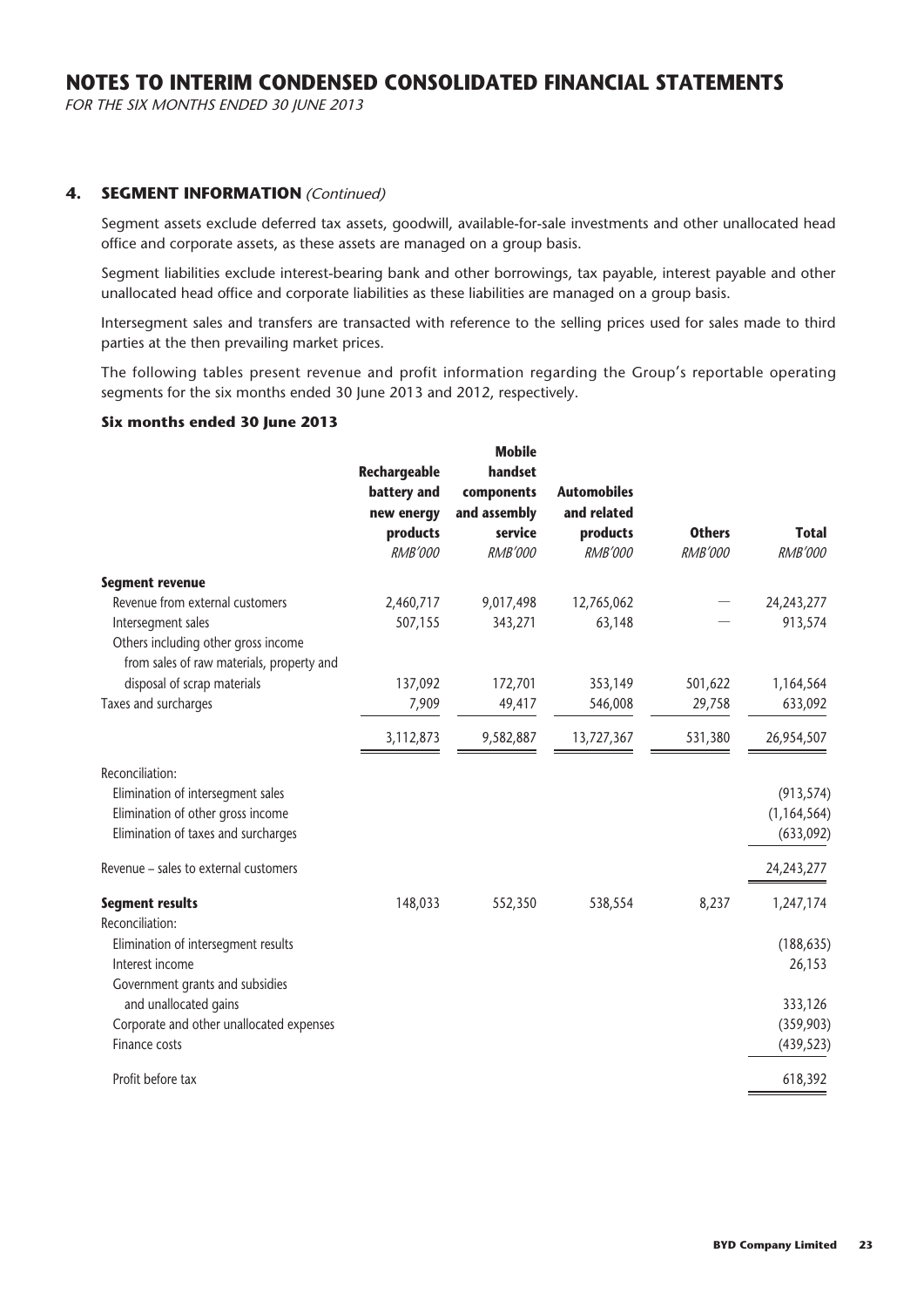FOR THE SIX MONTHS ENDED 30 JUNE 2013

#### **4. SEGMENT INFORMATION** (Continued)

#### **Six months ended 30 June 2012**

|                                           |                             | <b>Mobile</b>         |                    |                |                |
|-------------------------------------------|-----------------------------|-----------------------|--------------------|----------------|----------------|
|                                           | Rechargeable<br>battery and | handset<br>components | <b>Automobiles</b> |                |                |
|                                           | new energy                  | and assembly          | and related        |                |                |
|                                           | products                    | service               | products           | <b>Others</b>  | <b>Total</b>   |
|                                           | <b>RMB'000</b>              | <b>RMB'000</b>        | <b>RMB'000</b>     | <b>RMB'000</b> | <b>RMB'000</b> |
| <b>Segment revenue</b>                    |                             |                       |                    |                |                |
| Revenue from external customers           | 2,211,950                   | 8,462,462             | 10,725,028         |                | 21,399,440     |
| Intersegment sales                        | 219,915                     | 417,261               | 14,634             |                | 651,810        |
| Others including other gross income       |                             |                       |                    |                |                |
| from sales of raw materials and           |                             |                       |                    |                |                |
| disposal of scrap materials               | 159,842                     | 87,391                | 351,315            |                | 598,548        |
| Taxes and surcharges                      | 10,652                      | 58,905                | 514,467            |                | 584,024        |
|                                           | 2,602,359                   | 9,026,019             | 11,605,444         |                | 23,233,822     |
| Reconciliation:                           |                             |                       |                    |                |                |
| Elimination of intersegment sales         |                             |                       |                    |                | (651, 810)     |
| Elimination of other gross income         |                             |                       |                    |                | (598, 548)     |
| Elimination of taxes and surcharges       |                             |                       |                    |                | (584, 024)     |
| Revenue - sales to external customers     |                             |                       |                    |                | 21,399,440     |
| <b>Segment results</b><br>Reconciliation: | (154, 833)                  | 409,449               | 478,145            |                | 732,761        |
| Elimination of intersegment results       |                             |                       |                    |                | (141, 944)     |
| Interest income                           |                             |                       |                    |                | 24,603         |
| Government grants and subsidies and       |                             |                       |                    |                |                |
| unallocated gains                         |                             |                       |                    |                | 258,347        |
| Corporate and other unallocated expenses  |                             |                       |                    |                | (301, 670)     |
| Finance costs                             |                             |                       |                    |                | (412, 753)     |
| Profit before tax                         |                             |                       |                    |                | 159,344        |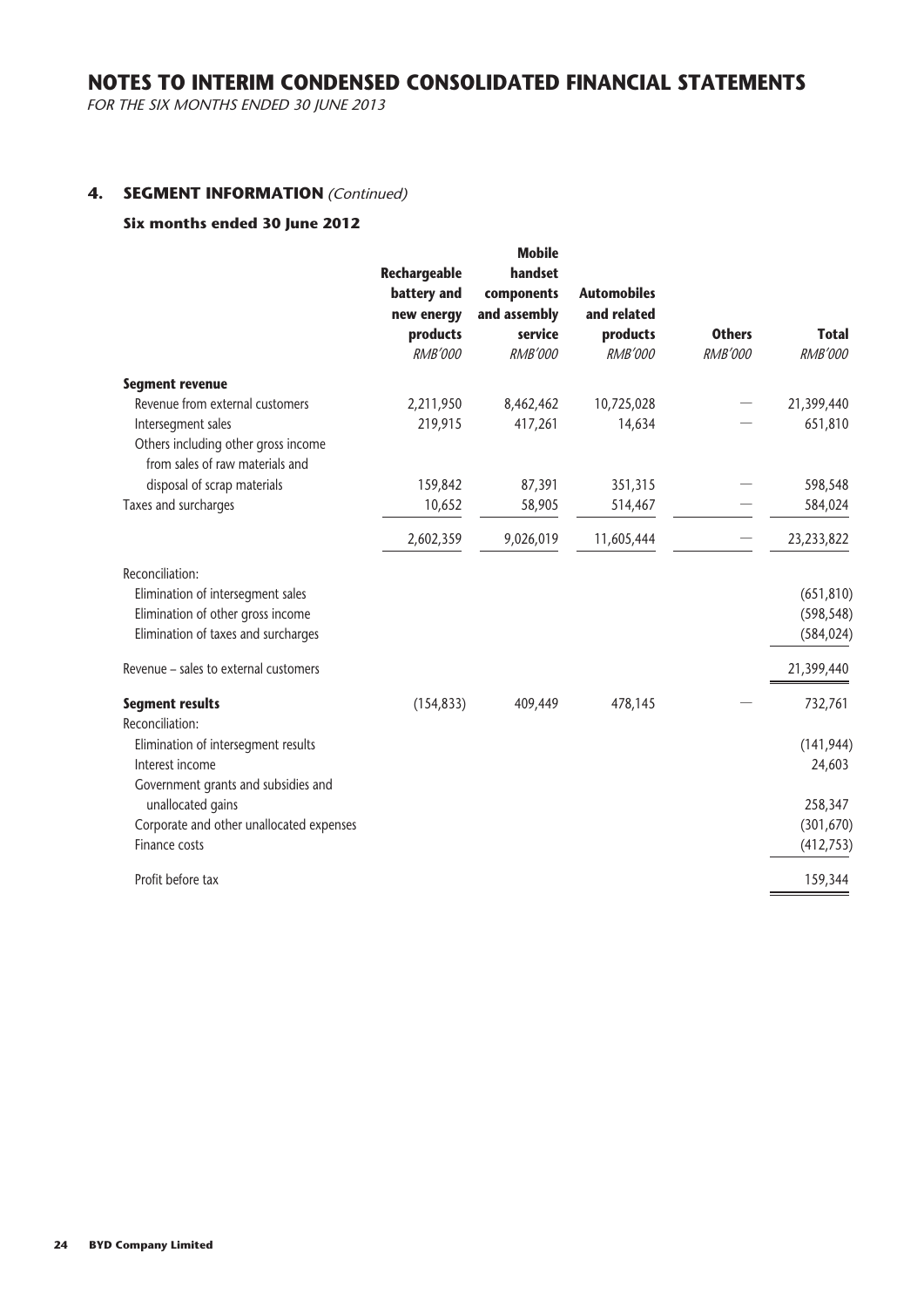FOR THE SIX MONTHS ENDED 30 JUNE 2013

#### **4. SEGMENT INFORMATION** (Continued)

The following table presents segment assets of the Group's operating segments as at 30 June 2013 and 31 December 2012:

#### **At 30 June 2013**

| 72,386,365  |
|-------------|
|             |
|             |
| (1,683,815) |
| (218, 055)  |
| 3,090,581   |
|             |

#### **At 31 December 2012**

|                                                                        | Rechargeable<br>battery and<br>new energy<br>products<br><i>RMB'000</i> | <b>Mobile</b><br>handset<br>components<br>and assembly<br>service<br><i>RMB'000</i> | <b>Automobiles</b><br>and related<br>products<br><i>RMB'000</i> | <b>Others</b><br><i>RMB'000</i> | <b>Total</b><br><b>RMB'000</b> |
|------------------------------------------------------------------------|-------------------------------------------------------------------------|-------------------------------------------------------------------------------------|-----------------------------------------------------------------|---------------------------------|--------------------------------|
| <b>Segment assets</b>                                                  | 13,058,211                                                              | 16,129,440                                                                          | 39,258,525                                                      | 181                             | 68,446,357                     |
| Reconciliation:                                                        |                                                                         |                                                                                     |                                                                 |                                 |                                |
| Elimination of intersegment receivables<br>Elimination of intersegment |                                                                         |                                                                                     |                                                                 |                                 | (1,613,054)                    |
| sales unrealized profit                                                |                                                                         |                                                                                     |                                                                 |                                 | 19,923                         |
| Corporate and other unallocated assets                                 |                                                                         |                                                                                     |                                                                 |                                 | 3,154,581                      |
| <b>Total assets</b>                                                    |                                                                         |                                                                                     |                                                                 |                                 | 70,007,807                     |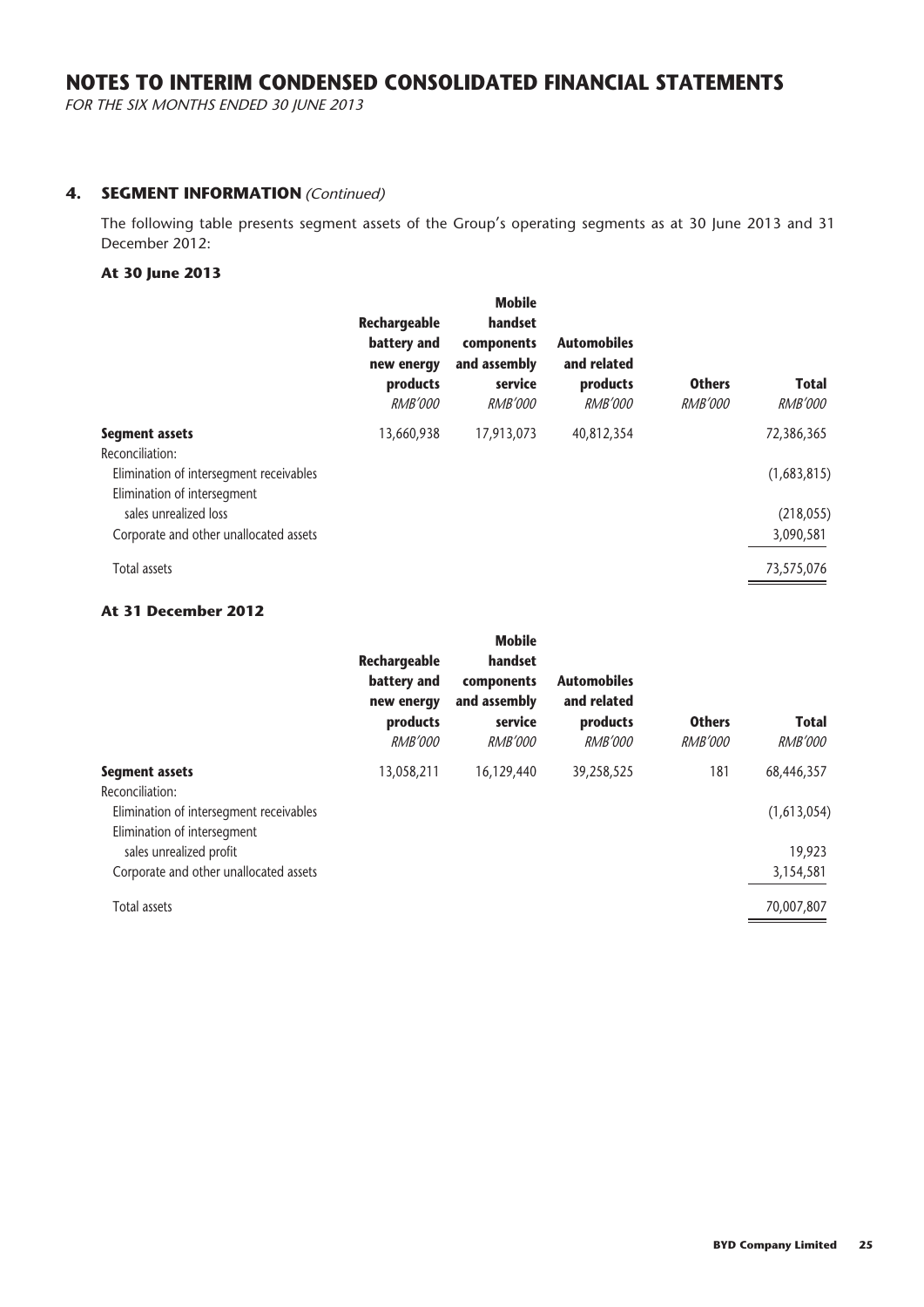FOR THE SIX MONTHS ENDED 30 JUNE 2013

#### **5. REVENUE, OTHER INCOME AND GAINS**

Revenue, which is also the Group's turnover, represents the net invoiced value of goods sold, after allowances for returns and trade discounts, and the value of assembly services rendered during the period.

|                          |                | For the six months ended  |  |  |
|--------------------------|----------------|---------------------------|--|--|
|                          |                | 30 June 2013 30 June 2012 |  |  |
|                          | (Unaudited)    | (Unaudited)               |  |  |
|                          | <i>RMB'000</i> | <i>RMB'000</i>            |  |  |
| <b>Revenue</b>           |                |                           |  |  |
| Sales of goods           | 20,621,126     | 18,016,528                |  |  |
| Assembly services income | 3,622,151      | 3,382,912                 |  |  |
|                          | 24, 243, 277   | 21,399,440                |  |  |

#### **For the six months ended 30 June 2013 30 June 2012**

|                               |                | 30 June 2013 30 June 2012 |
|-------------------------------|----------------|---------------------------|
|                               | (Unaudited)    | (Unaudited)               |
|                               | <b>RMB'000</b> | <b>RMB'000</b>            |
| <b>Other income and gains</b> |                |                           |
| Gain on disposal of scrap     | 111,960        | 136,036                   |
| Gain on Sales of property (i) | 8,237          |                           |
| Bank interest income          | 26,153         | 24,603                    |
| <b>Others</b>                 | 62,915         | 72,736                    |
|                               | 209,265        | 233,375                   |
|                               |                |                           |

#### Notes:

The gain on sales of property represented the sales of a property developed by the Group sold to the employees. As at 30 June 2013, the construction of relevant properties has been completed, divisional property acceptance has been completed. The properties have been delivered to and accepted by the purchasers and entire consideration has been collected. As at 30 June 2013, the Group is still in the process of obtaining the Property Completion Acceptance.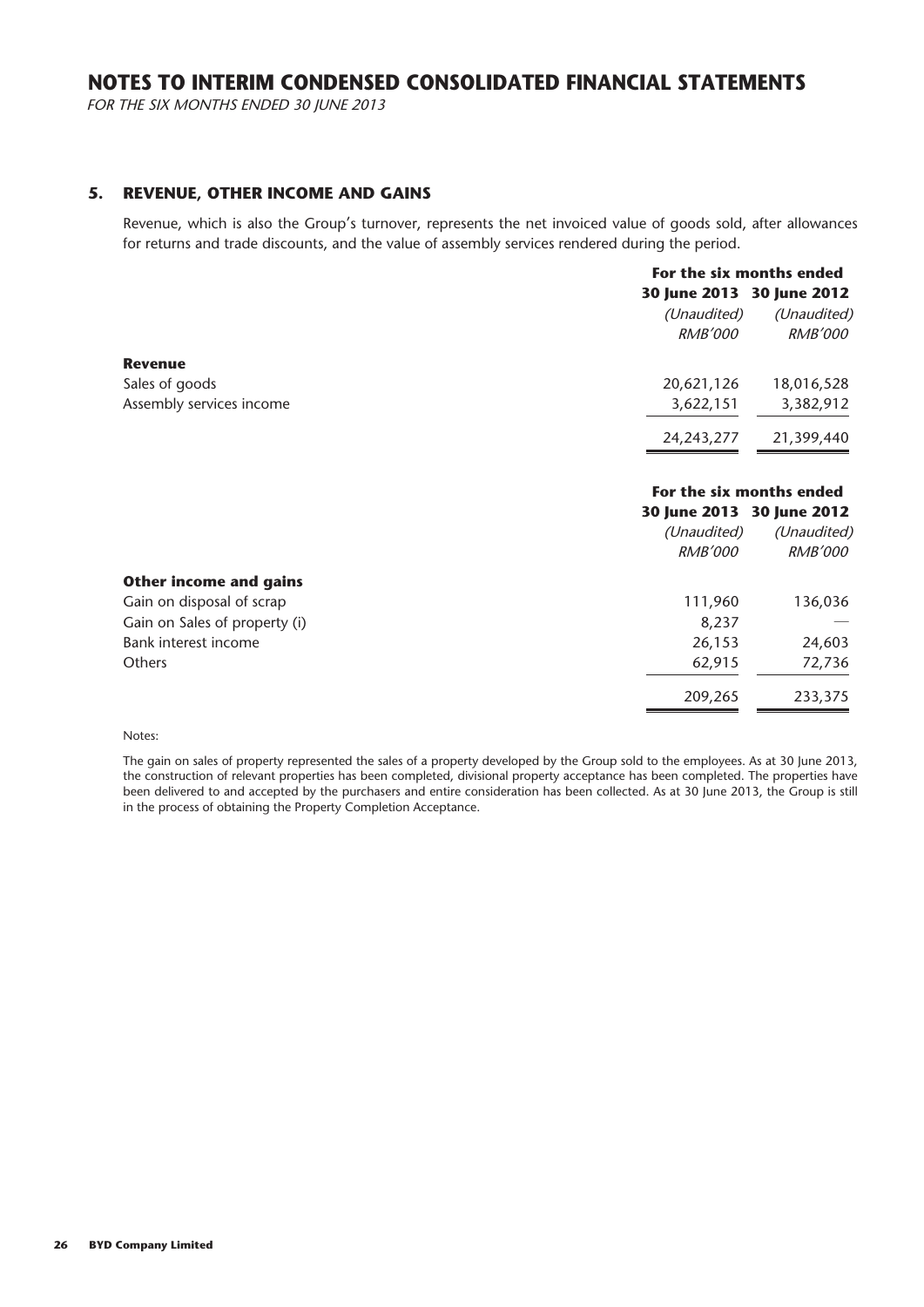FOR THE SIX MONTHS ENDED 30 JUNE 2013

#### **6. FINANCE COSTS**

|                                               | For the six months ended  |                |  |
|-----------------------------------------------|---------------------------|----------------|--|
|                                               | 30 June 2013 30 June 2012 |                |  |
|                                               | (Unaudited)               | (Unaudited)    |  |
|                                               | <i>RMB'000</i>            | <i>RMB'000</i> |  |
| Interest on bank and other borrowings         | 553,235                   | 528,019        |  |
| Bank charges for discounted bills receivables | 50,236                    | 109,835        |  |
|                                               | 603,471                   | 637,854        |  |
| Less: Interest capitalised                    | (163, 948)                | (225, 101)     |  |
|                                               | 439,523                   | 412,753        |  |

The average capitalisation rate for the period used to determine the amount of borrowing costs eligible for capitalisation was 5.92% (six months ended 30 June 2012: 5.73%).

# **7. PROFIT BEFORE TAX**

The Group's profit before tax is arrived after charging/(crediting):

|                                                            | For the six months ended |                           |
|------------------------------------------------------------|--------------------------|---------------------------|
|                                                            |                          | 30 June 2013 30 June 2012 |
|                                                            | (Unaudited)              | (Unaudited)               |
|                                                            | <i>RMB'000</i>           | <i>RMB'000</i>            |
| Cost of inventories sold                                   | 17,420,507               | 15,357,414                |
| Cost of services provided                                  | 3,451,087                | 3,249,280                 |
| Depreciation                                               | 1,558,671                | 1,455,035                 |
| Amortisation of other intangible assets                    | 194,787                  | 152,517                   |
| Impairment of trade receivables                            | 10,433                   | 50,454                    |
| Impairment losses of trade receivables reversed            | (9, 426)                 | (2,460)                   |
| Write-down of inventories to net realisable value          | 75,295                   | 194,053                   |
| Loss on disposal of items of property, plant and equipment | 2,148                    | 13,905                    |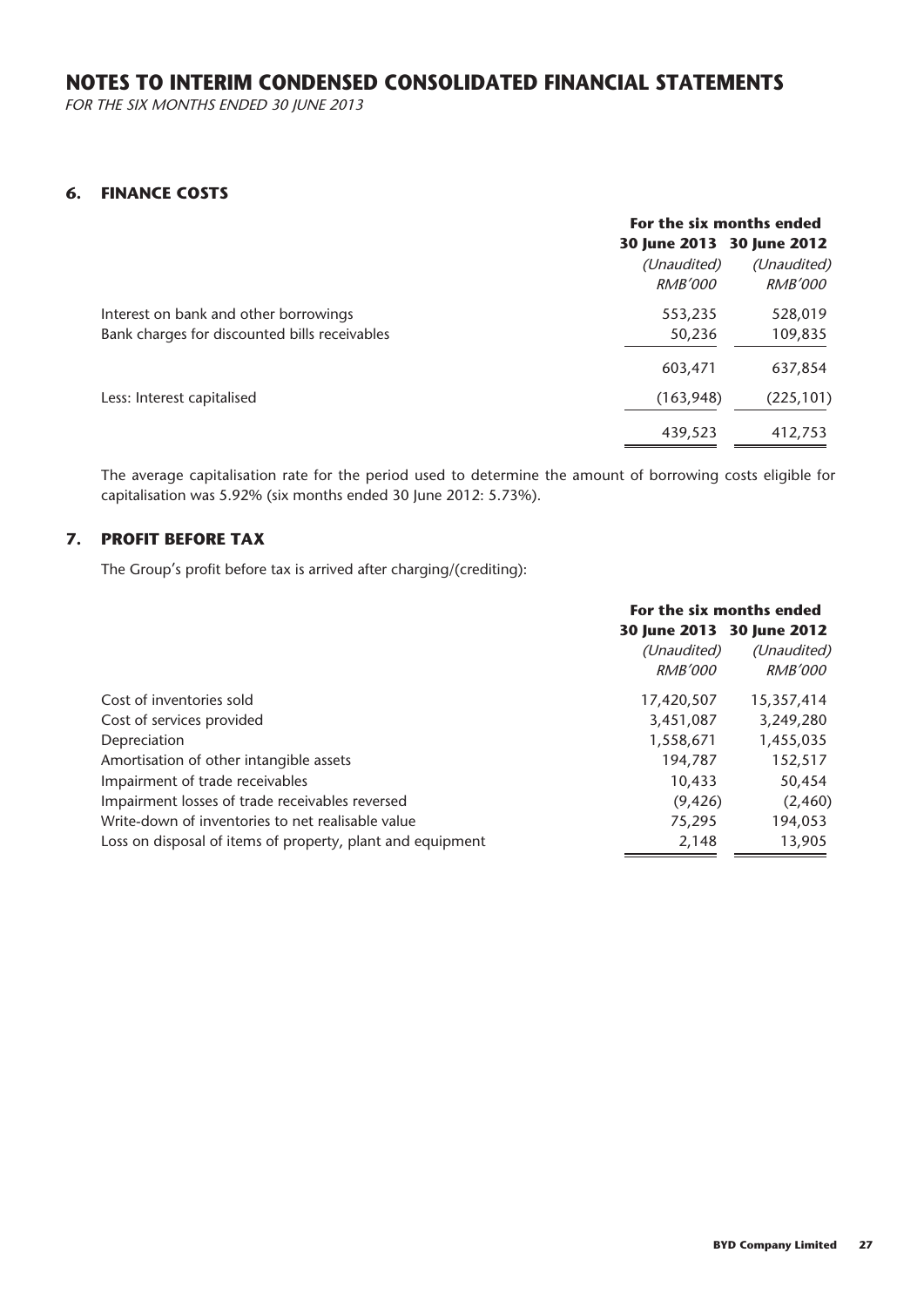FOR THE SIX MONTHS ENDED 30 JUNE 2013

#### **8. INCOME TAX**

|                                 |                | For the six months ended  |  |
|---------------------------------|----------------|---------------------------|--|
|                                 |                | 30 June 2013 30 June 2012 |  |
|                                 | (Unaudited)    | (Unaudited)               |  |
|                                 | <i>RMB'000</i> | <i>RMB'000</i>            |  |
| Current-Mainland China          | 120,162        | 116,046                   |  |
| Current-Hong Kong               | 1,162          | 470                       |  |
| Deferred                        | (39, 190)      | (61, 326)                 |  |
| Total tax charge for the period | 82,134         | 55,190                    |  |

Taxes on profits assessable have been calculated at the rates of tax prevailing in the countries in which the Group operates, based on existing legislation, interpretations and practices in respect thereof.

Certain subsidiaries operating in Mainland China are approved to be high and new technology enterprises and are entitle to enjoy reduced enterprise income tax rates of 15% of the estimated assessable profits for the period.

2012 was the last year that certain subsidiaries operating in Mainland China are entitled to exemptions from income tax for the two years commencing from their first profit-making year of operation and thereafter, entitled to a 50% relief from income tax for the next three years.

### **9. EARNINGS PER SHARE ATTRIBUTABLE TO ORDINARY EQUITY HOLDERS OF THE COMPANY**

The calculation of the earnings per share amount is based on the profit for the period attributable to ordinary equity holders of the parent and the weighted average number of ordinary shares in issue during the period.

|                                                                                                                       | For the six months ended |                           |
|-----------------------------------------------------------------------------------------------------------------------|--------------------------|---------------------------|
|                                                                                                                       |                          | 30 June 2013 30 June 2012 |
|                                                                                                                       | <i>RMB'000</i>           | <i>RMB'000</i>            |
| Earnings                                                                                                              |                          |                           |
| Profit attributable to ordinary equity holders of                                                                     |                          |                           |
| the Company, as in the basic earnings per share calculation                                                           | 426,938                  | 16,269                    |
|                                                                                                                       | For the six months ended |                           |
|                                                                                                                       | 30 June 2013             | 30 June 2012              |
| <b>Shares</b>                                                                                                         |                          |                           |
| Weighted average number of ordinary shares in issue<br>during the period in the basic earnings per share calculation, |                          |                           |
| as adjusted to reflect the bonus share issue during the period                                                        | 2,354,100,000            | 2,354,100,000             |

No diluted earnings per share amount has been presented for the period as no diluting events existed during these period.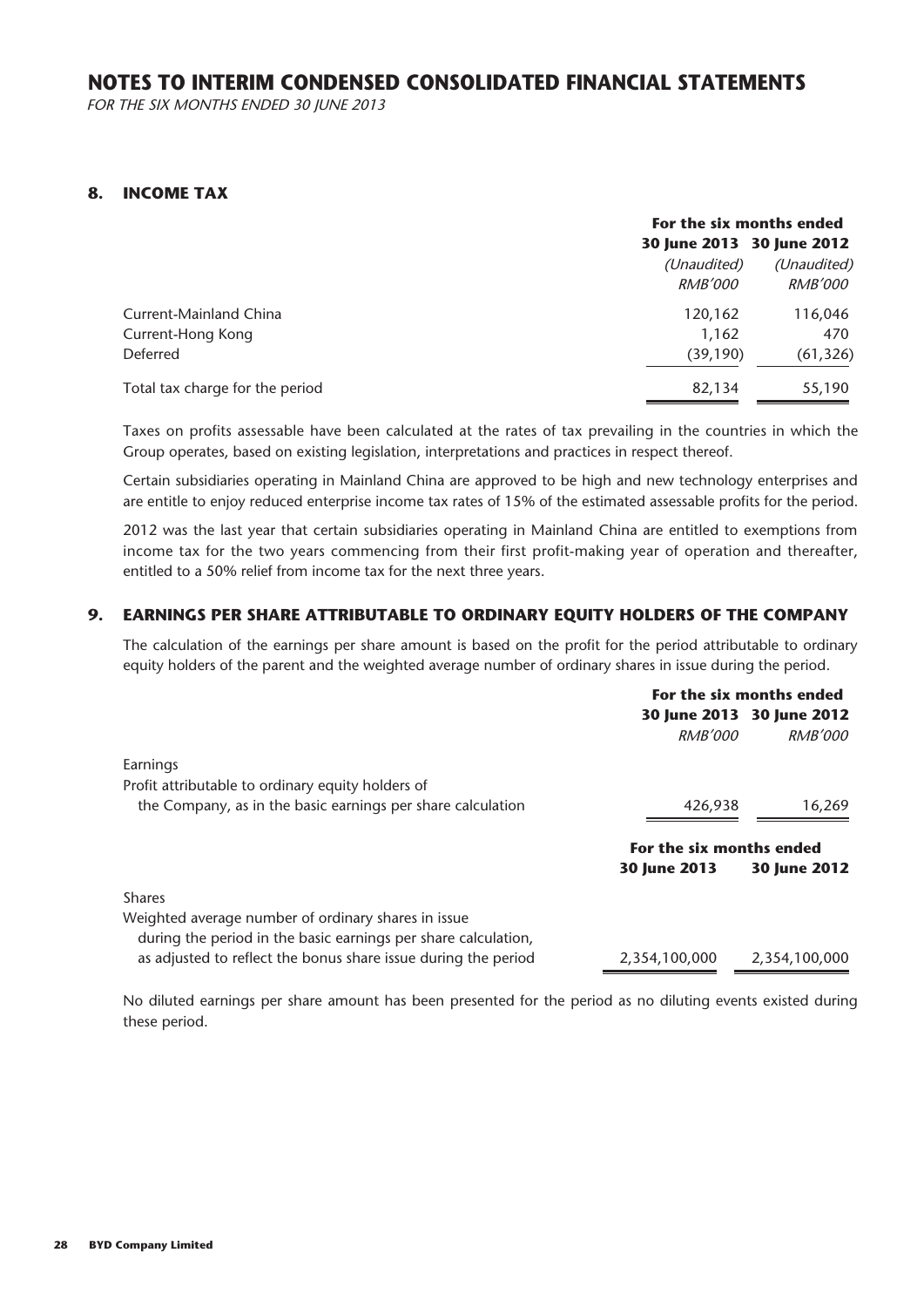FOR THE SIX MONTHS ENDED 30 JUNE 2013

#### **10. PROPERTY, PLANT AND EQUIPMENT**

During the six months ended 30 June 2013, the Group acquired assets with a cost of RMB1,815,843,000 (six months ended 30 June 2012: RMB4,080,412,000) on additions to property, plant and equipment.

Assets with a net book value of RMB77,096,000 were disposed of by the group during the six months ended 30 June 2013 (six months ended 30 June 2012: RMB45,886,000), resulting in a net loss on disposal of RMB2,148,000 (six months ended 30 June 2012: loss of RMB13,905,000).

#### **11. INVENTORIES**

|                           |                | 30 June 31 December |
|---------------------------|----------------|---------------------|
|                           | 2013           | 2012                |
|                           | (Unaudited)    | (Audited)           |
|                           | <i>RMB'000</i> | <i>RMB'000</i>      |
| Raw materials             | 2,352,560      | 2,185,733           |
| Work-in-progress          | 3,316,660      | 2,573,027           |
| Finished goods            | 2,477,444      | 2,163,783           |
| Mould held for production | 446,827        | 422,290             |
|                           | 8,593,491      | 7,344,833           |

At 30 June 2013, the Group's inventories with a carrying amount of RMB292,500,000 (2012: RMB215,254,000) were pledged as security for the Group's bank loans.

#### **12. TRADE AND BILLS RECEIVABLES**

For sales under automobiles and related products segment, payment in advance, mainly in the form of bank bills, and commercial bills, are normally required. For sales under other segments, the Group's trading terms with its customers are mainly on credit, except for new customers, where payment in advance is normally required. The credit period is generally for a period of one to three months. An aged analysis of the trade and bills receivables as at 30 June 2013 and 31 December 2012, based on invoice date, and net of provision is as follows:

|                    |                | 30 June 31 December |
|--------------------|----------------|---------------------|
|                    | 2013           | 2012                |
|                    | (Unaudited)    | (Audited)           |
|                    | <b>RMB'000</b> | <i>RMB'000</i>      |
| Within 3 months    | 8,177,852      | 8,441,197           |
| 4 to 6 months      | 1,734,135      | 1,052,399           |
| 7 months to 1 year | 401,427        | 66,965              |
| Over 1 year        | 296,478        | 376,920             |
|                    | 10,609,892     | 9,937,481           |

The directors are of the opinion that the carrying amounts of trade and bills receivables approximate their fair values.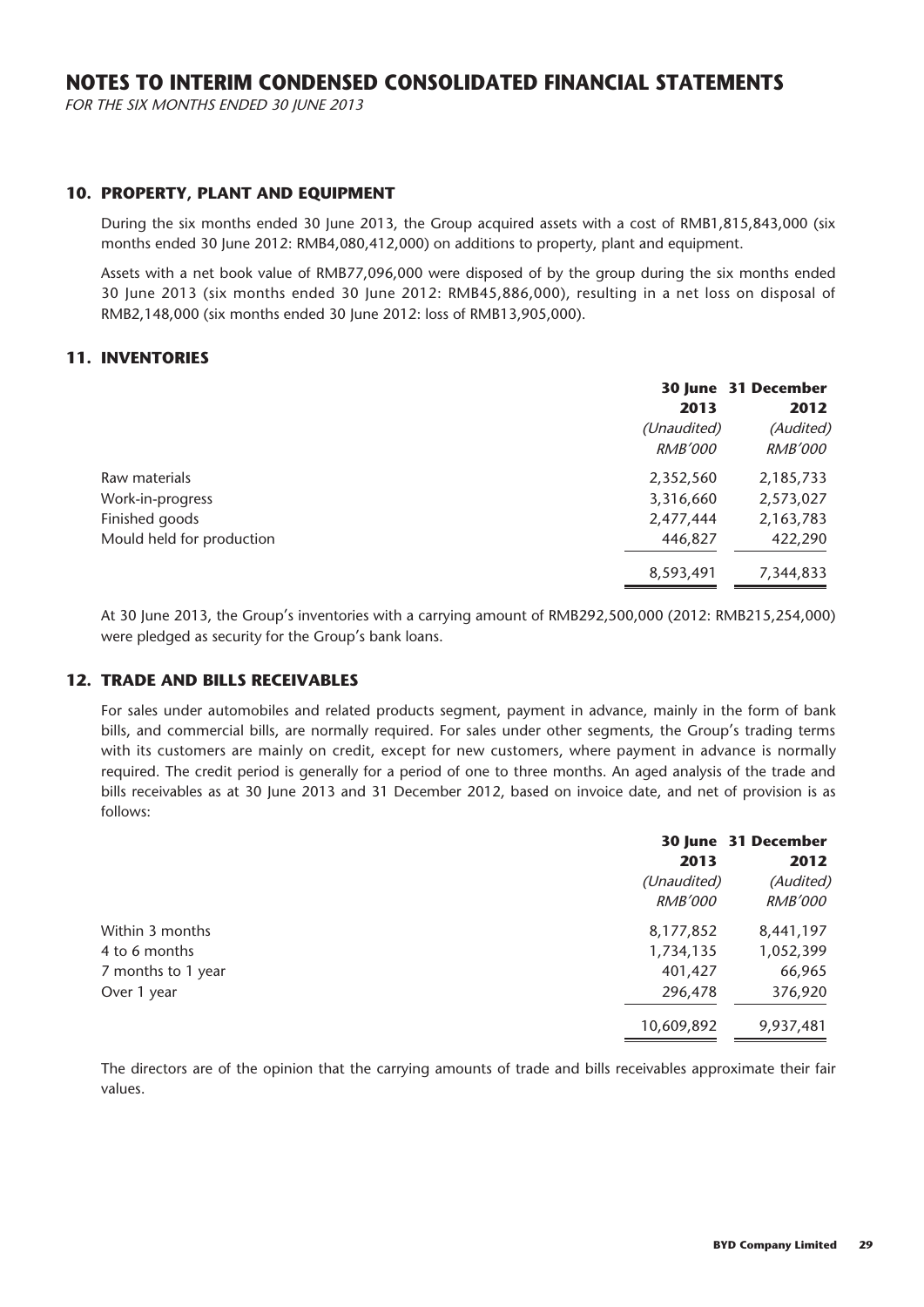FOR THE SIX MONTHS ENDED 30 JUNE 2013

#### **13. TRADE AND BILLS PAYABLES**

An aged analysis of the trade and bills payables as at the end of reporting period, based on the invoice date, is as follows:

|                    | 2013                          | 30 June 31 December<br>2012  |
|--------------------|-------------------------------|------------------------------|
|                    | (Unaudited)<br><i>RMB'000</i> | (Restated)<br><b>RMB'000</b> |
| Within 3 months    | 15,617,554                    | 14,588,492                   |
| 4 to 6 months      | 6,320,745                     | 4,980,231                    |
| 7 months to 1 year | 132,170                       | 118,703                      |
| 1 to 2 years       | 86,631                        | 191,117                      |
| 2 to 3 years       | 152,595                       | 25,930                       |
| Over 3 years       | 45,053                        | 28,051                       |
|                    | 22,354,748                    | 19,932,524                   |

The trade payables are non-interest-bearing and are normally settled within terms of 30 to 120 days. The directors are of the opinion that the carrying amounts of trade and bills payables approximate their fair values.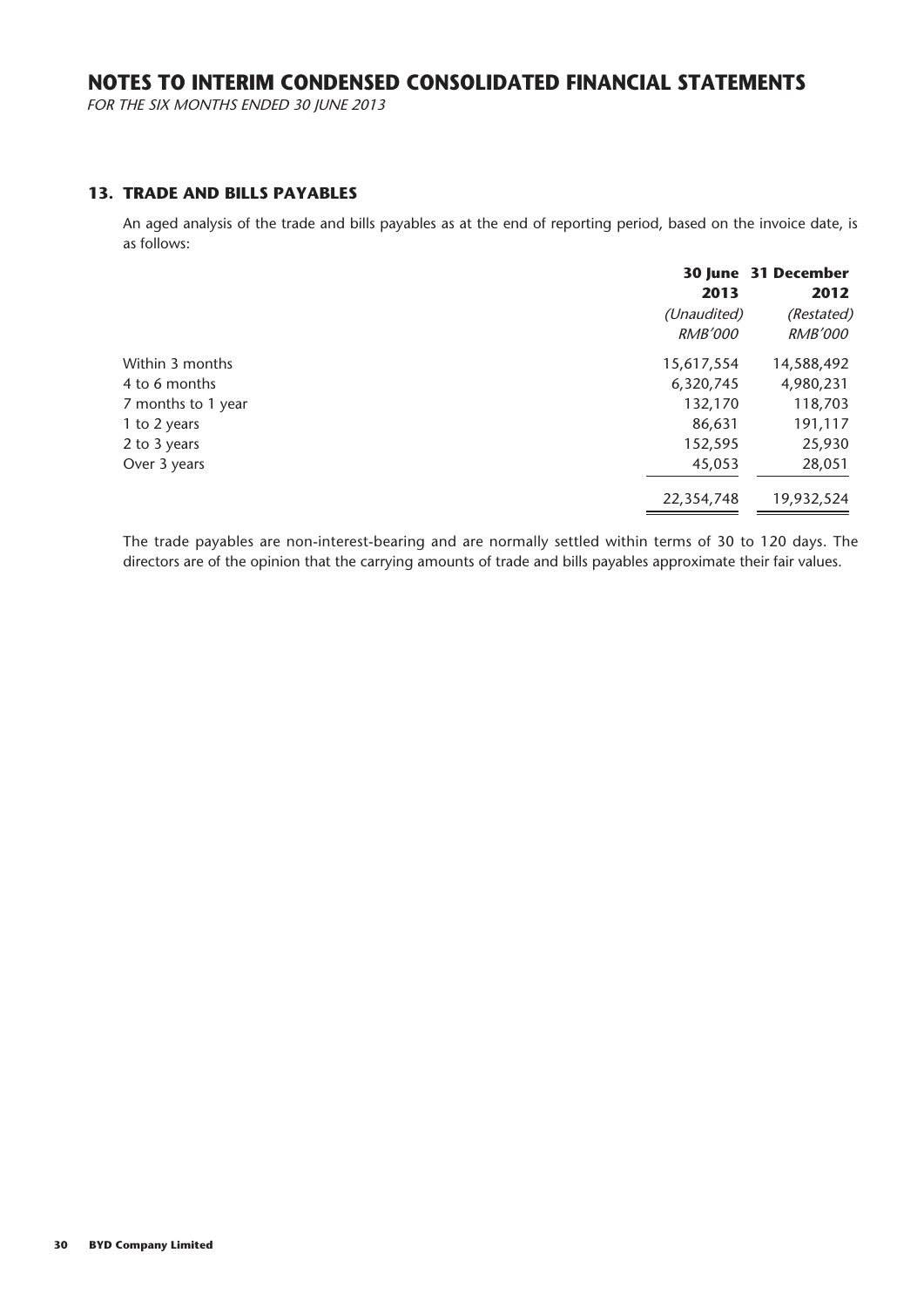FOR THE SIX MONTHS ENDED 30 JUNE 2013

#### **14. CONTINGENT LIABILITIES**

#### (a) Action against Foxconn

On 11 June 2007, a Hong Kong High Court (the "Court") action (the "June 2007 Action") was commenced by a subsidiary and an affiliate of Foxconn International Holdings Limited (the "Plaintiffs") against the Company and certain subsidiaries of the Group (the "Defendants") for using confidential information alleged to have been obtained improperly from the Plaintiffs. The Plaintiffs alleged that the Defendants have directly or indirectly through the assistance of certain employees of the Plaintiffs, induced and procured certain former employees of the Plaintiffs (some of whom were subsequently employed by the Group) to breach their contractual and fiduciary duties with their former employer, the Plaintiffs, by disclosing to the Defendants confidential information that such employees have acquired through their employment with the Plaintiffs. In addition, it was alleged that the Defendants knew or ought to have known the confidential nature of such information and that the Defendants allowed or acquiesced its misuse in establishing a handset production system that is highly similar to the Plaintiffs' handset production system and using the Plaintiffs' confidential information with respect to their suppliers and customers. The Plaintiffs discontinued the June 2007 Action on 5 October 2007 with the effect that the June 2007 Action has been wholly discontinued against all the Defendants named in the action and that this finally disposed of the June 2007 Action without any liability to the Defendants. On the same day, the Plaintiffs initiated a new set of legal proceedings in the Court (the "October 2007 Action"). The Defendants named in the October 2007 Action are the same as the Defendants in the June 2007 Action, and the claims made by the Plaintiffs in the October 2007 Action are based on the same facts and the same grounds in the June 2007 Action. In essence, the Plaintiffs alleged that the Defendants have misappropriated and misused confidential information belonging to the Plaintiffs. The remedies sought by the Plaintiffs in the October 2007 Action include an injunction restraining the Defendants from using the alleged confidential information, an order for the disgorgement of profit made by the Defendants through the use of the confidential information, damages based on the loss suffered by the Plaintiffs and exemplary damages. The Plaintiffs have quantified part of their claim for damages, consisting of the estimated cost of producing the alleged confidential information of RMB2,907,000 and an amount of RMB3,600,000 which allegedly represents compensation paid by the Plaintiffs to other parties to whom they owed a duty to keep confidential the alleged confidential information. The damages otherwise sought by the Plaintiffs in the October 2007 Action have not been quantified.

Regarding the October 2007 Action, the Company has given an indemnity in favour of other Defendants for all liabilities, losses, damages, costs and expenses (if any) incurred arising out of or in connection with the October 2007 Action. The indemnity given by the Company to the indemnified parties will not cover loss of future profit and revenue as well as any obligation, such as ceasing to use certain information, on the part of the indemnified parties to comply with any injunction order or any court order to deliver up documents. The service of writs on all of the Defendants has been duly acknowledged.

On 2 November 2007, the Company and its subsidiary, BYD Hong Kong Limited ("BYD Hong Kong"), which had been served with the writ at that time, applied for a stay of the legal proceedings. The hearing of the stay application took place on 11 and 12 June 2008 and the judgement in respect of the stay application was handed down on 27 June 2008. The stay application was turned down and an order was issued, of which the legal cost for the application of stay by the Plaintiff is to be borne by the Company and BYD Hong Kong. The legal cost, if not agreed, will be determined by the Court. On 2 September 2009, the above-mentioned Plaintiffs made an amendment to the writ with the High Court of the Hong Kong Special Administration Region for inclusion of Foxconn Precision Component (Beijing) Co., Ltd. as a plaintiff.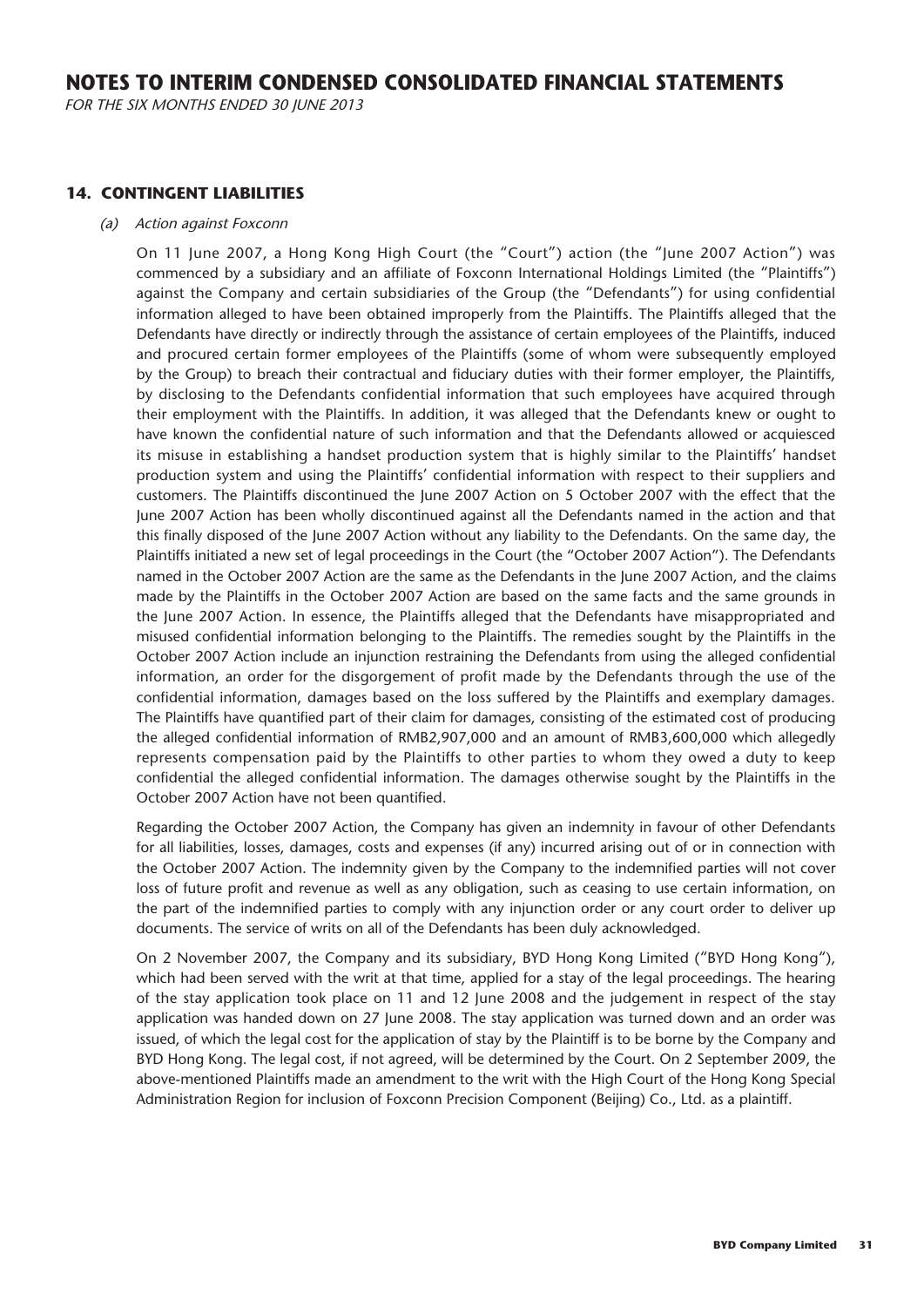FOR THE SIX MONTHS ENDED 30 JUNE 2013

#### **14. CONTINGENT LIABILITIES** (Continued)

#### (a) Action against Foxconn (Continued)

On 2 October 2009 the Defendants instituted a counteraction against Hong Hai Precision Industry Co., Ltd, Foxconn International Holdings Limited, Shenzhen Futaihong Precision Industrial Co., Ltd and Hongfujin Precision Industry (Shenzhen) Co., Ltd for their intervention, by means of illegal measures, in the operations involving the Company and its subsidiary, collusions, written and verbal defamation, and the economic loss as a result of the said activities, and made requests in respect of the action as follows: The Company requested the Court to issue an injunction banning Hong Hai Precision Industry Co. Ltd and Foxconn International Holdings Limited from spreading, releasing and procuring the release of statements against the Company or any similar wordings to discredit the Company. Requests were also made to order Hong Hai Precision Industry Co. Ltd to compensate for the damage (including aggravated damages and punitive damages) arising from its written and verbal defamation, to order Foxconn International Holdings Limited to compensate for the damage (including aggravated damages and punitive damages) arising from its written defamation, and to order Hong Hai Precision Industry Co. Ltd, Foxconn International Holdings Limited, Shenzhen Futaihong Precision Industrial Co., Ltd. and Hongfujin Precision Industry (Shenzhen) Co., Ltd. to compensate for the losses due to unlawful interference with the operations of the Company and its subsidiaries, and the loss, interest, costs and other relief caused by their collusion.

On 21 January 2010, the plaintiff based on no reasonable cause of action and other reasons, to apply to the court for rejecting the contents of some paragraphs in the defendant's counterclaim. On 24 August 2010, the court made a judegment dismissing the application for elimination. On 28 September 2010, the plaintiff appealed against the aforesaid judgment. On 31 December 2010, the Court granted leave for the appeal application. In response to the appeal application, the court held hearings on 16 September 2011 and 24 May 2012. On 20 June 2012, the court handed down the judgment to dismiss the appeal relating to the elimination request from the appellant.

On 30 January 2012, the Plaintiffs filed an application to the High Court requesting it to send a letter of request to the Shenzhen Intermediate People's Court for copying information in the mobile hard drive maintained in the Shenzhen Intermediate People's Court. On 13 April 2012, the Defendants made a reply to the application, requesting that apart from the Shenzhen Intermediate People's Court, the letter of request should also be sent to the Supreme People's Court of the PRC, the Shenzhen Bao'an District People's Court and the Shenzhen Longgang District People's Court and through which the letter of request should be issued to the Bao'an Branch of the Shenzhen Public Security Bureau and the Beijing JZSC Intellectual Property Rights Forensic Center, requesting the aforesaid authorities or units to assist in the transfer or disclosure of evidence materials such as computers, copies of mobile hard disks and case files of the parties closely related to this case. On 11 October 2012, the Hong Kong High Court decided to postpone the hearing for the above application originally scheduled on 18 October 2012 to a time to be further decided.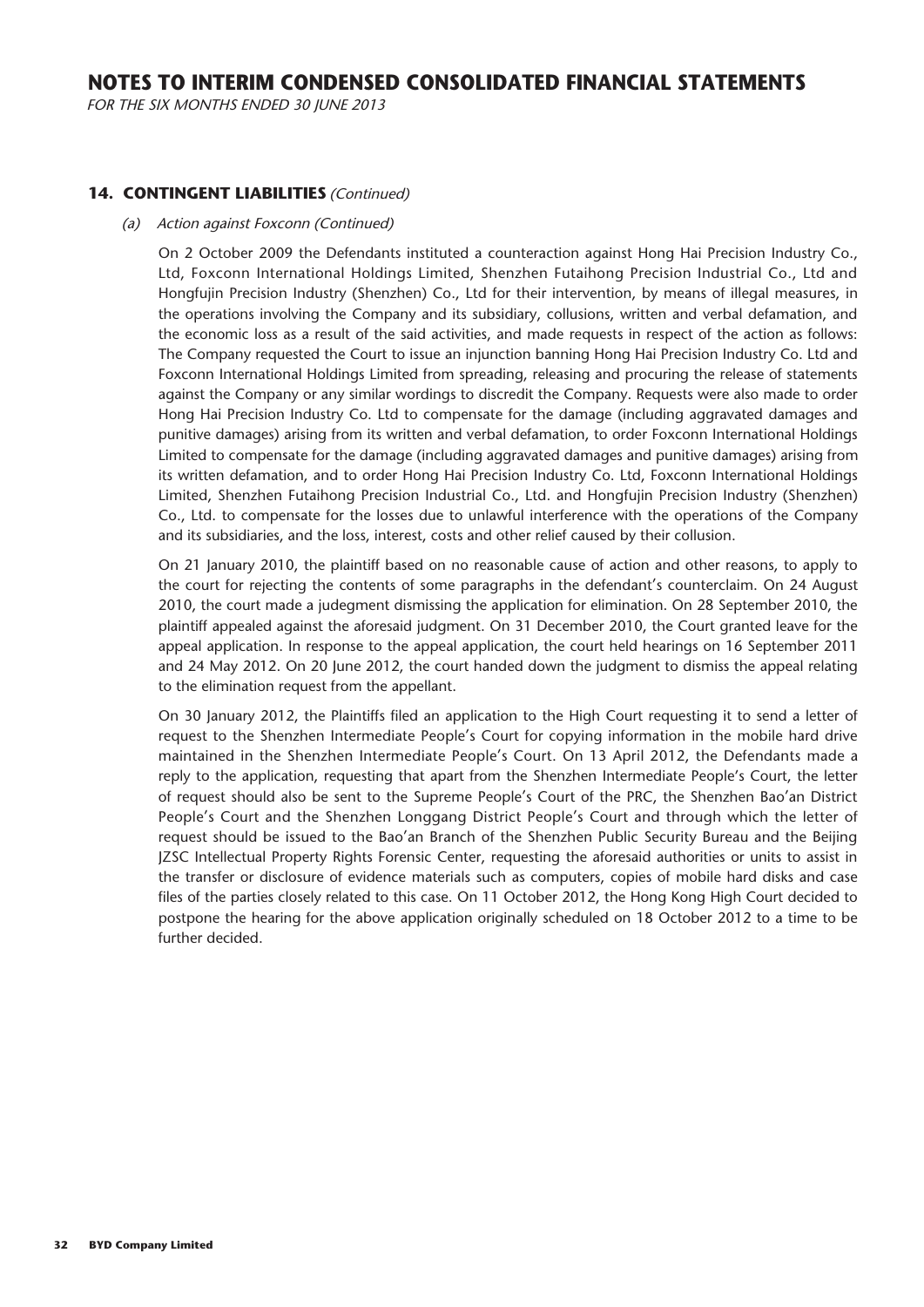FOR THE SIX MONTHS ENDED 30 JUNE 2013

#### **14. CONTINGENT LIABILITIES** (Continued)

#### (a) Action against Foxconn (Continued)

On 6 June 2013, Hon Hai Precision Industry Co., Ltd, Foxconn International Holdings Limited, Shenzhen Futaihong Precision Industrial Co., Ltd and Hongfujin Precision Industry (Shenzhen) Co., Ltd (defendants of the counterclaim) replied to the counterclaim from the Defendants and argued that the alleged intervention in the operations of the Defendants and the collusions were not actionable pursuant to the PRC laws, and the alleged written and verbal defamation were legal disclosures under Taiwanese laws, therefore, the counterclaim made by the Defendants against them was groundless. On 27 June 2013, the Defendants made an application to the High Court for raising a defence against the reply from the defendants of the counterclaim. On 4 July 2013, the Court postponed the hearing on such application originally scheduled on 5 July 2013 to 15 October 2013, and requested the Defendants to submit their draft statement of defence to the defendants of the counterclaim within 42 days (excluding court holidays).

Based on legal opinions issued by the Group's litigation legal counsels, the ultimate outcome of the litigation is not yet determinable given the early stage of the proceedings. Accordingly, whether the litigation may lead to compensation obligations on the part of the Group is uncertain. As a result, it is uncertain whether this litigation may result in compensation obligation, and should it be so, the amount would not be reliably measured and no estimated liabilities has been recorded by the Group.

#### (b) Damage compensation dispute between Ingenico S.A and the Company

Ingenico S.A, established in France, filed a litigation against the Company on 29 April 2010 with the Commercial Court in Nanterre District, France, on the grounds that the Company breached the contractual obligations for its damages caused by the defects of the lithium batteries provided, and asked for an order that the Company shall indemnify the total amount of EUR 9,703,000 for the physical loss it has suffered and may suffer in the future, damage to company image, and legal costs. On 8 October 2010, the Company officially received the statement of claims and writ of summons through the procedures of international service process stipulated in the Hague Convention.

On 25 May 2012, the parties engaged in the last procedural hearing in the French Commercial Court of Nanterre Region. Due to several request by the parties for an extension, the Court postponed the judgment regarding the controversial dispute case scheduled on 12 April 2013, and the verdict was postponed to be given on 11 October 2013. During the reporting period, the case had no significant progress.

According to the legal advice issued by the Company's litigation lawyer, in light of the preliminary stage of the legal proceedings, the ultimate outcome of the litigation is not yet determinable. However, the Company believes that it can defend against the appeal from the plaintiff on the basis of the favourable evidence. As a result, it is uncertain whether this litigation may result in compensation obligation, and should it be so, the amount would not be reliably measured and no liability accrual has been recorded by the Group.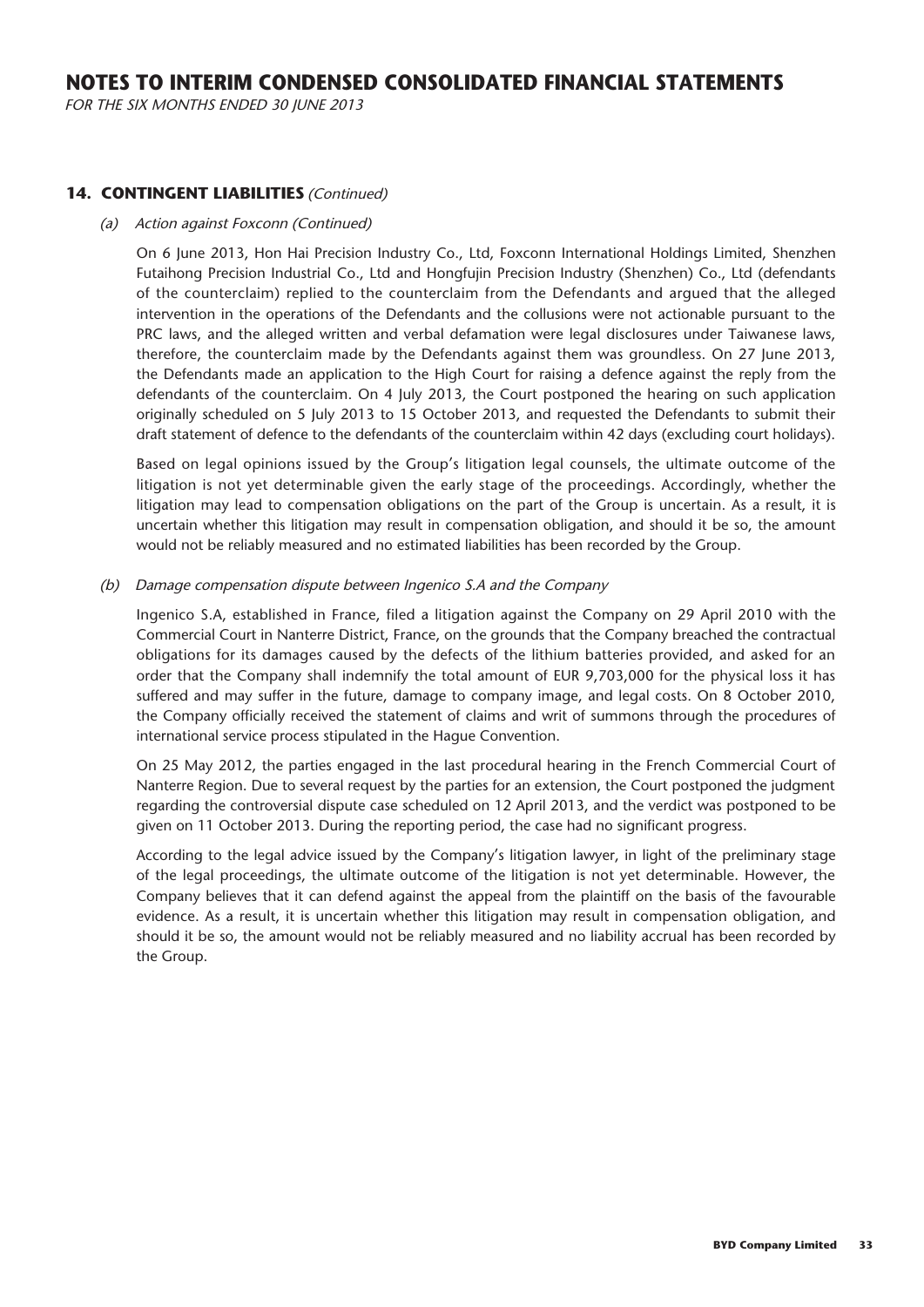FOR THE SIX MONTHS ENDED 30 JUNE 2013

#### **14. CONTINGENT LIABILITIES** (Continued)

- The Atlantic maritime case (The Maritime Compensation Disputes between the Company and other parties including HLL Atlantic Schiffahrts GmbH and David Peyser Sportswear, Inc.)
	- (i) The third-party litigation (No. 08 civ 9352(AKH))

On 10 September 2008, the Company exported to Spectrum Brands, Inc. ("SPC") 360 cartons of Ni-MH batteries with the trademark of "Rayovac", which were loaded in a container (No. APLU9087454) (the "Container") in No. 5 cargo hold of the M/V APL PERU (the "Vessel"). The shipowner was HLL Atlantic Schiffahrts GmbH ("HLL Atlantic") and the ship operator was Hanseatic Lloyd Schiffahrt GmbH & Co. KG ("Lloyd"). On around 5 October 2008, a fire occurred in the cargo of the Container and resulted in damages to the Vessel and other cargos aboard.

On 31 October 2008, six companies including Chris Sports North America, Inc. (the "Plaintiffs"), represents a variety of cargo interests aboard the ship, launched a lawsuit to the United States Federal Court of the Southern District of New York, against the four defendant companies, including the involved vessel M/V APL PERU, the shipment carrier Laufer Group International Ltd., the HLL Atlantic and Lloyd (the "Defendants"), on the facts of the maritime transport and on the grounds, inter alia, that the carrier had breached its carrier obligations. On 2 March 2009, the Plaintiffs added another carrier named Hyundai Merchant Marine Co. as defendant and demanded that all Defendants be liable for a loss with a total amount of USD428,328.50.

On 10 September 2009, a third-party litigation was initiated by two of the Defendants in the 08civ9352(AKH) case, HLL Atlantic and Lloyd, against the Company and SPC, demanding that the Company and SPC be liable for their losses and expenses incurred of total amount USD250,000, as well as indemnity, costs of litigation and general average.

On 8 October 2010, the Company officially received the third-party statement of claims and the writ of summons.

(ii) The maritime case (No. 10-CV-06108)

On 7 May 2010, a lawsuit numbered CV 09-00169-RAJ was commenced by 41 plaintiffs including David Peyser Sportswear, Inc. and National Liability and Fire Company and others (the "Plaintiffs") against 5 defendants including the Company and SPC (the "Defendants"), to the United States District Court for Western District of Washington in Seattle. The Plaintiffs requested that the Defendants be jointly liable for the loss of approximately USD6,000,000, general average and the costs of litigation. The Case was based on the same facts as the aforesaid 08civ9352(AKH) case. On 17 August 2010, the Case was transferred to the jurisdiction of the United States Federal Court for the Southern District of New York. The number of the Case was changed to 10-CV-06108.

On 4 November 2010, the Company officially received the plaintiffs' statement of claims and the writ of summons.

During the reporting period, the cases were in evidence discovery stages and there was no evidence to support the requests of the Plaintiffs. Based on the legal opinions issued by the litigation legal counsels to the Group, the ultimate outcome of the litigations is not yet determinable given the early stage of the proceedings. As a result, it is uncertain whether this litigation may result in compensation obligation, and should it be so, the amount would not be reliably measured and no estimated liabilities has been recorded by the Group.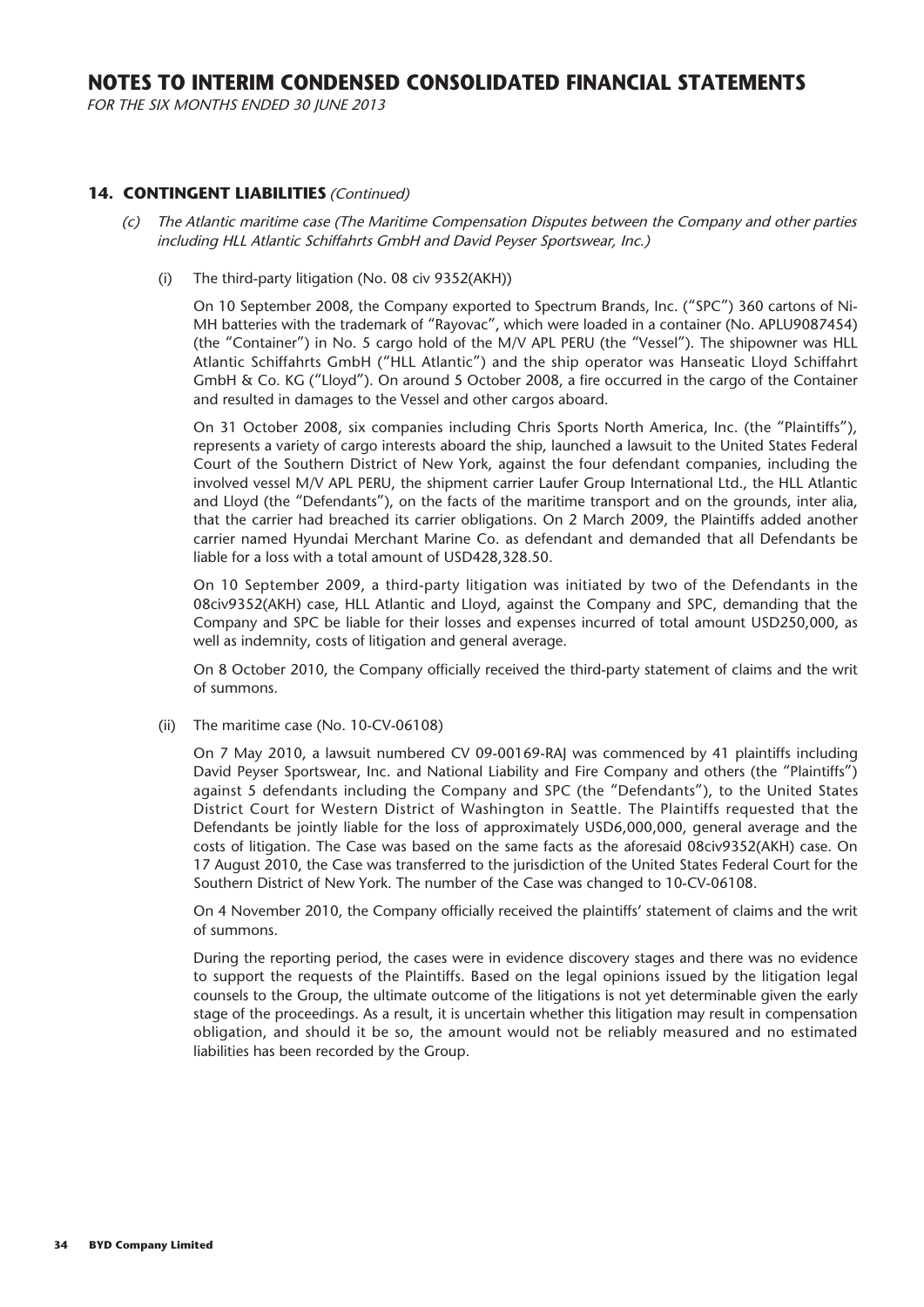FOR THE SIX MONTHS ENDED 30 JUNE 2013

#### **14. CONTINGENT LIABILITIES** (Continued)

#### (d) MEMC Singapore Pte Ltd. (hereinafter referred to as "MEMC")

On 5 June 2010, Shangluo BYD Co. Ltd (hereinafter referred to as "Shangluo BYD") and MEMC entered into the Processing Agreement (hereinafter referred to as "Processing Agreement"), and agreed that MEMC would supply raw materials to Shangluo BYD for processing into silicon wafers for a term of 5 years. However, between February and July 2011, MEMC made several complaints to BYD about the inferior quality of silicon wafers and required the return/replacement of goods. Following tests and on-site inspections, BYD found it impossible to prove that the defective goods were produced by BYD, thus it did not agree to return/replace these goods. Hence, MEMC stopped placing purchase orders with Shangluo BYD from June 2011 and refused to fully settle amounts of previous processing fee. Since MEMC defaulted on the payment of processing fees and unilaterally terminated the performance of the five-year Processing Agreement to which it was a party, Shangluo BYD (as the applicant) submitted an arbitration application to the ICC International Court of Arbitration (香港國際商會仲裁院) in Hong Kong on 31 August 2012, requiring an arbitral award that MEMC had breached its obligations under the Processing Agreement and demanded that MEMC should pay the processing fees of US\$41,418,000 owed by it as well as the damages of US\$128,854,000 payable for the failure to complete the agreed processing volume during the five-year period set out in the contract, and to indemnify Shangluo BYD against any other losses resulting from MEMC's default. On 3 September 2012, the ICC International Court of Arbitration Hong Kong Office confirmed the receipt of Shangluo BYD's written application for arbitration and delivered the same to MEMC. On 12 October 2012, MEMC submitted a defence and brought a counterclaim in response to the arbitration application made by Shangluo BYD. Shangluo BYD submitted a defence on 12 November 2012 against the counterclaim filed by MEMC.

On 4 January 2013, both parties signed the Variation Agreement, which changed the arbitration body and arbitration rules for this case from the ICC International Court of Arbitration in Hong Kong and ICC Rules of Arbitration as agreed in the contract into ad hoc arbitration and UNCITRAL Arbitration Rules. On 25 January 2013, the ICC International Court of Arbitration Hong Kong Office wrote a letter to confirm that it would stop administering the arbitration procedures of this case. On 14 January 2013, the Company and MEMC jointly sent a letter to Michael Moser indicating that both parties had reached an agreement to appoint Michael Moser as the sole arbitrator of this case for arbitration in Hong Kong. On 4 March 2013, Shangluo BYD submitted the plantiff's complaint together with relevant evidences and facts as well as witness statements to the arbitrator. On 20 May 2013, MEMC submitted a statement of defence, a statement of counterclaim and the relevant evidences and facts as well as witness statements to the arbitrator. On 7 August 2013, Shangluo BYD submitted to the arbitrator a reply and a statement of defence in response to the statement of defence and the statement of counterclaim from MEMC, together with the relevant evidences and facts as well as witness statements. According to the reply from Squire Sanders, the Company's legal advisor on this litigation, a new round of hearing is expected to start in the first quarter of 2014.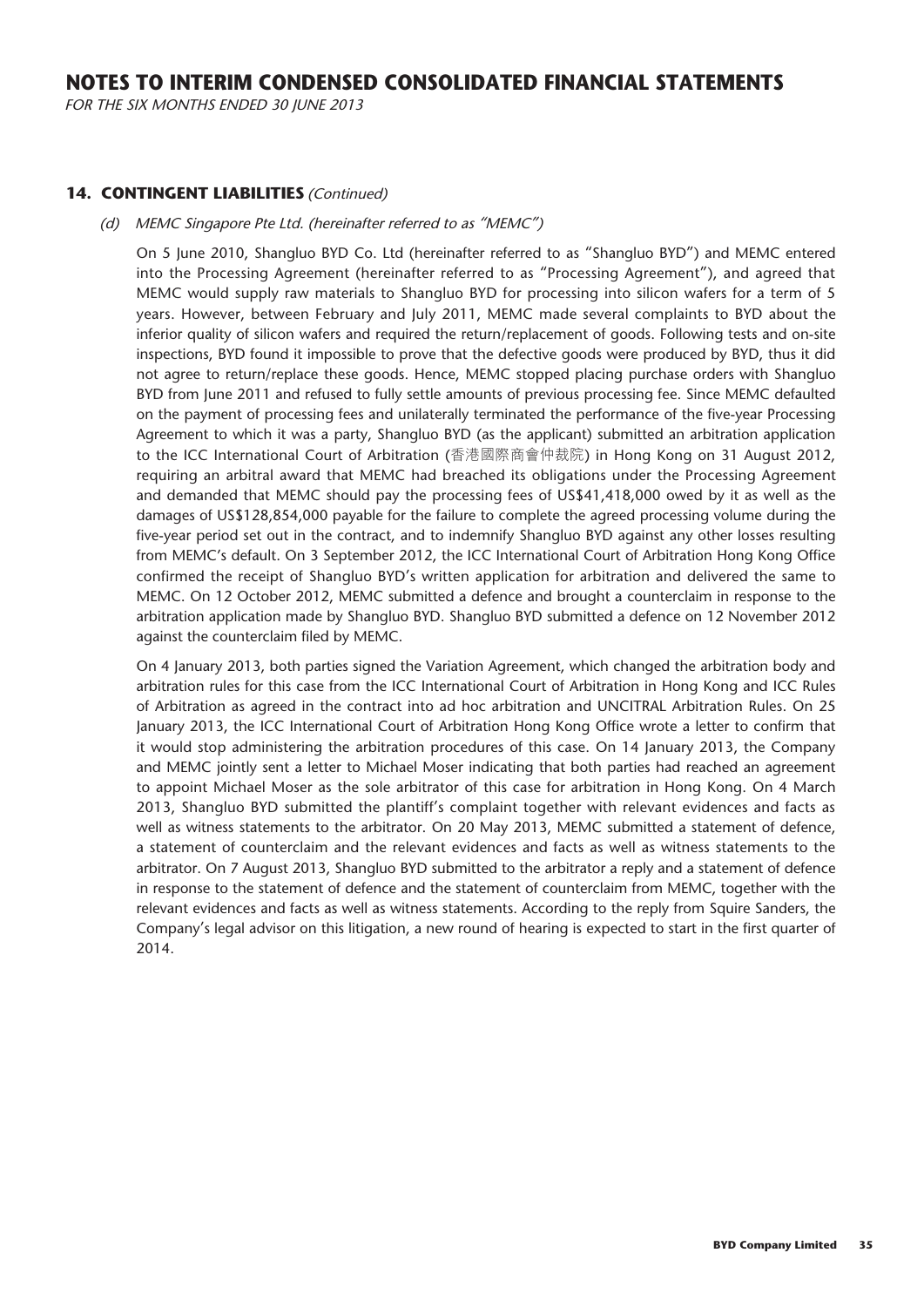FOR THE SIX MONTHS ENDED 30 JUNE 2013

#### **14. CONTINGENT LIABILITIES** (Continued)

#### (d) MEMC Singapore Pte Ltd. (hereinafter referred to as "MEMC") (Continued)

Shangluo BYD Co. Ltd (hereinafter referred to as "Shangluo BYD") and MEMC entered into the Solar Wafer Supply Agreement (hereinafter referred to as the "Purchase Agreement") on 9 December 2010. On 30 November 2012, MEMC (as the applicant) submitted an arbitration application involving the Purchase Agreement to Hong Kong International Arbitration Centre, requiring BYD to pay a total amount of US\$56,888,000 for the outstanding minimum purchase amount of the first year and the overdue silicon wafer purchase price totaling US\$1,537,000 together with the interest thereon calculated based on the monthly interest rate of 1%, and any losses and arbitration fees incurred by the applicant as a result of the respondent's default. MEMC wrote a letter to Hong Kong International Arbitration Centre on 14 December 2012, stating that both parties basically agreed that the dispute over the Purchase Agreement should be resolved by way of ad hoc arbitration and it was therefore inappropriate for Hong Kong International Arbitration Centre to act as the arbitration body. On 17 December 2012, Hong Kong International Arbitration Centre wrote a letter to confirm that it would no longer administer this arbitration. On 14 January 2013, the Company and MEMC jointly sent a letter to Michael Moser indicating that both parties had reached an agreement to appoint Michael Moser as sole arbitrator for an ad hoc arbitration under the UNCITRAL Rules for settlement of disputes pursuant to the Purchase Agreement, with the place of arbitration in Hong Kong. On 4 March 2013, MEMC submitted to the arbitrator the plaintiff's statement of claims and the relevant evidences. On 20 May 2013, Shangluo BYD submitted a statement of defence, a statement of counterclaim and the relevant evidences to the arbitrator. On 7 August 2013, MEMC submitted to the arbitrator a reply and a statement of defence in response to the statement of defence and the statement of counterclaim from Shangluo BYD, together with the relevant evidences. According to the reply of Squire Sanders, the law firm of the Company responsible for the litigation, a new round of hearing is expected to commence in the first quarter of 2014.

On 24 September 2012, Shangluo BYD submitted an "Application to declare invalidity of arbitration clause" to the Xi'an Intermediate People's Court of the PRC on the question of the validity of the arbitration clause in the aforesaid Purchase Agreement, and requested the court to determine the arbitration clause agreed in the Purchase Agreement to be null and void. In June 2013, the Xi'an Intermediate People's Court officially accepted the case for hearing. The case is currently at the stage of service process of legal documents.

As for the uncertainties of the recoverability of receivables and prepayments caused by the dispute over the Processing and Purchase Agreement, the Company has made full provisions for relevant assets because the entire litigation is time-consuming and it's doubtful that the arbitral award against MEMC can be enforced even if we win the arbitration.

During the reporting period, the afore-said litigation was still in the process of arbitration. According to the legal opinion of the Group's solicitor, the arbitration is still in the early stage of legal proceedings, thus it is impossible to ascertain the final outcome of the litigation. Since both parties have claimed each other for damages in arbitration, it is uncertain whether this litigation may result in compensation obligation, and should it be so, the amount would not be reliably measured and no estimated liabilities has been recorded by the Group.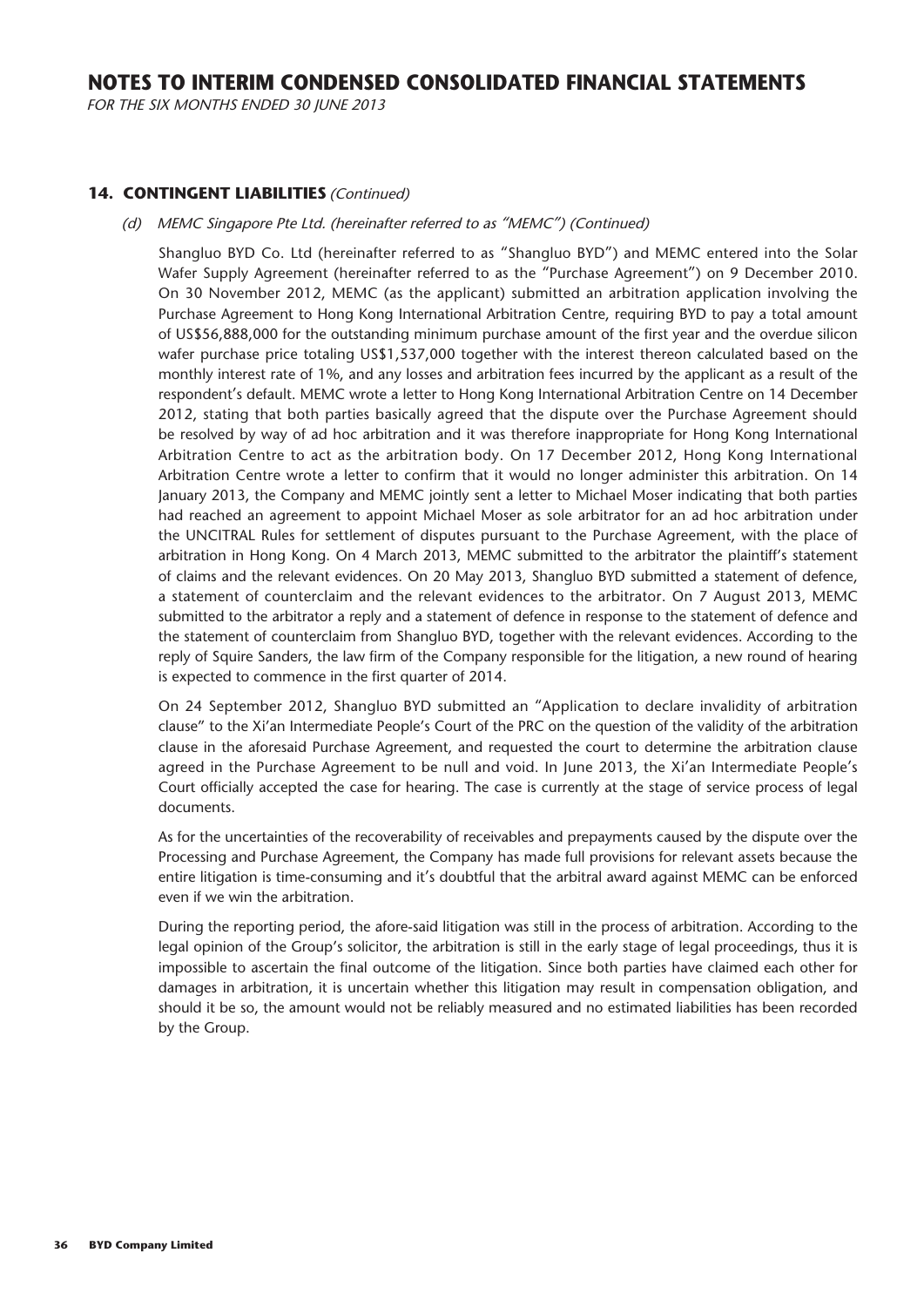FOR THE SIX MONTHS ENDED 30 JUNE 2013

#### **15. COMMITMENTS**

The Group had the following capital commitments:

|                                                                    |                | 30 June 31 December |
|--------------------------------------------------------------------|----------------|---------------------|
|                                                                    | 2013           | 2012                |
|                                                                    | (Unaudited)    | (Audited)           |
|                                                                    | <i>RMB'000</i> | <i>RMB'000</i>      |
| Contracted but not provided for                                    |                |                     |
| Land and buildings (i)                                             | 1,266,335      | 1,131,093           |
| Plant and machinery (ii)                                           | 2,250,381      | 2,109,097           |
| Authorised, but not contracted for                                 |                |                     |
| property, plant and equipment (iⅈ)                                 | 4,419,493      | 4,642,008           |
| Capital contributions payable to jointly-controlled entities (iii) | 430,000        |                     |
|                                                                    | 8,366,209      | 7,882,198           |

Notes:

(i) Included in the above capital commitment is a commitment with regards to the under-mentioned BYD Automobile Plant II Project, the Changsha Sedan Project with the total amount of RMB332,623,000 (2012:RMB 134,995,000);

(ii) Included in the above capital commitment is a commitment with regards to the under-mentioned BYD Automobile Plant II project, and the Changsha Sedan Project with the total amount of RMB182,644,000 (2012:RMB 484,228,000);

(iii) On 1 March 2013, the Company announced that BYD Auto Industry Company Limited (formerly Shenzhen BYD Auto Company Limited) ("BYD Auto Industry") will increase its investment in BDNT by capital injection of RMB430,000,000.

#### **(a) BYD Automobile Plant II Project**

BYD Auto Company Limited ("BYD Auto"), a subsidiary of the Company, will invest in construction of the "BYD Automobile Plant II Project" in the Xi'an High-Tech Zone, with an investment amount of RMB4.46 billion, the project is the production of vehicles and automobile components. After completion of the project, the annual production capacity will reach 200,000 vehicles and automobile components.

#### **(b) Changsha Sedan Project**

In July 2009, BYD Auto Industry, a subsidiary of the Company, entered into an BYD Automobile Park investment agreement with the Management Committee of the Hunan Environmental Industrial Park and the Changsha Economic Commission. According to the agreement, BYD Auto Industry proposed to establish a production project with an annual output of approximately 400,000 units of automobiles in the Hunan Environmental Industrial Park. The total investment of the project will amount to approximately RMB3 billion. BYD Auto Industry undertook that the gross output is expected to exceed RMB10 billion after the plants has been fully commissioned for three years.

#### **(c) Long-term purchase commitments for polysilicon materials**

(i) In October 2010, Shangluo BYD (the "Purchaser") entered into an irrevocable silicon supply contract ("Supply Contract") with Jiangxi LDK PV Silicon Technology Co., Ltd. ("LDKPV" or the "Vendor") and Jiangxi LDK Solar Hi-Tech Co., Ltd. ("LDK Solar" or the "Guanrantor"), both of which are silicon material suppliers. The Supply Contract provides that during the contract term from January 2011 to December 2012, the Purchaser shall purchase 3,000 tonnes of polysilicon materials from the Vendor at a price of RMB650,000/tonne ("Initial Purchase Price") for a total contract value of RMB1.95 billion. The agreed prepayment amounts to RMB97,500,000, equivalent to 5% of the total consideration. The Supply Contract also provides that if the prevailing market price fluctuates more than 5% over the Initial Purchase Price, the parties shall negotiate about adjusting the purchase price by reference to the market price. The parties complied with the provisions of the contract in 2012.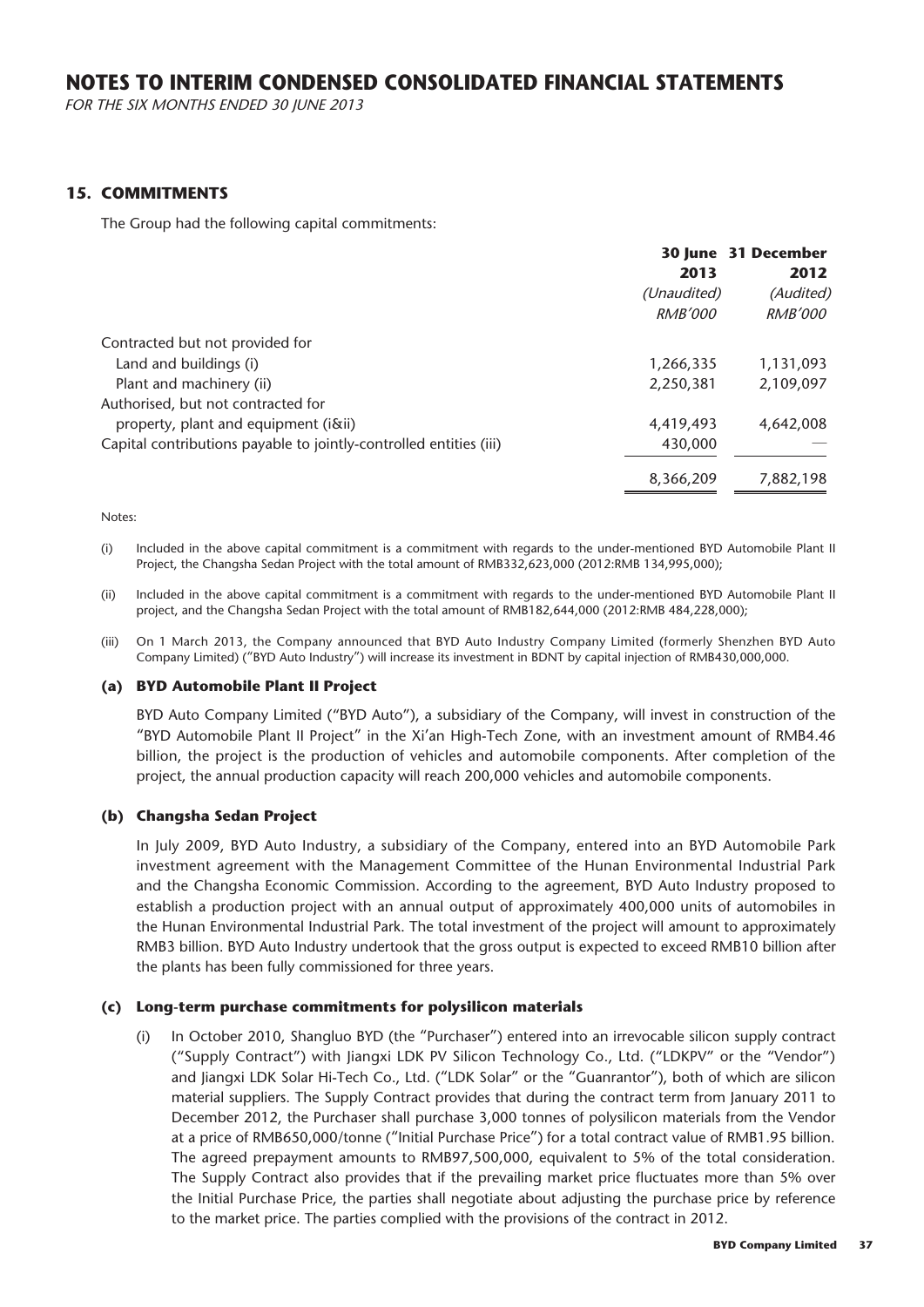FOR THE SIX MONTHS ENDED 30 JUNE 2013

#### **15. COMMITMENTS (Continued)**

#### **(c) Long-term purchase commitments for polysilicon materials** (Continued)

(i) (Continued)

In December 2012, Shangluo BYD entered into a supplemental agreement to the Supply Contract with LDKPV and LDK Solar. The supplemental agreement provides that the three parties agree to extend the performance period under the original Supply Contract for a period of one year, i.e. the supplemental agreement shall be valid from 1 January 2013 to 31 December 2013. It is agreed that the Vendor shall not be required to make deliveries should it fail to fulfil its monthly delivery obligation of 125 tonnes for the period from January 2011 to December 2012 by 31 December 2012. None of the parties shall pursue a claim against each other during the valid term of the agreement. Furthermore,defaults on overdue payment and unfullfilled deliveries by both parties are waired during the valid term. As at 30 June 2013, there was an outstanding transaction amounts amounting to 2,446.36 tonnes under the contract.

(ii) In December 2010, Shangluo BYD Industry Co., Ltd entered into a silicon supply contract with Woongjin Polysilicon Co., Ltd., a South Korean silicon material supplier. The contract provides that during the period from 1 January 2011 to 31 December 2013, the Purchaser shall purchase 3,300 tonnes of polysilicon materials from the Vendor at an average price of US\$58/kg for a total contract value of US\$190,500,000. The agreed prepayment amounts to USD19,050,000, equivalent to 10% of the total consideration, and may be forfeited by the Vendor if the Purchaser fails to fulfill the agreed purchase amount or make timely subsequent payments.

On the basis of the original long-term purchase contract, Shangluo BYD and Woongjin Polysilicon Co. Ltd. reached preliminary intentions (a formal supplemental agreement was yet to be signed) in December 2012. Both parties agree that they will re-determine the unit purchase price based on the market price on a yearly basis. It is also agreed that both parties shall not be required to fulfil their monthly purchase or supply obligations for the period from January 2011 to December 2012 if they fail to do so by 31 December 2012, and neither party shall pursue a claim against the other. Furthermore, obligation defaults on overdue payment and delayed deliveries by both parties are not applicable during the valid term. The parties complied with the provisions of the contract in 2012. As at 30 June 2013, there was an outstanding purchase commitment amounting to 2,823.6 tones under the contract. According to current situation, the management, after prudent consideration, has transferred the prepayment of RMB 94,772 thousand to other receivables and has made provision for impairment.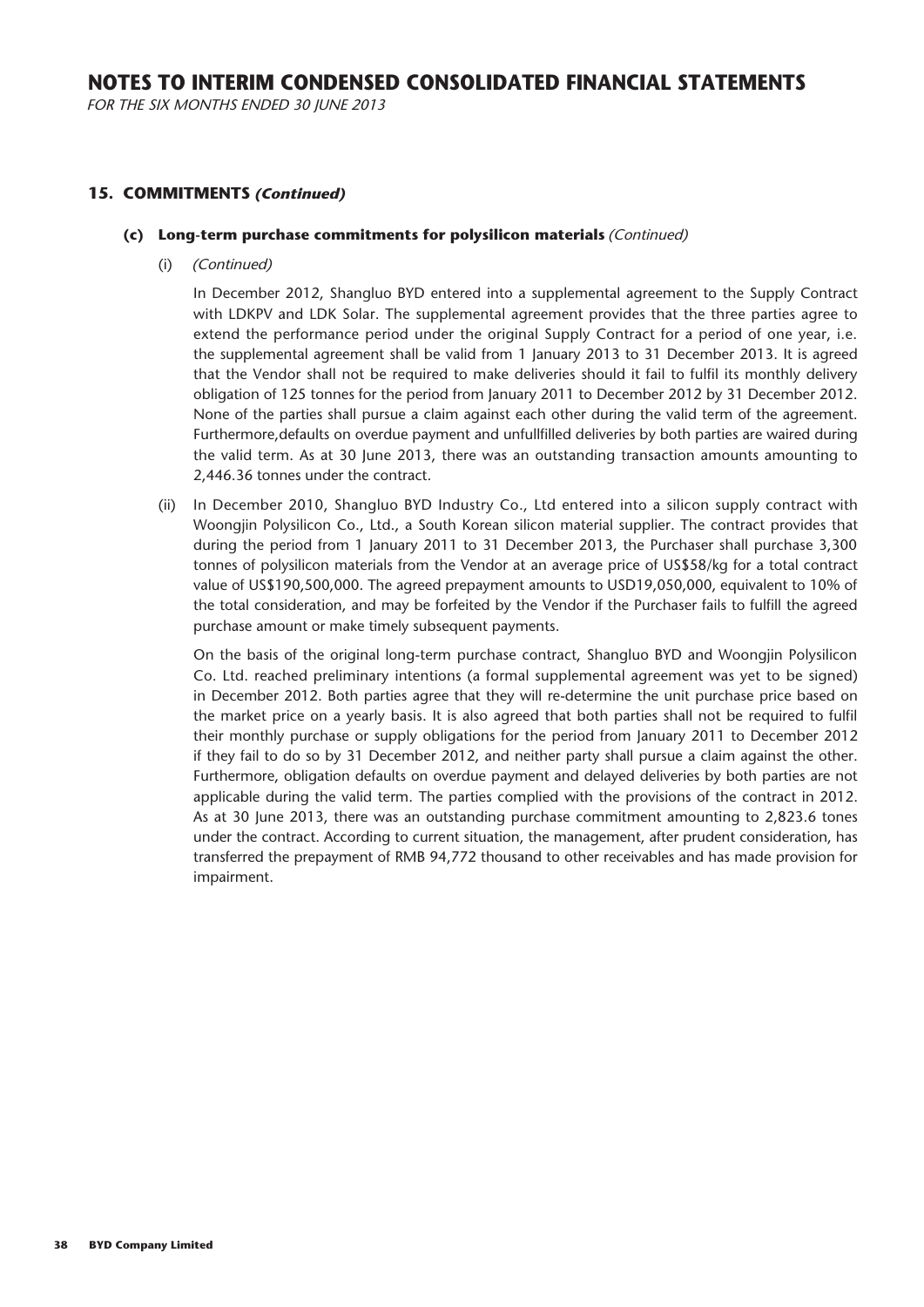FOR THE SIX MONTHS ENDED 30 JUNE 2013

#### **15. COMMITMENTS** (Continued)

#### **(d) Long-term purchase commitments for polysilicon wafers**

On 30 December 2010, Shangluo BYD signed a polysilicon wafer supply contract with Suzhou GCL Photovoltaic Technology Co., Ltd. (蘇州協鑫光伏科技有限公司), a supplier of polysilicon wafers, and Changzhou GCL Photovoltaic Technology Co., Ltd. (常州協鑫光伏科技有限公司). The contract provides that during the valid term from January 2011 to December 2015, the Purchase shall purchase from the Vendor 31 million polysilicon wafers at a price of not more than RMB25 per wafer in 2011 and 350 million polysilicon wafers at prices to be renegotiated between 2012 and 2015. The agreed prepayment amounts to RMB100,000,000. Besides, both parties agreed that the annual purchase amounts and price between 2012 and 2015 will be negotiated separately prior to 10 December of preceding year in each year, the purchase amounts will be used as per the aggregate purchase amounts of preceding year if both parties fail to negotiate the annual purchase amounts between 2012 and 2015. As at 30 June 2013, there was an outstanding transaction amounts amounting to 32,150 ten thousand wafers under the contract.

In addition, the Group's share of the jointly-controlled entities' own capital commitments, which are not included in the above, is as follows:

|                                 |                               | 30 June 31 December         |
|---------------------------------|-------------------------------|-----------------------------|
|                                 | 2013                          | 2012                        |
|                                 | (Unaudited)<br><b>RMB'000</b> | (Audited)<br><i>RMB'000</i> |
| Contracted but not provided for | 14,587                        | 24.997                      |

#### **16. RELATED PARTY TRANSACTIONS**

**(a) In addition to the transactions detailed elsewhere in the interim condensed financial statements, the Group had the following transactions with related parties during the period:**

|                                                                    |             | For the six months ended      |                                                            |
|--------------------------------------------------------------------|-------------|-------------------------------|------------------------------------------------------------|
|                                                                    |             | (Unaudited)<br><i>RMB'000</i> | 30 June 2013 30 June 2012<br>(Unaudited)<br><i>RMB'000</i> |
| Jointly-controlled entities<br>Sales of products and raw materials |             | 18,968                        | 6,911                                                      |
| Service income                                                     | (i)<br>(ii) | 45,936                        | 69,698                                                     |
|                                                                    |             | 64,904                        | 76,609                                                     |

Notes:

(i) The sales of products and raw materials to the jointly-controlled entities, were made according to the published price.

(ii) The service income from jointly-controlled entities were made according to the published prices;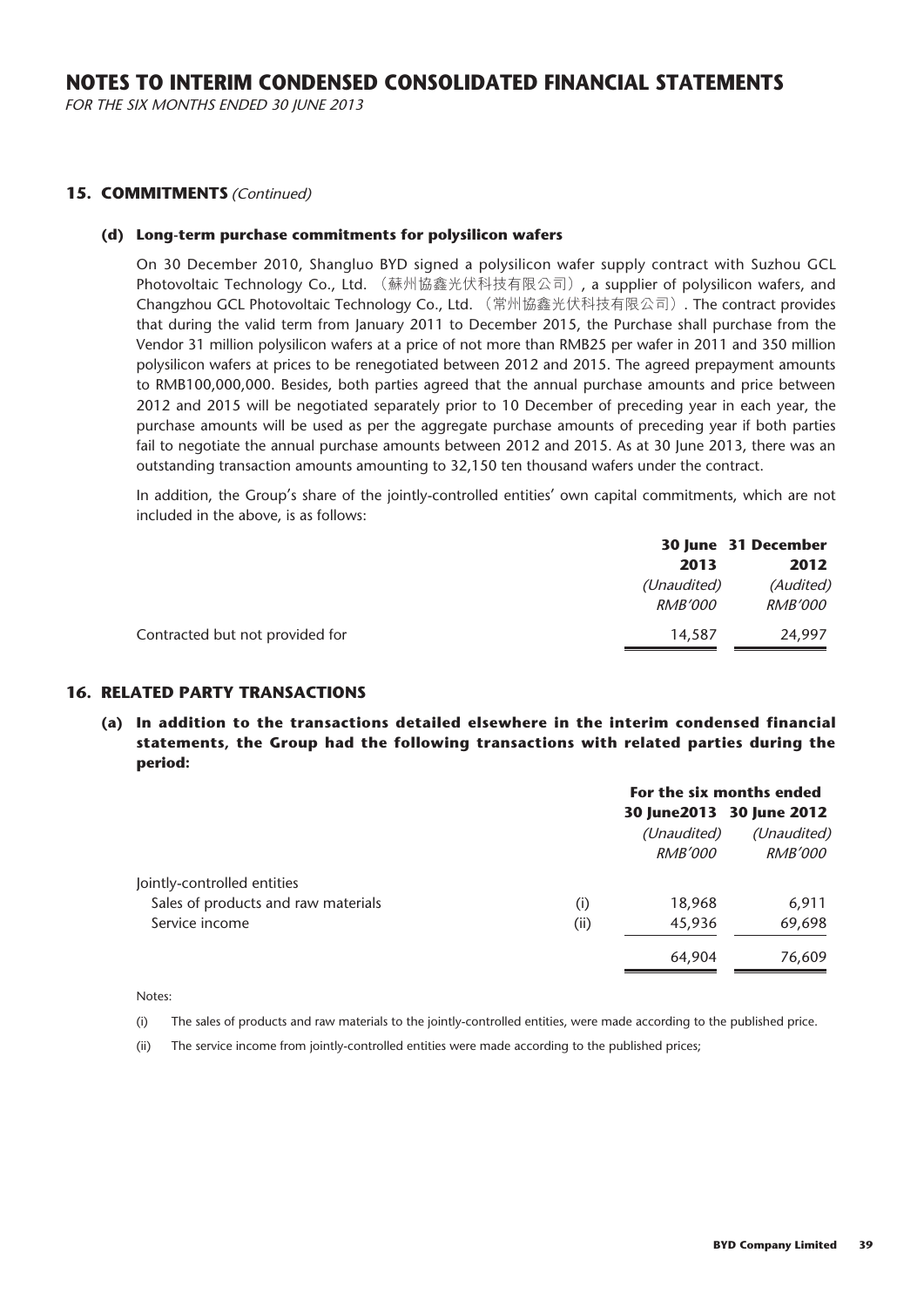FOR THE SIX MONTHS ENDED 30 JUNE 2013

#### **16. RELATED PARTY TRANSACTIONS (Continued)**

#### **(b) Commitments with related parties:**

In 2011, the Group entered into a series of cooperate agreements (the "Agreements") with BDNT, including a Service Agreement on Development of New Electronic Vehicles In China and a Framework Agreement on Product and Distribute of New Electronic Vehicles. According to the Agreements, the Group will provide services to BDNT on design and development of new electric vehicles (the "Vehicles"), manufacture and sell the Vehicles to BDNT. The transactions occurred under the Agreements in the six months ended 30 June 2013 is in note 16(a) to the financial statements.

#### **(c) Outstanding balances with related parties:**

The amounts due from Shenzheng Pengcheng Electric Car Rental Company Limited and due to BDNT was RMB131,395,000 (2012: RMB131,760,000) and RMB77,131,000 (2012:RMB25,521,000), respectively.

Balances are unsecured, interest-free and have no fixed terms of repayment.

#### **(d) Compensation of key management personnel of the Group:**

|                              | For the six months ended  |                |
|------------------------------|---------------------------|----------------|
|                              | 30 June 2013 30 June 2012 |                |
|                              | (Unaudited)               | (Unaudited)    |
|                              | <i>RMB'000</i>            | <i>RMB'000</i> |
| Short term employee benefits | 18,571                    | 19,678         |
| Pension scheme contributions | 122                       | 80             |
|                              | 18,693                    | 19,758         |

#### **17. POST BALANCE SHEET EVENTS**

On 1 March 2013, the Company announced that BYD Auto Industry will increase its investment in BDNT by capital injection of RMB430,000,000, the capital injection will be paid in two tranches. The first injection in the amount of RMB150,000,000 was paid on 19 August 2013, and the second injection in the amount of RMB280,000,000 will be paid within 24 months after the change of business license registration upon the completion of payment for first capital injection. Daimler Greater China Ltd. (formerly Daimler Northeast Asia Ltd.) increased its investment in BDNT by making capital injection in the same proportion. After the capital injection, BYD Auto Industry's equity shareholding percentage in BDNT remained unchanged.

#### **18. COMPARATIVE AMOUNTS**

Certain comparative amounts have been reclassified to conform with the current year's presentation and accounting treatment. The reclassification provides better information of the financial data. The accrual amount of RMB980,416 thousand in other payables and accruals has been reclassified to trade and bills payables in comparative figures.

#### **19. APPROVAL OF THE INTERIM CONDENSED CONSOLIDATED FINANCIAL STATEMENTS**

These interim condensed consolidated financial statements were approved and authorised for issue by the board of directors on 23 August 2013.